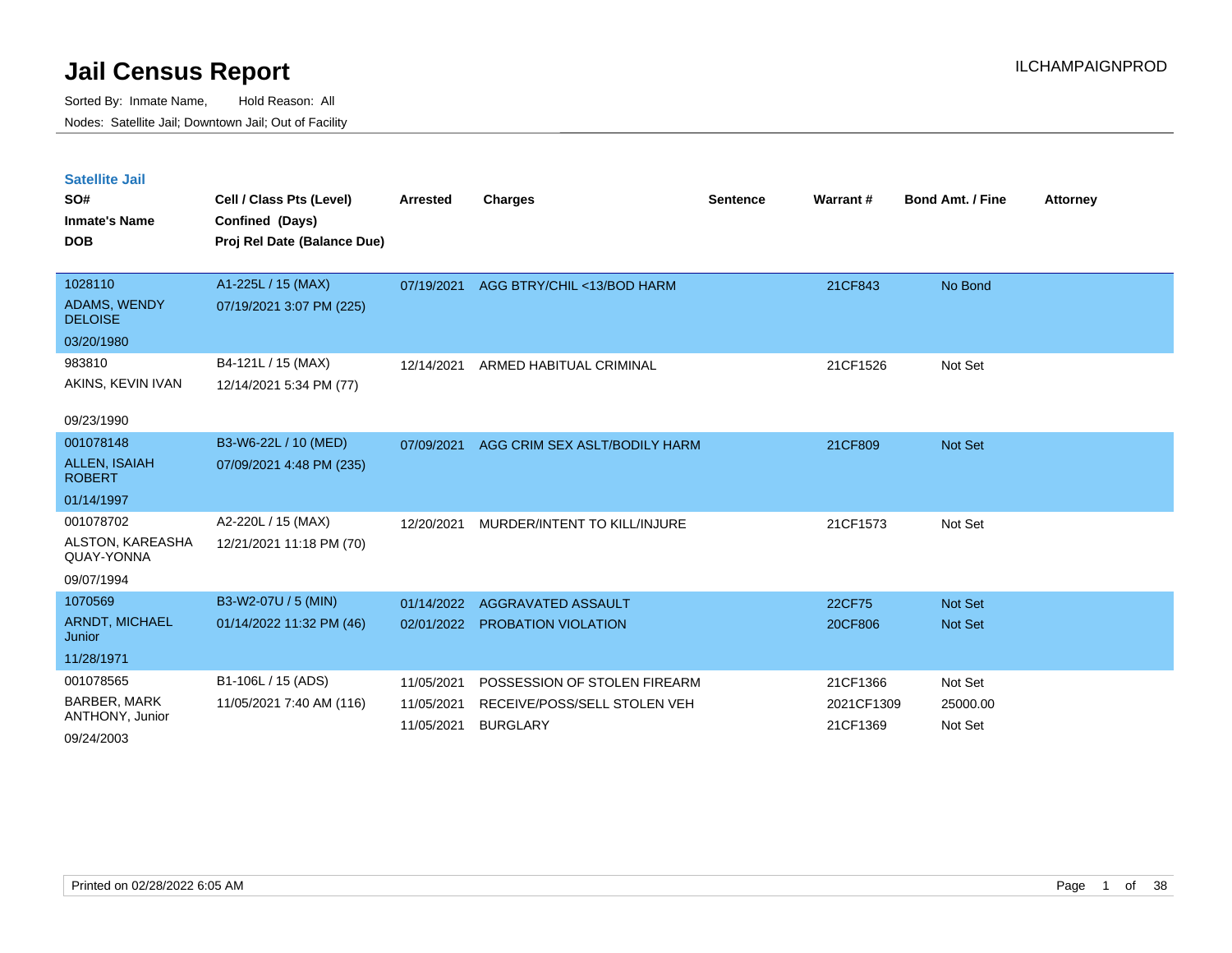| roaco. Catolino cali, Downtown cali, Out of Facility<br>SO#<br><b>Inmate's Name</b><br><b>DOB</b><br>518851<br>BARKER, ALEXANDER  01/11/2022 2:37 PM (49)<br><b>MASSIE</b> | Cell / Class Pts (Level)<br>Confined (Days)<br>Proj Rel Date (Balance Due)<br>B1-105U / 10 (MED) | <b>Arrested</b><br>01/11/2022<br>01/11/2022          | <b>Charges</b><br>01/11/2022 DRIVING ON REVOKED LICENSE<br>OBSTRUCTING IDENTIFICATION<br><b>FELON POSS/USE WEAPON/FIREARM</b>          | <b>Sentence</b> | Warrant#<br>2020TR16539<br>2020CM222<br>20CF361 | <b>Bond Amt. / Fine</b><br>1500.00<br>1500.00<br>15000.00 | <b>Attorney</b> |
|----------------------------------------------------------------------------------------------------------------------------------------------------------------------------|--------------------------------------------------------------------------------------------------|------------------------------------------------------|----------------------------------------------------------------------------------------------------------------------------------------|-----------------|-------------------------------------------------|-----------------------------------------------------------|-----------------|
| 09/24/1986                                                                                                                                                                 |                                                                                                  | 01/11/2022<br>01/11/2022<br>01/11/2022<br>01/11/2022 | POSS AMT CON SUB EXCEPT(A)/(D)<br>BAD CHK/OBTAIN CON PROP/>150<br><b>BAD CHK/OBTAIN CON PROP/&gt;150</b><br>METH DELIVERY/15<100 GRAMS | 20y (DOC)       | 2020CF863<br>20CF192<br>19CF1686<br>20CF1383    | 15000.00<br>15000.00<br>15000.00<br>No Bond               |                 |
| 1073281<br><b>BASLER, MONET</b><br><b>MARISA</b><br>08/17/1994                                                                                                             | A1-227L / 5 (MIN)<br>11/15/2021 11:08 PM (106)                                                   | 11/15/2021                                           | DOM BTRY/CONTACT/1-2 PRECONV                                                                                                           |                 | 2021CF206                                       | 5000.00                                                   |                 |
| 969121<br><b>BECKLEY, ANTHONY</b><br><b>PATRICK</b><br>06/30/1989                                                                                                          | A4-206L / 15 (MAX)<br>11/25/2021 7:16 PM (96)                                                    | 11/25/2021                                           | <b>CRIM TRESPASS TO RESIDENCE</b>                                                                                                      |                 | 21CF1444                                        | Not Set                                                   |                 |
| 517915<br>BOXLEY, CHARLES<br><b>OMAR</b><br>01/10/1985                                                                                                                     | B3-W1-01U / 5 (MIN)<br>08/03/2021 2:18 PM (210)                                                  | 08/03/2021<br>08/03/2021<br>08/03/2021               | <b>BURGLARY</b><br><b>BURGLARY</b><br>FORGERY/ISSUE/DELIVER DOCUMENT                                                                   |                 | 21CF289<br>21CF679                              | 20000.00<br>20000.00<br>No Bond                           |                 |
| 923208<br><b>BREADY, ANDREW</b><br><b>NICHOLAS</b><br>06/08/1988                                                                                                           | B3-W3-12L / 10 (MED)<br>01/22/2022 7:43 PM (38)                                                  |                                                      | 01/22/2022 CRIM TRES TO RES/PERS PRESENT                                                                                               |                 | 22CF92                                          | <b>Not Set</b>                                            |                 |
| 001078880<br><b>BROACH, CAREU</b><br>02/27/2003                                                                                                                            | BOOKH-3<br>02/25/2022 3:58 PM (4)                                                                | 02/25/2022<br>02/25/2022                             | UNLAWFUL USE OF A WEAPON<br>PAROLE REVOCATION<br>02/25/2022 AGG DISCHARGE FIREARM/BLDG/SCH                                             |                 | 22CFAWOW<br>HN-2200660<br>22600096201           | Not Set<br>No Bond<br>No Bond                             |                 |
| 61675<br><b>BROWN, ANTONIO</b><br><b>BURNETT</b><br>03/04/1983                                                                                                             | B1-202L / 10 (MED)<br>02/10/2022 3:28 PM (19)                                                    |                                                      | 02/10/2022 AGG DISCHARGE FIREARM/OCC BLDG                                                                                              |                 | 20CF374                                         | 100000.00                                                 |                 |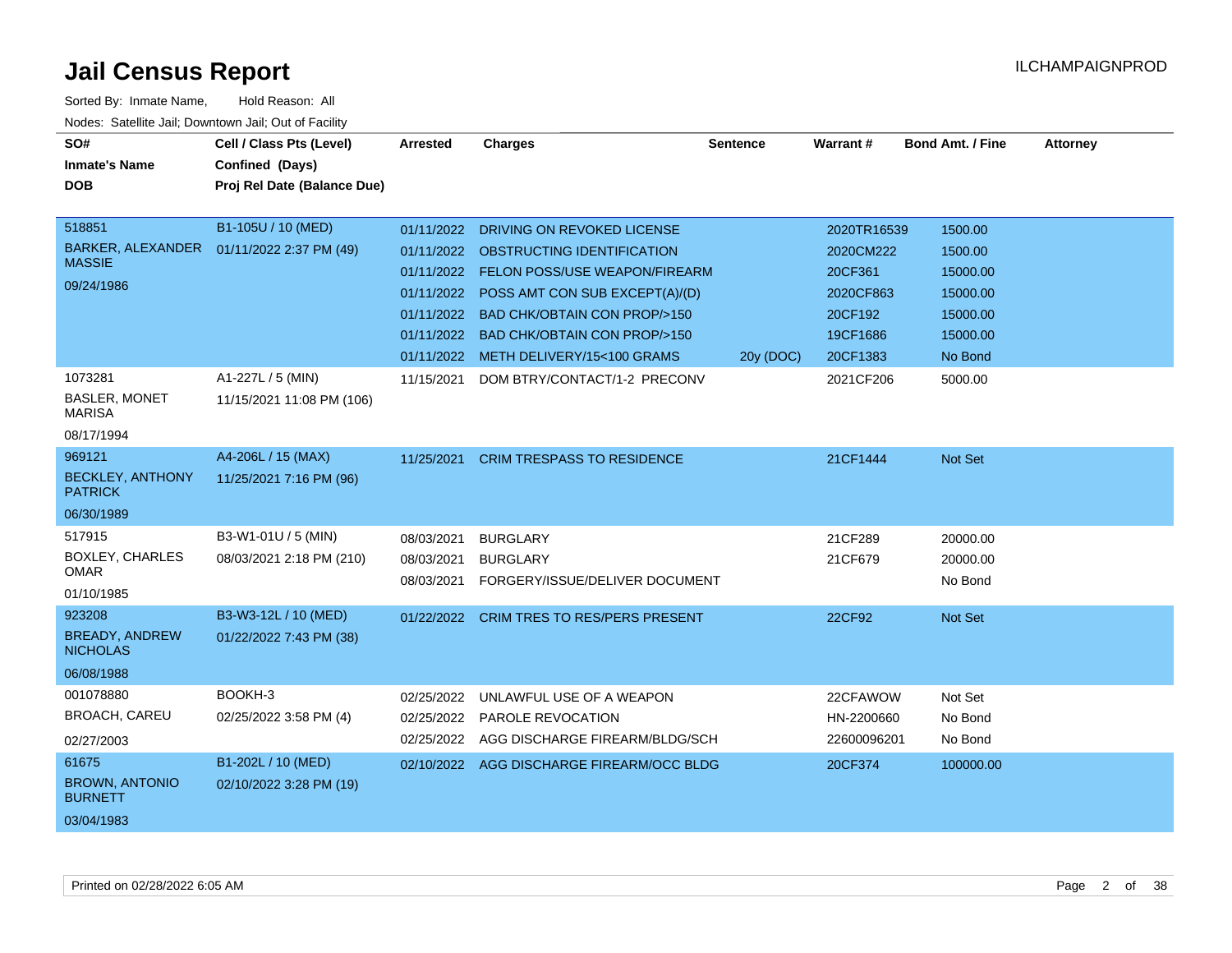| noaco. Catomto can, Domntonn can, Cat or I domt |                                                |                   |                                    |                 |            |                         |                 |
|-------------------------------------------------|------------------------------------------------|-------------------|------------------------------------|-----------------|------------|-------------------------|-----------------|
| SO#                                             | Cell / Class Pts (Level)                       | <b>Arrested</b>   | <b>Charges</b>                     | <b>Sentence</b> | Warrant#   | <b>Bond Amt. / Fine</b> | <b>Attorney</b> |
| <b>Inmate's Name</b><br><b>DOB</b>              | Confined (Days)<br>Proj Rel Date (Balance Due) |                   |                                    |                 |            |                         |                 |
|                                                 |                                                |                   |                                    |                 |            |                         |                 |
| 1018137                                         | A2-222U / 5 (ADS)                              | 02/23/2022        | POSSESSING A CONTROLLED SUBSTANC   |                 | 20 CF 1009 | No Bond                 |                 |
| <b>BROWN, ASHLEY</b><br><b>SHAUNTRELL</b>       | 02/23/2022 3:25 PM (6)                         |                   |                                    |                 |            |                         |                 |
| 09/08/1993                                      | 3/24/2022 (0.00)                               |                   |                                    |                 |            |                         |                 |
| 001078008                                       | A4-201L / 15 (ADS)                             | 02/15/2022        | AGG BATTERY/DISCHARGE FIREARM      |                 | 21CF1090   | 500000.00               |                 |
| <b>BROWN, CODY</b><br><b>RUSSELL</b>            | 02/15/2022 9:17 AM (14)                        |                   |                                    |                 |            |                         |                 |
| 02/15/2004                                      |                                                |                   |                                    |                 |            |                         |                 |
| 51247                                           | B1-202U / 10 (MED)                             | 04/15/2021        | FELON POSS/USE WEAPON/FIREARM      |                 | 21CF411    | Not Set                 |                 |
| <b>BROWN, DANTE</b><br><b>MAURICE</b>           | 04/15/2021 6:24 PM (320)                       |                   |                                    |                 |            |                         |                 |
| 04/19/1979                                      |                                                |                   |                                    |                 |            |                         |                 |
| 990921                                          | B4-122L / 15 (MAX)                             | 01/20/2022        | MFG/DEL 1<15 GR COCAINE/ANLG       |                 | 19CF369    | 25000.00                |                 |
| <b>BROWN, QUINTIN</b><br><b>MARSHAUN</b>        | 01/20/2022 7:19 PM (40)                        |                   | 01/20/2022 ARMED HABITUAL CRIMINAL |                 | 21CF935    | 750000.00               |                 |
| 09/26/1991                                      |                                                |                   |                                    |                 |            |                         |                 |
| 29957                                           | B4-222L / 15 (MAX)                             | 11/13/2021        | FELON POSS/USE WEAPON/FIREARM      |                 | 21CF1390   | Not Set                 |                 |
| <b>BROWN, RODNEY</b><br><b>LOUIS</b>            | 11/13/2021 8:57 PM (108)                       | 11/13/2021        | AGG CRIM SX AB/>5 YR OLDER VIC     |                 | 2019CF0718 | 250000.00               |                 |
| 01/07/1968                                      |                                                |                   |                                    |                 |            |                         |                 |
| 981645                                          | B4-224L / 15 (MAX)                             | 01/27/2022 MURDER |                                    |                 | 22CF114    | 1000000.00              |                 |
| BRUMFIELD,<br>JONATHAN EZEKEIL                  | 01/27/2022 8:15 PM (33)                        |                   |                                    |                 |            |                         |                 |
| 08/03/1989                                      |                                                |                   |                                    |                 |            |                         |                 |
| 001078739                                       | A2-122L / 5 (ADS)                              | 01/05/2022        | <b>CRIMINAL TRESPASS BUILDING</b>  |                 | 2020CM392  | 1000.00                 |                 |
| BRYANT, JUDITH ANN                              | 01/05/2022 6:36 PM (55)                        |                   |                                    |                 |            |                         |                 |
| 10/22/1957                                      |                                                |                   |                                    |                 |            |                         |                 |
| 001078166                                       | A2-222L / 15 (ADS)                             |                   | 02/21/2022 RESIDENTIAL BURGLARY    |                 | 22CF204    | Not Set                 |                 |
| <b>BURDEN, DESIRAY</b><br>LASHAY                | 02/21/2022 2:13 AM (8)                         |                   |                                    |                 |            |                         |                 |
| 12/30/2002                                      |                                                |                   |                                    |                 |            |                         |                 |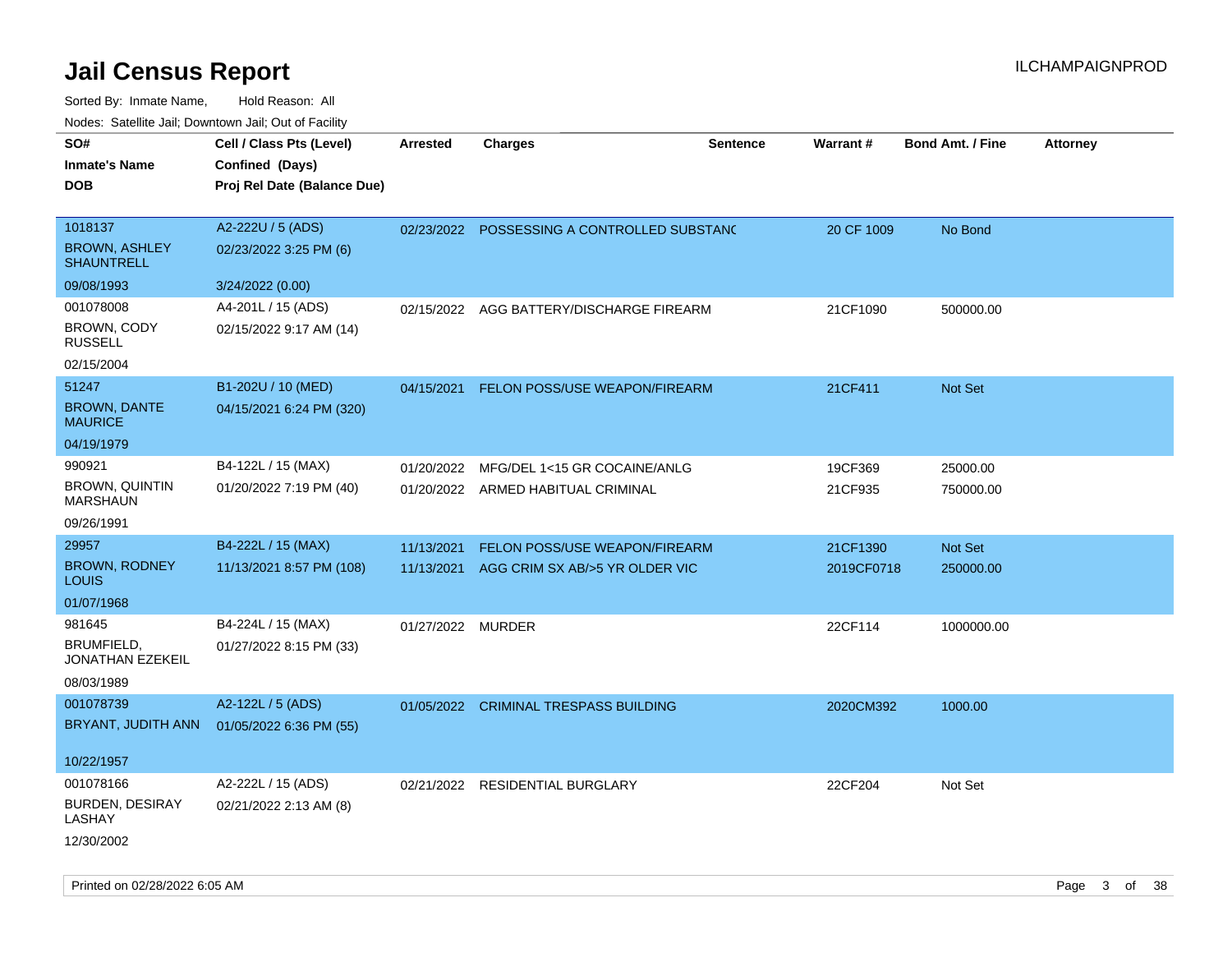| rougs. Calcing Jan, Downtown Jan, Out of Facility |                                             |                 |                                          |                 |              |                         |                 |
|---------------------------------------------------|---------------------------------------------|-----------------|------------------------------------------|-----------------|--------------|-------------------------|-----------------|
| SO#<br><b>Inmate's Name</b>                       | Cell / Class Pts (Level)<br>Confined (Days) | <b>Arrested</b> | <b>Charges</b>                           | <b>Sentence</b> | Warrant#     | <b>Bond Amt. / Fine</b> | <b>Attorney</b> |
| <b>DOB</b>                                        |                                             |                 |                                          |                 |              |                         |                 |
|                                                   | Proj Rel Date (Balance Due)                 |                 |                                          |                 |              |                         |                 |
| 1047579                                           | A2-223U / 10 (MED)                          |                 | 02/24/2022 ARMED ROBBERY/NO FIREARM      |                 | 22CF232      | Not Set                 |                 |
| <b>BUTLER, TAMYRA</b><br><b>COSHAWN</b>           | 02/24/2022 5:40 AM (5)                      |                 |                                          |                 |              |                         |                 |
| 07/06/1988                                        |                                             |                 |                                          |                 |              |                         |                 |
| 001077954                                         | B3-W7-28L / 10 (MED)                        | 12/21/2021      | RESIDENTIAL BURGLARY                     |                 | 21CF1570     | Not Set                 |                 |
| CALKINS, STEVEN RAY 12/21/2021 6:35 AM (70)       |                                             |                 |                                          |                 |              |                         |                 |
| 01/01/1992                                        |                                             |                 |                                          |                 |              |                         |                 |
| 39474                                             | B1-101U / 10 (ADS)                          | 07/06/2021      | MFG/DEL 15<100 GR HEROIN/ANLG            |                 | 21CF792      | <b>Not Set</b>          |                 |
| CAMPBELL, AARON<br><b>JACOB</b>                   | 07/06/2021 11:56 PM (238)                   |                 |                                          |                 |              |                         |                 |
| 07/18/1974                                        |                                             |                 |                                          |                 |              |                         |                 |
| 1060436                                           | B1-106U / 10 (MED)                          | 01/06/2022      | AGGRAVATED UNLAWFUL RESTRAINT            |                 | 22CF29       | Not Set                 |                 |
| CARTER, DERESHEO<br><b>DEWAYNE</b>                | 01/06/2022 8:43 PM (54)                     |                 | 01/06/2022 FELON ESCAPE/PEACE OFFICER    |                 | 22CF28       | Not Set                 |                 |
| 09/10/1991                                        |                                             |                 |                                          |                 |              |                         |                 |
| 001077353                                         | B1-104U / 15 (MAX)                          | 02/12/2022      | FELON POSS/USE WEAPON/FIREARM            |                 | 22CF173      | No Bond                 |                 |
| <b>CARTER, JAMES</b><br><b>IVORY</b>              | 02/13/2022 1:19 AM (16)                     |                 | 02/12/2022 ALCOHOL SALES - MINOR 19-20   |                 | 2020OV127    | 1000.00                 |                 |
| 08/12/2000                                        |                                             |                 |                                          |                 |              |                         |                 |
| 958898                                            | A3-116L / 15 (ADS)                          |                 | 02/08/2022 AGGRAVATED DOMESTIC BATTERY   |                 | 2021 CF 1409 | Not Set                 |                 |
| <b>CHAMBERS, GARY</b><br>DANTE                    | 02/08/2022 2:27 PM (21)                     |                 |                                          |                 |              |                         |                 |
| 05/24/1973                                        | 3/2/2022 (0.00)                             |                 |                                          |                 |              |                         |                 |
| 1029088                                           | B1-201U / 10 (MED)                          | 12/21/2021      | <b>FELON POSS/USE FIREARM PRIOR</b>      |                 | 21CF1338     | 250000.00               |                 |
| <b>CHAPPLE, MALIK</b><br><b>BIANCO</b>            | 12/22/2021 10:02 AM (69)                    |                 |                                          |                 |              |                         |                 |
| 10/25/1994                                        |                                             |                 |                                          |                 |              |                         |                 |
| 001078812                                         | B1-206U / 15 (MAX)                          |                 | 02/01/2022 ARMED ROBBERY/ARMED W/FIREARM |                 | 22CF145      | Not Set                 |                 |
| COBB, SINTRAE<br><b>SANCHEZ</b>                   | 02/01/2022 8:33 PM (28)                     |                 |                                          |                 |              |                         |                 |
| 07/05/2002                                        |                                             |                 |                                          |                 |              |                         |                 |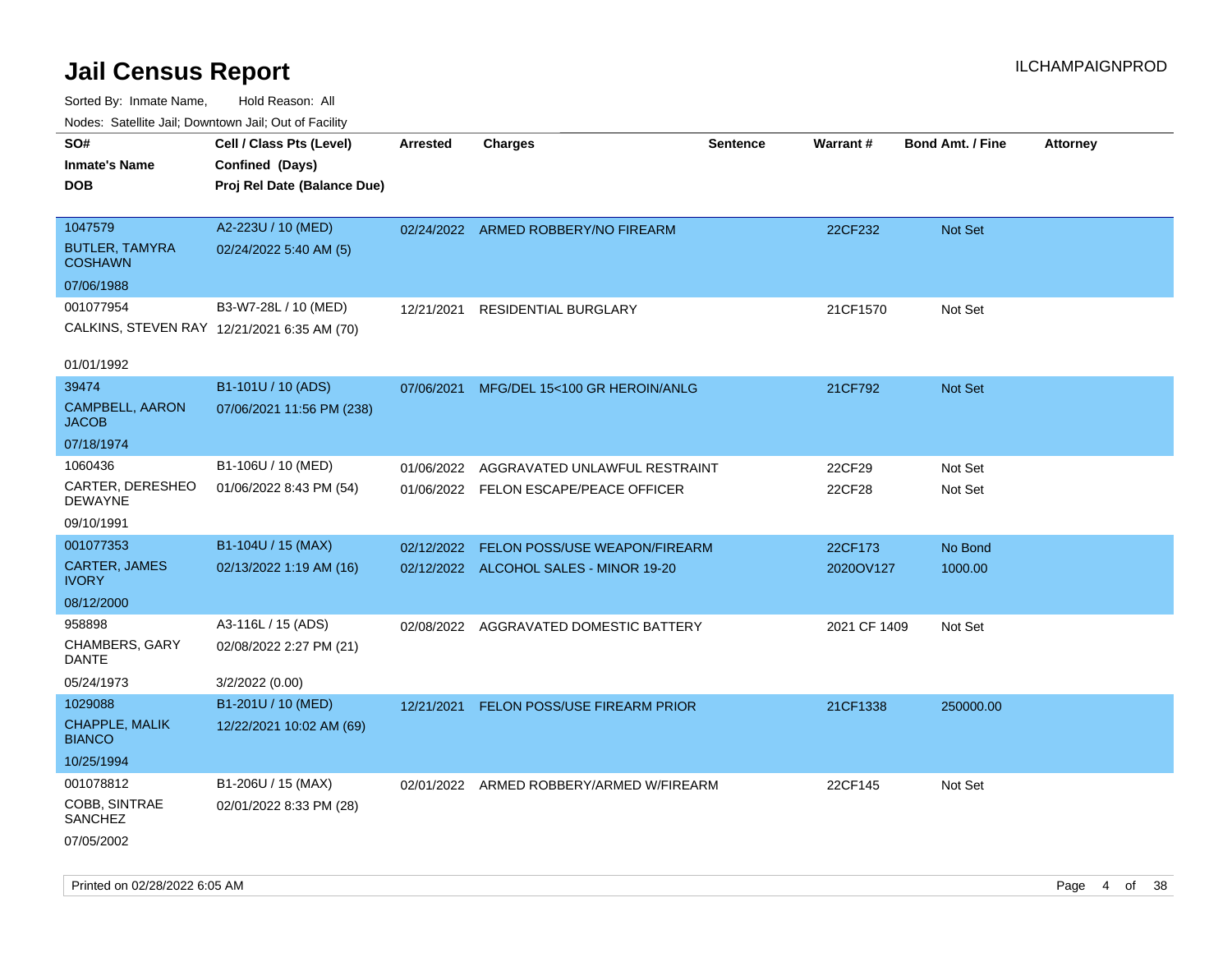| SO#                                       | Cell / Class Pts (Level)                     | <b>Arrested</b>   | <b>Charges</b>                           | <b>Sentence</b> | <b>Warrant#</b> | Bond Amt. / Fine | <b>Attorney</b> |
|-------------------------------------------|----------------------------------------------|-------------------|------------------------------------------|-----------------|-----------------|------------------|-----------------|
| <b>Inmate's Name</b>                      | Confined (Days)                              |                   |                                          |                 |                 |                  |                 |
| <b>DOB</b>                                | Proj Rel Date (Balance Due)                  |                   |                                          |                 |                 |                  |                 |
|                                           |                                              |                   |                                          |                 |                 |                  |                 |
| 001077485                                 | A1-227U / 15 (MAX)                           | 12/21/2021        | MURDER/INTENT TO KILL/INJURE             |                 | 2021CF1282      | 1000000.00       |                 |
| <b>COLBERT, ARIEANA</b><br><b>FELICIA</b> | 12/21/2021 2:08 PM (70)                      |                   |                                          |                 |                 |                  |                 |
| 12/13/2000                                |                                              |                   |                                          |                 |                 |                  |                 |
| 34805                                     | B4-227U / 15 (MAX)                           | 10/01/2021        | <b>DOMESTIC BATTERY</b>                  |                 | 21CF1183        | Not Set          |                 |
|                                           | CONERLY, KIN JOSEPH 10/01/2021 1:53 AM (151) | 10/01/2021        | ARMED HABITUAL CRIMINAL                  |                 | 21CF1184        | Not Set          |                 |
|                                           |                                              | 10/06/2021        | POSS STOLEN VEHICLE > \$25,000           |                 | 19CF1786        | Not Set          |                 |
| 11/16/1971                                |                                              |                   |                                          |                 |                 |                  |                 |
| 1074319                                   | B1-104L / 15 (MAX)                           | 10/12/2021        | AGGRAVATED CRUELTY TO ANIMALS            |                 | 21CF1238        | Not Set          |                 |
| <b>CRAIG, DAVUCCI</b><br><b>DAVION</b>    | 10/12/2021 11:36 AM (140)                    | 10/14/2021 MURDER |                                          |                 | 21CF1239        | Not Set          |                 |
| 08/02/2001                                |                                              |                   |                                          |                 |                 |                  |                 |
| 001078832                                 | B1-201L / 10 (MED)                           |                   | 02/10/2022 FELON POSS/USE WEAPON/FIREARM | 3y (DOC)        | 21CF350         | No Bond          |                 |
| CRAWFORD,<br><b>LAMARKUS LAVELL</b>       | 02/10/2022 2:32 PM (19)                      |                   |                                          |                 |                 |                  |                 |
| 07/04/1989                                |                                              |                   |                                          |                 |                 |                  |                 |
| 001077549                                 | B2-T3-10L / 10 (SPH)                         | 12/22/2020        | <b>PRED CRIM SEX ASLT/VICTIM &lt;13</b>  |                 | 2020CF1469      | Not Set          |                 |
| CRISTOBAL-MATEO,<br><b>CRISTOBAL</b>      | 12/22/2020 1:17 PM (434)                     |                   |                                          |                 |                 |                  |                 |
| 12/02/1988                                |                                              |                   |                                          |                 |                 |                  |                 |
| 25022                                     | B3-W2-05U / 10 (ADS)                         |                   | 02/17/2022 AGG DUI/2/PASS<16             |                 | 2021CF560       | No Bond          |                 |
| <b>CRUMP, ROBERT</b><br><b>ANTHONY</b>    | 02/17/2022 11:48 AM (12)                     |                   |                                          |                 |                 |                  |                 |
| 02/06/1966                                | 3/3/2022 (0.00)                              |                   |                                          |                 |                 |                  |                 |
| 988538                                    | B3-W7-27U / 10 (MED)                         | 12/21/2021        | AGGRAVATED DOMESTIC BATTERY              |                 | 21CF1564        | Not Set          |                 |
| DAVIDSON, HARLEY<br><b>KYLE SCOTT</b>     | 12/21/2021 5:45 AM (70)                      |                   |                                          |                 |                 |                  |                 |
| 08/05/1990                                | 4/18/2022 (0.00)                             |                   |                                          |                 |                 |                  |                 |
| 1023587                                   | A4-105U / 15 (MAX)                           | 09/24/2021        | MFG/DEL CANNABIS/2.5-10 GRAMS            |                 | 21CF1155        | Not Set          |                 |
| DAVIS, MARTIN<br><b>DENNIS</b>            | 09/24/2021 9:38 PM (158)                     | 09/24/2021        | ARMED HABITUAL CRIMINAL                  |                 | 2021-CF681      | 500000.00        |                 |
| 12/02/1994                                |                                              |                   |                                          |                 |                 |                  |                 |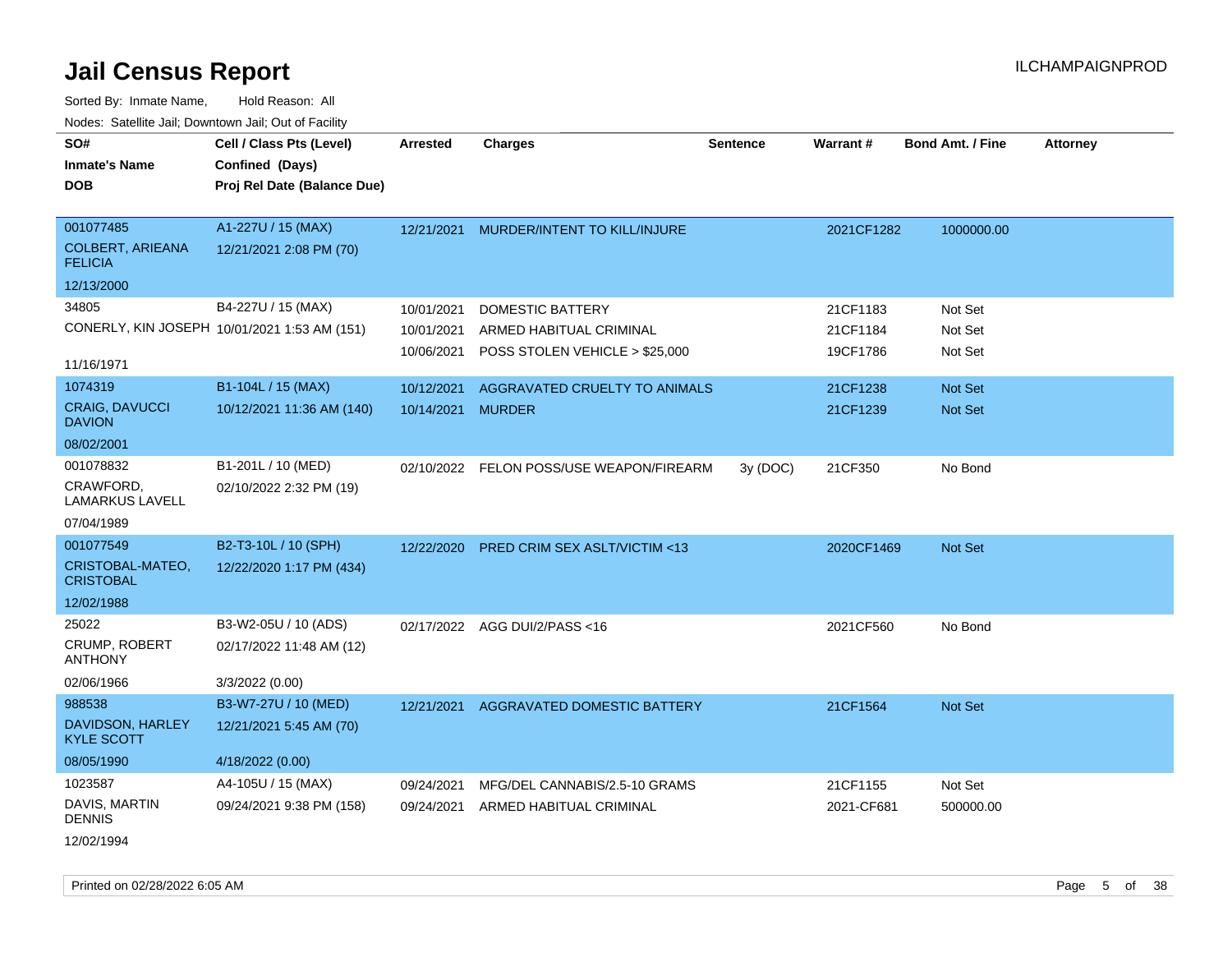| SO#                                   | Cell / Class Pts (Level)    | <b>Arrested</b> | <b>Charges</b>                        | <b>Sentence</b> | <b>Warrant#</b> | <b>Bond Amt. / Fine</b> | <b>Attorney</b> |
|---------------------------------------|-----------------------------|-----------------|---------------------------------------|-----------------|-----------------|-------------------------|-----------------|
| <b>Inmate's Name</b>                  | Confined (Days)             |                 |                                       |                 |                 |                         |                 |
| <b>DOB</b>                            | Proj Rel Date (Balance Due) |                 |                                       |                 |                 |                         |                 |
|                                       |                             |                 |                                       |                 |                 |                         |                 |
| 001078538                             | A4-107L / 10 (MED)          | 10/26/2021      | <b>CRIM SEX ASSAULT/FORCE</b>         |                 | 21CF1301        | Not Set                 |                 |
| <b>DAWKINS, LEN</b>                   | 10/26/2021 8:18 PM (126)    |                 |                                       |                 |                 |                         |                 |
| 03/23/1987                            |                             |                 |                                       |                 |                 |                         |                 |
| 56972                                 | B3-W8-32L / 10 (MED)        | 08/30/2021      | POSS STOLEN VEHICLE > \$25,000        |                 | 21CF1044        | Not Set                 |                 |
| DAY, DANIEL JOSEPH                    | 08/30/2021 3:07 PM (183)    | 09/04/2021      | <b>BURGLARY</b>                       |                 | 21CF1054        | Not Set                 |                 |
|                                       |                             |                 |                                       |                 |                 |                         |                 |
| 10/16/1982                            |                             |                 |                                       |                 |                 |                         |                 |
| 64070                                 | A3-112L / 10 (ADS)          | 02/18/2022      | <b>BURGLARY</b>                       |                 | 21CF1176        | 20000.00                |                 |
| DECKER, ANTHONY V                     | 02/18/2022 6:52 PM (11)     |                 | 02/18/2022 POSSESSION OF METH<5 GRAMS |                 | 21CF1205        | 15000.00                |                 |
|                                       |                             |                 |                                       |                 |                 |                         |                 |
| 11/27/1982                            |                             |                 |                                       |                 |                 |                         |                 |
| 64463                                 | B4-224U / 15 (MAX)          | 02/11/2022      | AGG DUI/3/BAC 0.16+                   | 14m (DOC)       | 21CF676         | No Bond                 |                 |
| DOOLEY, CALVIN<br><b>DARWOOD</b>      | 02/11/2022 11:24 AM (18)    |                 | 02/11/2022 AGG DUI/3/BAC 0.16+        | 18m (DOC)       | 20CF1326        | No Bond                 |                 |
| 05/13/1982                            |                             |                 |                                       |                 |                 |                         |                 |
| 25659                                 | B4-125L / 15 (MAX)          | 06/15/2021      | <b>RESIDENTIAL BURGLARY</b>           |                 | 2020CF1218      | 50000.00                |                 |
| DORRIS, LORENZO                       | 06/15/2021 6:17 AM (259)    | 06/15/2021      | <b>BURGLARY</b>                       |                 | 21CF689         | Not Set                 |                 |
| 07/19/1966                            |                             |                 |                                       |                 |                 |                         |                 |
| 1024895                               | B1-107U / 10 (MED)          | 12/15/2021      | MFG/DEL 100<400 GR COCA/ANLG          |                 | 21CF1535        | Not Set                 |                 |
| EDWARDS, GEORGE                       | 12/15/2021 12:26 PM (76)    | 12/15/2021      | <b>AGGRAVATED BATTERY</b>             |                 | 21CF1536        | Not Set                 |                 |
| <b>CORTEZ</b>                         |                             |                 |                                       |                 |                 |                         |                 |
| 06/19/1994                            |                             |                 |                                       |                 |                 |                         |                 |
| 1074720                               | B2-T4-13U / 15 (SPH)        | 01/19/2022      | PRED CRIM SEX ASLT/VICTIM <13         |                 | 21CF1414        | 500000.00               |                 |
| ELVIR-REYES, JORGE<br><b>LEONARDO</b> | 01/19/2022 1:43 PM (41)     |                 |                                       |                 |                 |                         |                 |
| 06/03/1988                            |                             |                 |                                       |                 |                 |                         |                 |
| 32162                                 | BOOKH-7                     |                 | 02/26/2022 DOMESTIC BATTERY           |                 | 2022CMAWOW      | No Bond                 |                 |
| <b>EMERY, HIRON</b><br>EDWARD, Senior | 02/26/2022 1:30 AM (3)      |                 |                                       |                 |                 |                         |                 |
| 10/31/1970                            |                             |                 |                                       |                 |                 |                         |                 |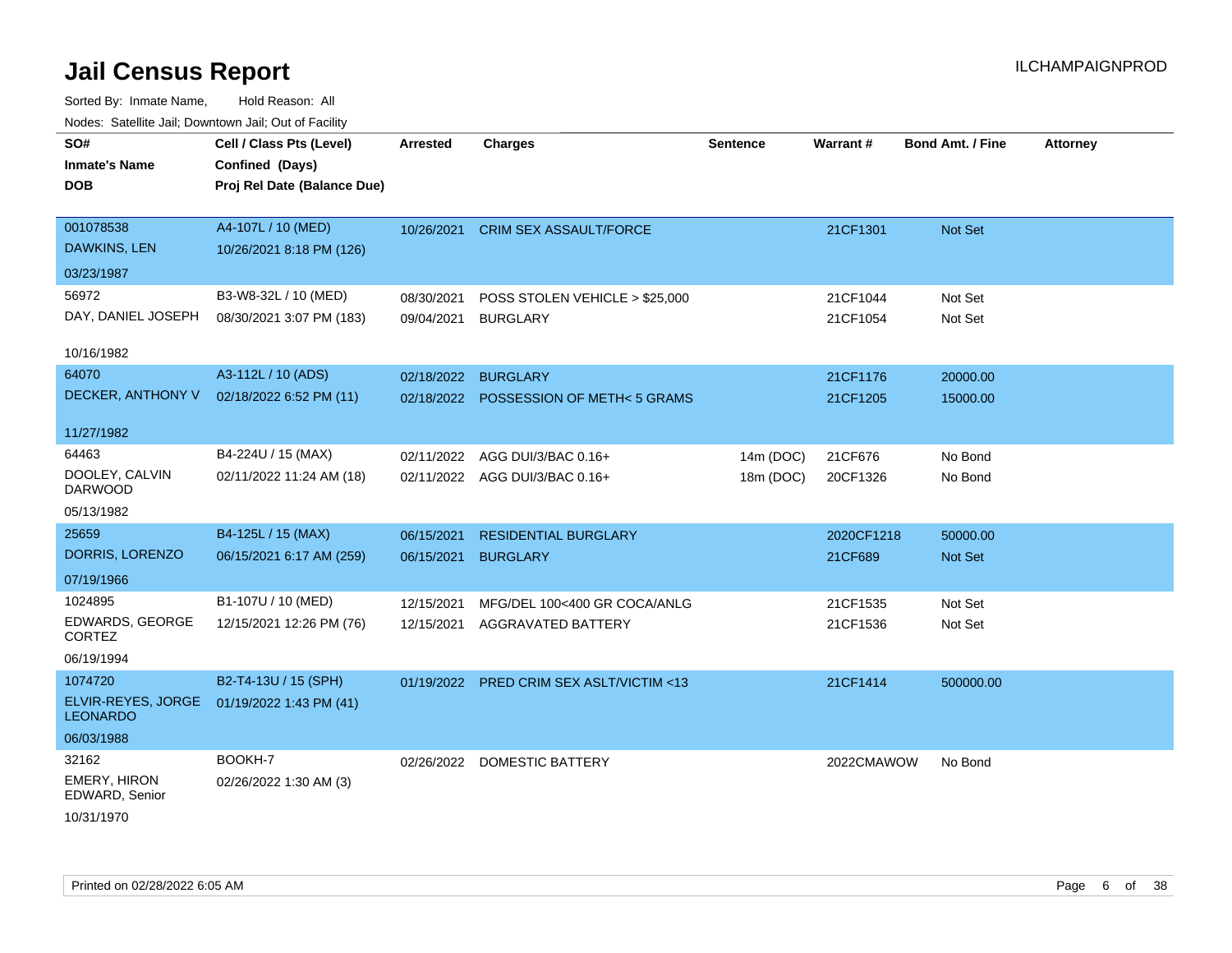Sorted By: Inmate Name, Hold Reason: All Nodes: Satellite Jail; Downtown Jail; Out of Facility

| SO#                                  | Cell / Class Pts (Level)                     | <b>Arrested</b> | <b>Charges</b>                          | <b>Sentence</b> | Warrant#    | <b>Bond Amt. / Fine</b> | <b>Attorney</b> |
|--------------------------------------|----------------------------------------------|-----------------|-----------------------------------------|-----------------|-------------|-------------------------|-----------------|
| <b>Inmate's Name</b>                 | Confined (Days)                              |                 |                                         |                 |             |                         |                 |
| DOB                                  | Proj Rel Date (Balance Due)                  |                 |                                         |                 |             |                         |                 |
|                                      |                                              |                 |                                         |                 |             |                         |                 |
| 43977                                | B2-T1-02L / 5 (SPH)                          | 12/20/2021      | AGG FLEEING POLICE/21 MPH OVER          |                 | 21CF1566    | Not Set                 |                 |
| <b>EMKES, DOUGLAS</b><br>ALAN        | 12/20/2021 9:59 AM (71)                      | 12/20/2021      | <b>PAROLE REVOCATION</b>                |                 |             | No Bond                 |                 |
| 06/08/1959                           |                                              |                 |                                         |                 |             |                         |                 |
| 987328                               | A2-123L / 10 (MED)                           | 12/11/2021      | AGG ASLT PEACE OFF/FIRE/ER WRK          |                 | 21CF1515    | Not Set                 |                 |
| ERVIN, DEIDRA ANN<br><b>RUTH</b>     | 12/11/2021 8:48 PM (80)                      |                 |                                         |                 |             |                         |                 |
| 04/15/1991                           |                                              |                 |                                         |                 |             |                         |                 |
| 1026175                              | B4-127U / 10 (MED)                           | 02/06/2022      | FELON FAIL/RETURN FRM FURLOUGH          |                 | 21CF1554    | No Bond                 |                 |
| FALCONER, AVERY                      | 02/06/2022 4:49 AM (23)                      | 02/06/2022      | <b>CITY OV ARREST</b>                   |                 | 2021-OV-65  | 1000.00                 |                 |
| <b>FOX</b>                           |                                              |                 | 02/07/2022 MFG/DEL 1<15 GR COCAINE/ANLG | 6y (DOC)        | 2019CF1617  | No Bond                 |                 |
| 04/07/1989                           |                                              |                 |                                         |                 |             |                         |                 |
| 527081                               | B3-W5-20L / 10 (MED)                         | 09/06/2021      | ARSON/REAL/PERSONAL PROP>\$150          |                 | 2021 CF 797 | 25000.00                |                 |
| FERGUSON,<br><b>CHRISTOPHER</b>      | 09/06/2021 1:18 PM (176)                     |                 |                                         |                 |             |                         |                 |
| 12/21/1981                           |                                              |                 |                                         |                 |             |                         |                 |
| 962759                               | B2-T1-01U / 15 (SPH)                         | 07/16/2021      | <b>METH DELIVERY&lt;5 GRAMS</b>         |                 | 21CF833     | <b>Not Set</b>          |                 |
|                                      | FINLEY, KEVIN DANTE 07/16/2021 9:44 PM (228) | 07/29/2021      | AGG CRIM SEX ASSAULT/FELONY             |                 | 21CF891     | No Bond                 |                 |
|                                      |                                              |                 |                                         |                 |             |                         |                 |
| 12/28/1988                           |                                              |                 |                                         |                 |             |                         |                 |
| 1039744                              | B4-122U / 15 (MAX)                           | 12/06/2021      | MURDER                                  |                 | 20CF959     | 1000000.00              |                 |
| FONVILLE, TREVOY<br><b>JERMAINE</b>  | 12/06/2021 10:52 AM (85)                     |                 |                                         |                 |             |                         |                 |
| 01/13/1996                           |                                              |                 |                                         |                 |             |                         |                 |
| 001078863                            | A3-216U / 15 (ADS)                           | 02/19/2022      | POSSESSION OF STOLEN FIREARM            |                 | 22CF203     | <b>Not Set</b>          |                 |
| <b>FOSTER, JOHN</b><br><b>CARELL</b> | 02/19/2022 6:01 AM (10)                      |                 |                                         |                 |             |                         |                 |
| 03/13/1981                           |                                              |                 |                                         |                 |             |                         |                 |
| 518395                               | B2-T3-12L / 15 (SPH)                         | 07/07/2020      | <b>CRIMINAL SEXUAL ASSAULT</b>          |                 | 2020-CF735  | 250000.00               |                 |
|                                      | FRANDLE, MARK RYAN 07/07/2020 3:42 PM (602)  |                 |                                         |                 |             |                         |                 |

09/10/1985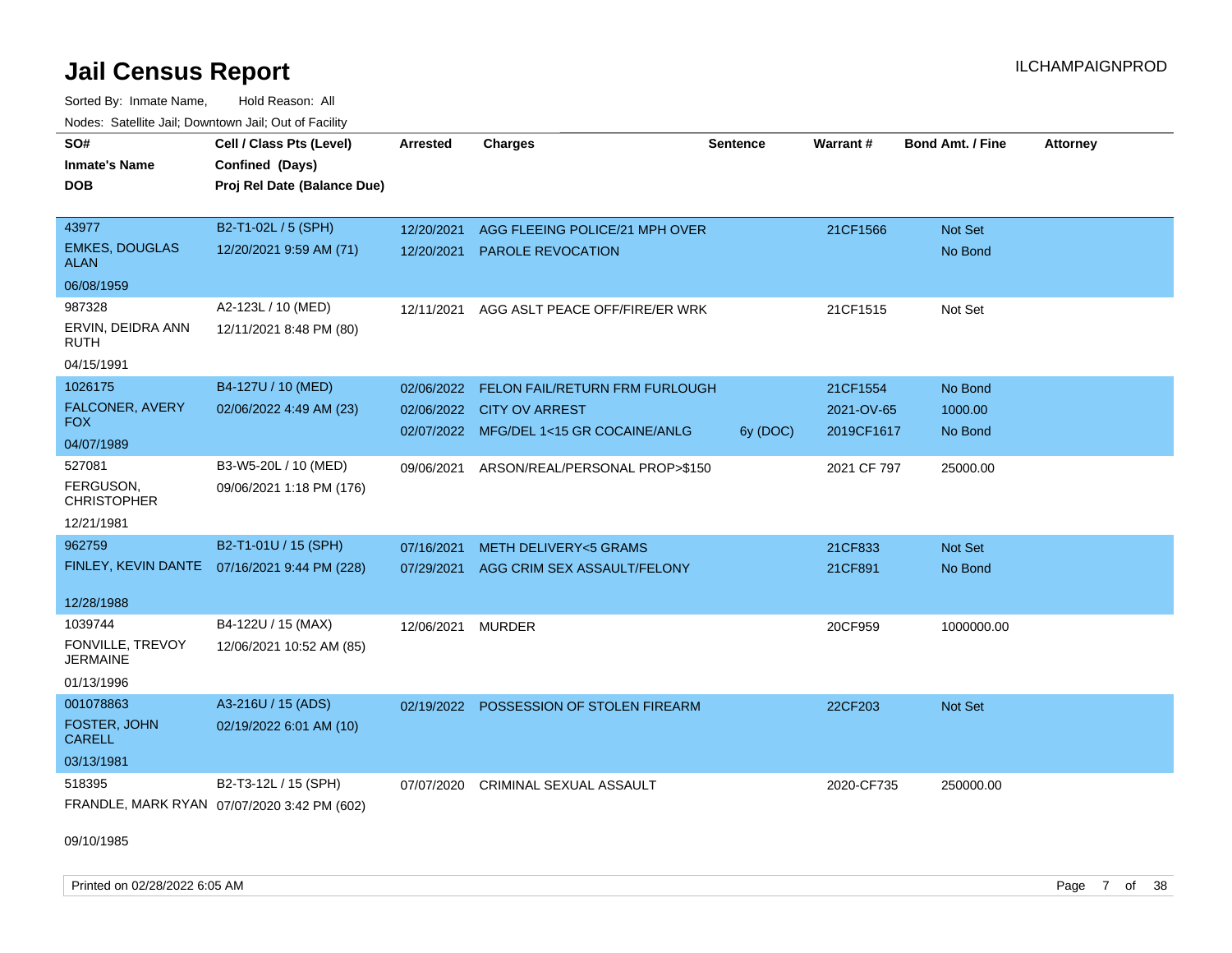Sorted By: Inmate Name, Hold Reason: All Nodes: Satellite Jail; Downtown Jail; Out of Facility

| SO#                                       | Cell / Class Pts (Level)    | <b>Arrested</b> | <b>Charges</b>                           | <b>Sentence</b> | Warrant#     | <b>Bond Amt. / Fine</b> | <b>Attorney</b> |
|-------------------------------------------|-----------------------------|-----------------|------------------------------------------|-----------------|--------------|-------------------------|-----------------|
| <b>Inmate's Name</b>                      | Confined (Days)             |                 |                                          |                 |              |                         |                 |
| <b>DOB</b>                                | Proj Rel Date (Balance Due) |                 |                                          |                 |              |                         |                 |
|                                           |                             |                 |                                          |                 |              |                         |                 |
| 001077934                                 | A1-125L / 10 (MED)          | 08/22/2021      | AGG DUI/ACCIDENT/DEATH                   |                 | 21CF1024     | Not Set                 |                 |
| <b>FREED, LOGAN</b><br><b>SUZANNE</b>     | 08/22/2021 11:45 PM (191)   | 08/22/2021      | <b>DOMESTIC BATTERY</b>                  |                 | 21 CM 172    | 10000.00                |                 |
| 08/18/1996                                |                             |                 |                                          |                 |              |                         |                 |
| 001078290                                 | A1-125U / 10 (ADS)          | 08/19/2021      | MACHINE GUN/AUTO WEAPON/VEH              |                 | 21CF1012     | Not Set                 |                 |
| FREEMAN, ANGEL<br>JANILA KAY              | 08/19/2021 1:26 AM (194)    |                 |                                          |                 |              |                         |                 |
| 12/25/1995                                |                             |                 |                                          |                 |              |                         |                 |
| 591514                                    | BOOKH-3                     |                 | 02/25/2022 AGG CRIM SEX ABUSE/VIC 13-17  |                 | 2022CF230    | 100000.00               |                 |
| GAMBLE, SCOTT PAUL 02/25/2022 6:08 PM (4) |                             |                 |                                          |                 |              |                         |                 |
|                                           |                             |                 |                                          |                 |              |                         |                 |
| 09/06/1968                                |                             |                 |                                          |                 |              |                         |                 |
| 1068917                                   | BOOKF-1 / 5 (MIN)           | 08/11/2021      | VIO ORDER/PRIOR VIO OF ORDER             |                 | 21CF965      | Not Set                 |                 |
| GARCIA, JUAN<br>CARLOS                    | 08/11/2021 9:24 PM (202)    |                 |                                          |                 |              |                         |                 |
| 10/21/1997                                |                             |                 |                                          |                 |              |                         |                 |
| 001078154                                 | B4-121U / 10 (MED)          | 01/09/2022      | DRVG UNDER INFLU OF ALCOHOL              |                 | 2021 DT 182  | 5000.00                 |                 |
| <b>GENTRY, DAMON</b><br><b>LIONEL</b>     | 01/09/2022 4:41 PM (51)     |                 | 01/09/2022 AGG DOMESTIC BATTERY/STRANGLE |                 | 2021 CF 1396 | 50000.00                |                 |
| 12/25/1971                                |                             |                 |                                          |                 |              |                         |                 |
| 001078633                                 | B2-T4-15U / 25 (SPH)        | 12/01/2021      | PRED CRIM SEX ASLT/VICTIM <13            |                 | 21CF1416     | 250000.00               |                 |
| GONZALEZ-GUILLEN,<br>EDWARD               | 12/01/2021 12:08 PM (90)    |                 |                                          |                 |              |                         |                 |
| 08/25/2002                                |                             |                 |                                          |                 |              |                         |                 |
| 001078607                                 | B4-221L / 15 (MAX)          | 11/22/2021      | FELON POSS/USE FIREARM/PAROLE            |                 | 21CF1437     | <b>Not Set</b>          |                 |
| GRAY, WILLIAM<br>DA'VON                   | 11/22/2021 2:57 PM (99)     | 11/22/2021      | ATTEMPT (FIRST DEGREE MURDER)            |                 | 21CF1435     | <b>Not Set</b>          |                 |
| 04/18/1984                                |                             |                 |                                          |                 |              |                         |                 |
| 1069726                                   | BOOKH-8 / 5 (ADS)           | 02/21/2022      | POSS AMT CON SUB EXCEPT(A)/(D)           | 18m (DOC)       | 2021CF472    | No Bond                 |                 |
| GREER, CONNOR JAY                         | 02/21/2022 1:41 PM (8)      |                 |                                          |                 |              |                         |                 |

02/22/1994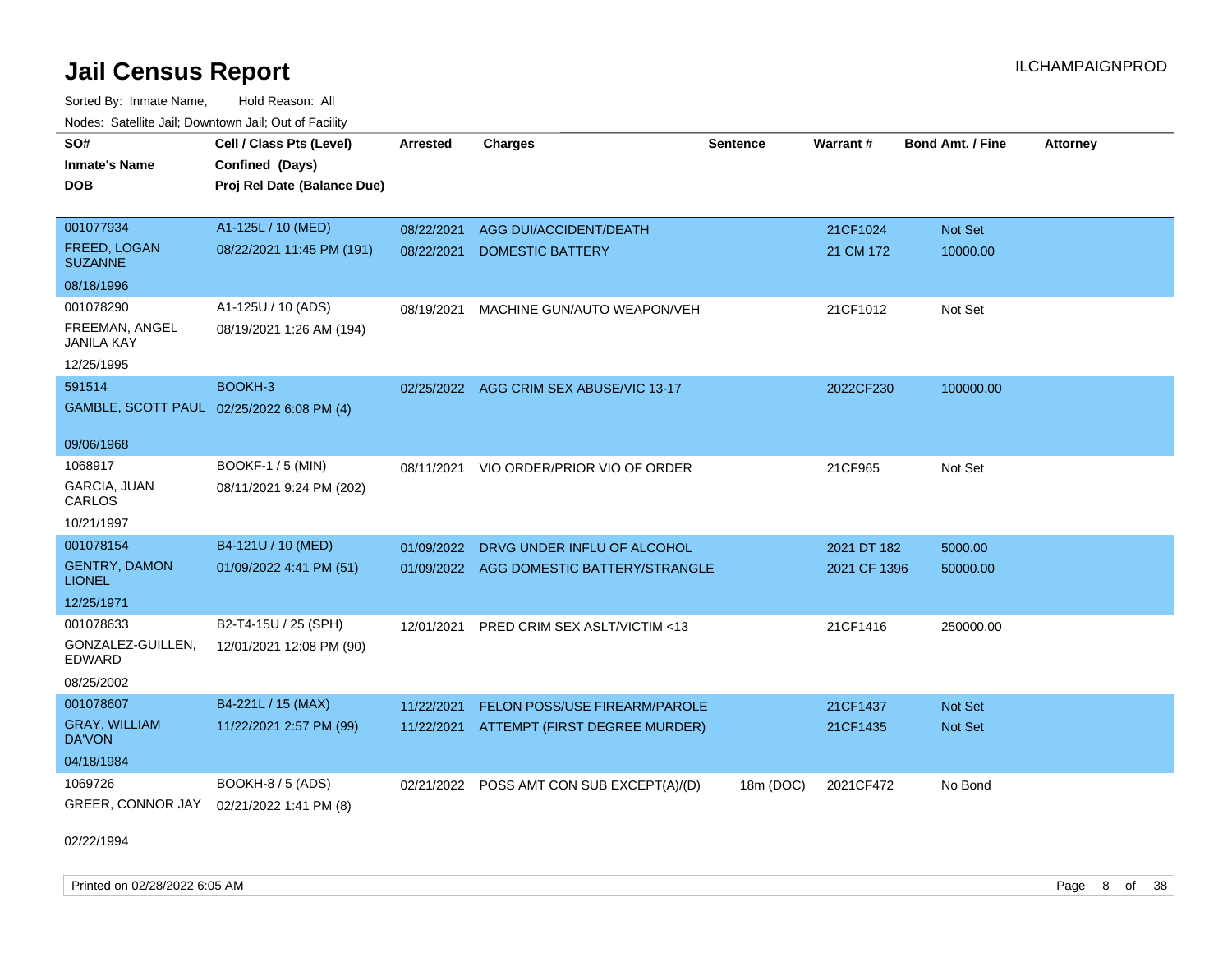| SO#<br><b>Inmate's Name</b><br><b>DOB</b> | Cell / Class Pts (Level)<br>Confined (Days)<br>Proj Rel Date (Balance Due) | <b>Arrested</b>          | <b>Charges</b>                                            | <b>Sentence</b> | Warrant#            | <b>Bond Amt. / Fine</b> | <b>Attorney</b> |
|-------------------------------------------|----------------------------------------------------------------------------|--------------------------|-----------------------------------------------------------|-----------------|---------------------|-------------------------|-----------------|
|                                           |                                                                            |                          |                                                           |                 |                     |                         |                 |
| 56342                                     | B1-206L / 10 (MED)                                                         | 10/21/2021               | THEFT CONTROL INTENT <\$500                               |                 | 17CF1451            | 10000.00                |                 |
| <b>GRIFFIN, NATHAN</b>                    | 10/21/2021 4:20 PM (131)                                                   | 10/21/2021               | DRIVING ON REVOKED LICENSE                                |                 | 20TR1979            | 3000.00                 |                 |
| <b>EUGENE</b>                             |                                                                            | 10/21/2021               | ARMED HABITUAL CRIMINAL                                   |                 | 21CF1279            | <b>Not Set</b>          |                 |
| 02/24/1969                                |                                                                            |                          |                                                           |                 |                     |                         |                 |
| 32913                                     | BOOKH-1 / 15 (ADS)                                                         | 12/03/2021               | PRED CRIM SEX ASLT/VICTIM <13                             |                 | 21CF1481            | Not Set                 |                 |
| GROB, WARREN A,<br>Junior                 | 12/03/2021 4:24 PM (88)                                                    |                          |                                                           |                 |                     |                         |                 |
| 12/07/1950                                |                                                                            |                          |                                                           |                 |                     |                         |                 |
| 001078879                                 | BOOKH-7                                                                    | 02/25/2022               | <b>RET THEFT/DISP MERCH/&gt;\$300</b>                     |                 | 2022CFWOW           | No Bond                 |                 |
| <b>GROSS, STEVEN RAY</b>                  | 02/25/2022 9:03 AM (4)                                                     |                          |                                                           |                 |                     |                         |                 |
| 01/09/1991                                |                                                                            |                          |                                                           |                 |                     |                         |                 |
| 001078871                                 | A3-115L / 5 (ADS)                                                          | 02/22/2022               | RETAIL THEFT/DISP MERCH/<\$300                            |                 | 2018JD182           | No Bond                 |                 |
| HARRIS, MARTELL<br><b>TE'SHAWN</b>        | 02/22/2022 3:44 PM (7)                                                     | 02/22/2022<br>02/22/2022 | <b>RESIDENTIAL BURGLARY</b><br>INDIRECT CRIMINAL CONTEMPT |                 | 2020JD14<br>2020CC9 | No Bond<br>20000.00     |                 |
| 07/02/2003                                |                                                                            |                          |                                                           |                 |                     |                         |                 |
| 001078868                                 | BOOKH-4                                                                    |                          | 02/24/2022 STALKING/CAUSE FEAR FOR SAFETY                 |                 | 22CF227             | 150000.00               |                 |
| HARRIS-MINER,<br><b>NICHOLAS</b>          | 02/24/2022 3:56 PM (5)                                                     |                          |                                                           |                 |                     |                         |                 |
| 07/08/1998                                |                                                                            |                          |                                                           |                 |                     |                         |                 |
| 1065495                                   | A2-223L / 10 (MED)                                                         | 02/23/2022               | AGG BATTERY/GREAT BODILY HARM                             |                 | 2019CF734           | No Bond                 |                 |
| <b>HELMICK, DENISHA</b><br><b>NICOLE</b>  | 02/23/2022 12:07 PM (6)                                                    |                          |                                                           |                 |                     |                         |                 |
| 09/24/1997                                | 3/1/2022 (0.00)                                                            |                          |                                                           |                 |                     |                         |                 |
| 001078488                                 | B2-T3-09U / 15 (SPH)                                                       | 10/14/2021               | PRED CRIM SEX ASLT/VICTIM <13                             | 25y (DOC)       | 2021CF1232          | 500000.00               |                 |
| HERNANDEZ-LOPEZ,<br><b>ERNESTO</b>        | 10/14/2021 3:15 PM (138)                                                   | 10/14/2021               | <b>FUGITIVE FROM JUSTICE</b>                              |                 | 21CF1246            | <b>Not Set</b>          |                 |
| 11/28/1975                                |                                                                            |                          |                                                           |                 |                     |                         |                 |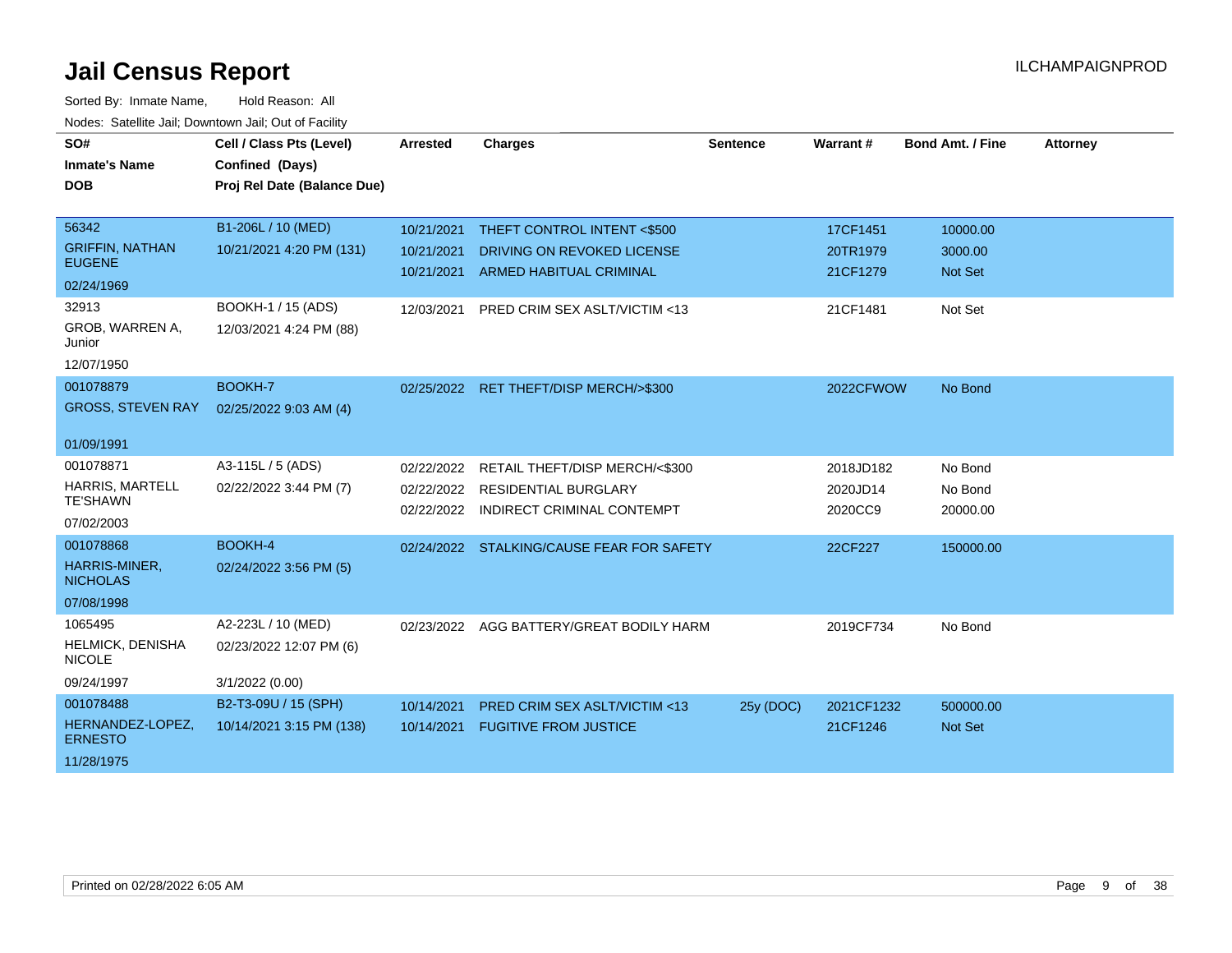| rougs. Calcinic Jan, Downtown Jan, Out of Facility |                                            |            |                                          |                 |                 |                         |                 |
|----------------------------------------------------|--------------------------------------------|------------|------------------------------------------|-----------------|-----------------|-------------------------|-----------------|
| SO#                                                | Cell / Class Pts (Level)                   | Arrested   | <b>Charges</b>                           | <b>Sentence</b> | <b>Warrant#</b> | <b>Bond Amt. / Fine</b> | <b>Attorney</b> |
| <b>Inmate's Name</b>                               | Confined (Days)                            |            |                                          |                 |                 |                         |                 |
| <b>DOB</b>                                         | Proj Rel Date (Balance Due)                |            |                                          |                 |                 |                         |                 |
|                                                    |                                            |            |                                          |                 |                 |                         |                 |
| 975293                                             | B2-T4-14L / 10 (SPH)                       | 07/21/2021 | <b>STALKING</b>                          |                 | 2021CF863       | Not Set                 |                 |
| HILL, JACOB MILES                                  | 07/21/2021 8:43 PM (223)                   | 07/21/2021 | VIO ORDER/PRIOR VIO OF ORDER             |                 | 21CF914         | No Bond                 |                 |
|                                                    |                                            | 07/25/2021 | <b>PAROLE REVOCATION</b>                 |                 | CH2104646       | <b>Not Set</b>          |                 |
| 02/06/1988                                         |                                            | 08/18/2021 | <b>HARASS WITNESS/FAMILY MBR/REP</b>     |                 | 21CF992         | Not Set                 |                 |
|                                                    |                                            | 09/09/2021 | AGG STALKING/BODILY HARM                 |                 | 21CF1073        | <b>Not Set</b>          |                 |
| 48471                                              | B1-207L / 15 (MAX)                         | 08/08/2021 | AGG BATTERY/DISCHARGE FIREARM            |                 | 21CF946         | Not Set                 |                 |
| HILL, RAMESH<br><b>JERMAINE</b>                    | 08/08/2021 4:45 AM (205)                   |            |                                          |                 |                 |                         |                 |
| 12/11/1978                                         |                                            |            |                                          |                 |                 |                         |                 |
| 1072876                                            | A1-226U / 5 (MIN)                          |            | 02/10/2022 METH DELIVERY/5<15 GRAMS      | 4y (DOC)        | 21CF143         | No Bond                 |                 |
| <b>BELL</b>                                        | HOUTCHINS, SAVANNA 02/10/2022 5:10 PM (19) |            |                                          |                 |                 |                         |                 |
| 07/10/1996                                         | 2/17/2022 (0.00)                           |            |                                          |                 |                 |                         |                 |
| 999198                                             | B4-225L / 15 (MAX)                         | 11/30/2021 | FELON POSS/USE FIREARM PRIOR             |                 | 21CF1377        | 500000.00               |                 |
| HOWARD, BRION LIN                                  | 11/30/2021 10:41 AM (91)                   |            |                                          |                 |                 |                         |                 |
|                                                    |                                            |            |                                          |                 |                 |                         |                 |
| 06/10/1992                                         |                                            |            |                                          |                 |                 |                         |                 |
| 001078884                                          | BOOKH-3                                    | 02/27/2022 | MFG/DEL CANNABIS< 2.5 GRAMS              |                 |                 | <b>Not Set</b>          |                 |
| HOWARD, TREVON<br><b>TITRESS</b>                   | 02/27/2022 5:07 AM (2)                     |            | 02/27/2022 ARMED VIOLENCE/CATEGORY I     |                 | 22CFAWOW        | Not Set                 |                 |
|                                                    |                                            |            | 02/27/2022 FELON POSS/USE WEAPON/FIREARM |                 |                 | <b>Not Set</b>          |                 |
| 03/20/1999                                         |                                            |            | 02/27/2022 OPERATE UNINSURED MTR VEHICLE |                 |                 | Not Set                 |                 |
|                                                    |                                            | 02/27/2022 | USE CANC/REVOKE REGISTRATION             |                 |                 | Not Set                 |                 |
| 51028                                              | BOOKH-8 / 10 (ADS)                         |            | 02/23/2022 AGG FLEEING/2+ CON DEVICES    |                 | 19CF1839        | 50000.00                |                 |
| HUFFMAN, MICHAEL<br><b>LEONARD</b>                 | 02/23/2022 3:14 AM (6)                     |            |                                          |                 |                 |                         |                 |
| 07/24/1980                                         |                                            |            |                                          |                 |                 |                         |                 |
| 38993                                              | B4-126L / 15 (MAX)                         | 02/13/2021 | ATTEMPT (FIRST DEGREE MURDER)            |                 | 21CF181         | Not Set                 |                 |
| JACKSON, LAMONT<br><b>JEREMIE</b>                  | 02/13/2021 7:45 AM (381)                   |            |                                          |                 |                 |                         |                 |
| 07/31/1973                                         |                                            |            |                                          |                 |                 |                         |                 |
|                                                    |                                            |            |                                          |                 |                 |                         |                 |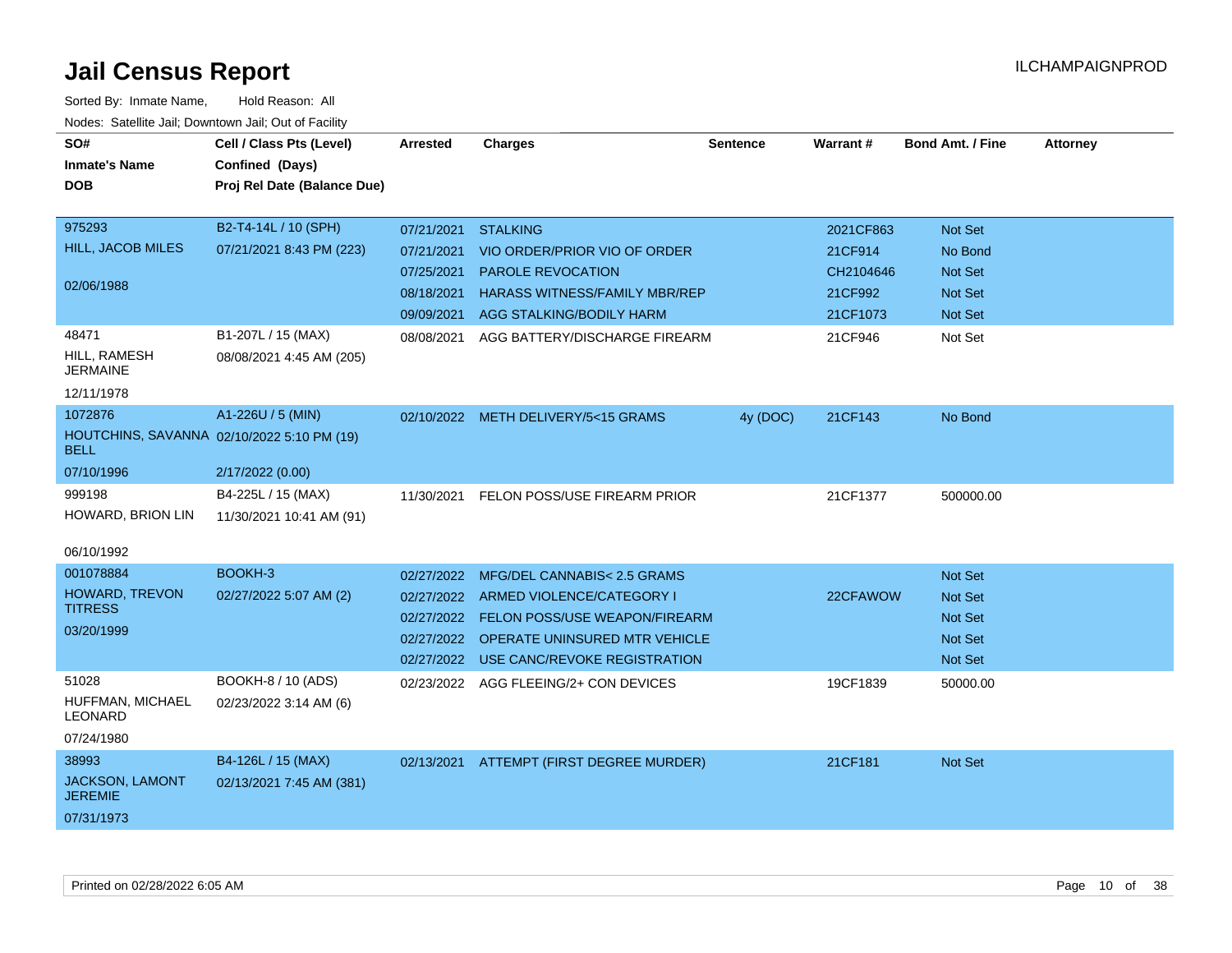Sorted By: Inmate Name, Hold Reason: All Nodes: Satellite Jail; Downtown Jail; Out of Facility

| SO#                                      | Cell / Class Pts (Level)                   | <b>Arrested</b> | <b>Charges</b>                            | <b>Sentence</b> | Warrant#              | <b>Bond Amt. / Fine</b> | <b>Attorney</b> |
|------------------------------------------|--------------------------------------------|-----------------|-------------------------------------------|-----------------|-----------------------|-------------------------|-----------------|
| <b>Inmate's Name</b>                     | Confined (Days)                            |                 |                                           |                 |                       |                         |                 |
| DOB                                      | Proj Rel Date (Balance Due)                |                 |                                           |                 |                       |                         |                 |
|                                          |                                            |                 |                                           |                 |                       |                         |                 |
| 001077487                                | B3-W8-30L / 10 (MED)                       | 12/03/2020      | FELON POSS/USE WEAPON/FIREARM             |                 | 20CF1377              | Not Set                 |                 |
| <b>JACKSON, TERRELL</b><br><b>DANDRE</b> | 12/03/2020 10:18 AM (453)                  | 11/09/2021      | AGG DISCHARGE FIREARM/OCC VEH             |                 | 21CR0331401           | No Bond                 |                 |
| 08/11/1990                               |                                            |                 |                                           |                 |                       |                         |                 |
| 001077864                                | B1-103L / 15 (MAX)                         | 04/18/2021      | FELON POSS/USE WEAPON/FIREARM             |                 | 21CF428               | Not Set                 |                 |
| D                                        | JAMERSON, ANTHONY 04/18/2021 7:21 PM (317) |                 |                                           |                 |                       |                         |                 |
| 01/26/1990                               |                                            |                 |                                           |                 |                       |                         |                 |
| 63110                                    | A3-113L / 10 (ADS)                         |                 | 02/16/2022 CRIM DAMAGE TO PROPERTY <\$500 | 2y (DOC)        | 21CF1548              | No Bond                 |                 |
| <b>JAMES, DOMINIQUE</b><br><b>JULIUS</b> | 02/16/2022 5:24 PM (13)                    |                 |                                           |                 |                       |                         |                 |
| 03/04/1983                               |                                            |                 |                                           |                 |                       |                         |                 |
| 001078703                                | A1-224L / 15 (ADS)                         | 12/20/2021      | MURDER/INTENT TO KILL/INJURE              |                 | 21CF1574              | Not Set                 |                 |
| JOHNS, SHANIQUH<br><b>THERESA</b>        | 12/22/2021 6:41 AM (69)                    |                 |                                           |                 |                       |                         |                 |
| 04/03/1992                               |                                            |                 |                                           |                 |                       |                         |                 |
| 001078645                                | B4-222U / 10 (MED)                         | 12/02/2021      | AGG DISCHARGE FIREARM                     |                 | 21CF1478              | No Bond                 |                 |
| JONES, KELVIN<br><b>KHYRIC</b>           | 12/02/2021 6:56 PM (89)                    |                 |                                           |                 |                       |                         |                 |
| 02/27/2001                               |                                            |                 |                                           |                 |                       |                         |                 |
| 956822                                   | A4-107U / 15 (MAX)                         | 11/25/2021      | AGGRAVATED DOMESTIC BATTERY               |                 | 21CF1442              | Not Set                 |                 |
| JONES, MARIO<br>NATHANIEL                | 11/25/2021 10:37 AM (96)                   | 11/25/2021      | PAROLE REVOCATION                         |                 | CH2106361<br>21CF1443 | No Bond<br>Not Set      |                 |
| 10/27/1987                               |                                            | 11/25/2021      | UNLAWFUL RESTRAINT                        |                 |                       |                         |                 |
| 59668                                    | B2-T1-04L / 10 (SPH)                       | 02/11/2022      | FAIL TO RPT CHNG ADDRESS/EMPL             |                 | 20 CF 1241            | 75000.00                |                 |
| <b>JONES, MARTELL</b><br><b>DEANGELO</b> | 02/11/2022 3:19 PM (18)                    | 02/11/2022      | AGGRAVATED ARSON/BODILY HARM              |                 | 22 CF 169             | 75000.00                |                 |
| 07/11/1983                               |                                            |                 |                                           |                 |                       |                         |                 |
| 1008468                                  | B4-226U / 10 (MED)                         | 12/01/2021      | FELON POSS/USE WEAPON/FIREARM             |                 | 21CF1472              | Not Set                 |                 |
| JONES, MARTEZ<br><b>LAMONTE</b>          | 12/01/2021 1:28 PM (90)                    | 12/02/2021      | PROBATION VIOLATION                       |                 | 20CF1151              | Not Set                 |                 |

06/22/1993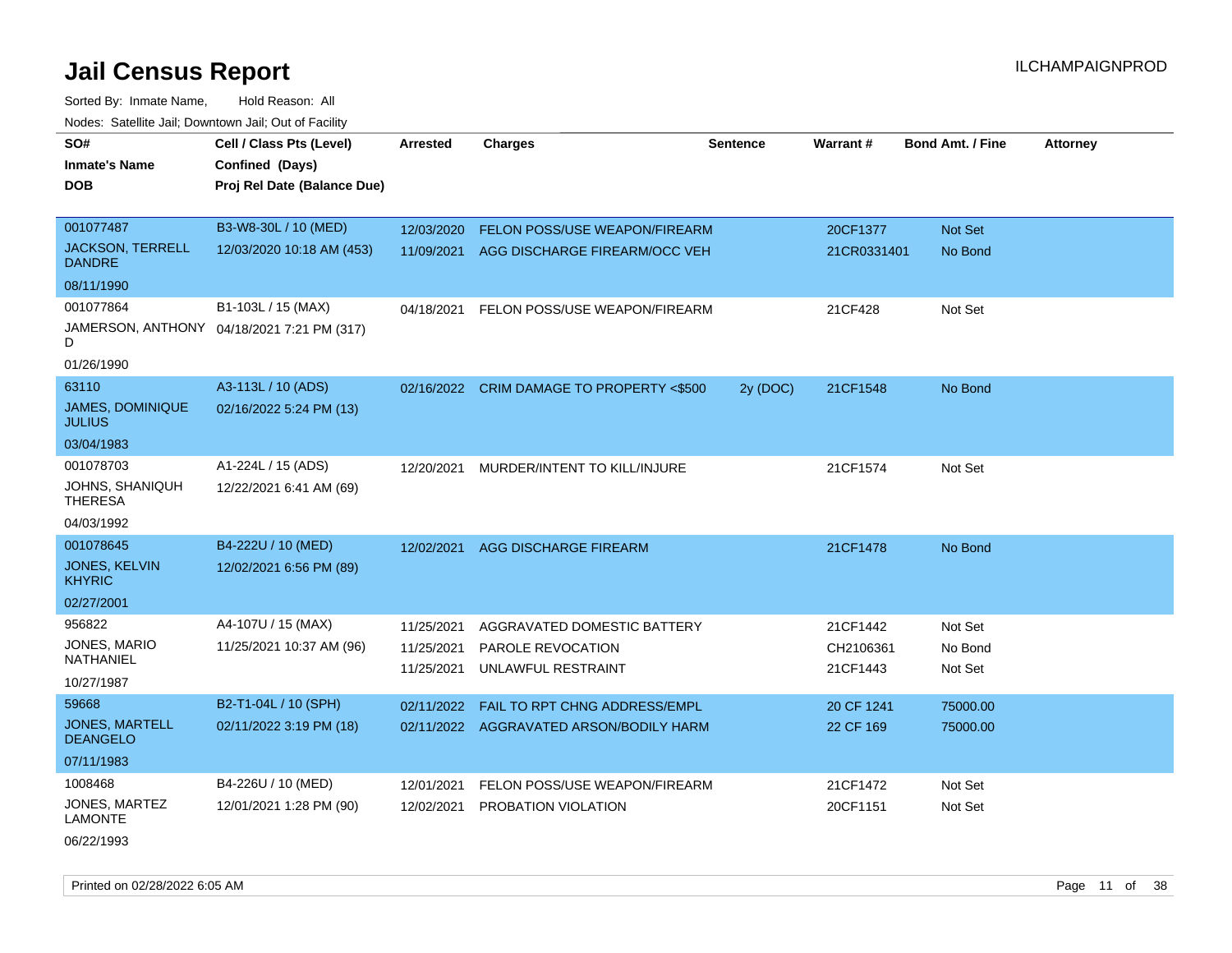| ivuutos. Saltiilit Jall, Duwilluwii Jall, Oul of Facility |                                            |            |                                          |                 |                        |                         |                 |
|-----------------------------------------------------------|--------------------------------------------|------------|------------------------------------------|-----------------|------------------------|-------------------------|-----------------|
| SO#                                                       | Cell / Class Pts (Level)                   | Arrested   | <b>Charges</b>                           | <b>Sentence</b> | Warrant#               | <b>Bond Amt. / Fine</b> | <b>Attorney</b> |
| <b>Inmate's Name</b>                                      | Confined (Days)                            |            |                                          |                 |                        |                         |                 |
| <b>DOB</b>                                                | Proj Rel Date (Balance Due)                |            |                                          |                 |                        |                         |                 |
|                                                           |                                            |            |                                          |                 |                        |                         |                 |
| 506244                                                    | B1-204L / 15 (MAX)                         | 07/15/2021 | ARMED ROBBERY/ARMED W/FIREARM            |                 | 19y/6m (DOC) 2021CF791 | 250000.00               |                 |
| JOSLIN, JASON LEE                                         | 07/15/2021 4:38 AM (229)                   |            |                                          |                 |                        |                         |                 |
|                                                           |                                            |            |                                          |                 |                        |                         |                 |
| 12/22/1985                                                |                                            |            |                                          |                 |                        |                         |                 |
| 001078818                                                 | A4-103U / 10 (MED)                         | 02/04/2022 | DOMESTIC BATTERY/OTHER PRIOR             |                 | 22CF148                | Not Set                 |                 |
| KINSEL, EVERAL<br><b>MICHAEL WILLIAM</b>                  | 02/04/2022 7:37 PM (25)                    |            |                                          |                 |                        |                         |                 |
| 10/16/1985                                                |                                            |            |                                          |                 |                        |                         |                 |
| 527447                                                    | A3-117L / 10 (ADS)                         | 02/22/2022 | <b>BURGLARY</b>                          |                 | 22CF224                | <b>Not Set</b>          |                 |
| KIRKWOOD, TYLER                                           | 02/22/2022 10:47 AM (7)                    | 02/22/2022 | AGG BATTERY/GREAT BODILY HARM            |                 | 22CF223                | <b>Not Set</b>          |                 |
| <b>JAMES</b>                                              |                                            | 02/23/2022 | <b>BURGLARY</b>                          |                 | 22CF152                | <b>Not Set</b>          |                 |
| 10/04/1985                                                |                                            |            |                                          |                 |                        |                         |                 |
| 001078693                                                 | B3-W4-16L / 5 (MIN)                        | 12/19/2021 | <b>RETAIL THEFT</b>                      |                 | 2021CM216              | 5000.00                 |                 |
|                                                           | LARGE, JOSHUA DALE 12/19/2021 4:54 AM (72) | 12/19/2021 | <b>RETAIL THEFT</b>                      |                 | 20CF422                | 20000.00                |                 |
|                                                           |                                            |            |                                          |                 |                        |                         |                 |
| 10/27/1985                                                |                                            |            |                                          |                 |                        |                         |                 |
| 1070011                                                   | B4-124U / 15 (MAX)                         | 08/03/2021 | AGG DISCH FIREARM/1ST AID PERS           |                 | 21CF929                | Not Set                 |                 |
| LAWS, WILLIAM<br>ZARAK, Third                             | 08/03/2021 3:53 PM (210)                   |            |                                          |                 |                        |                         |                 |
| 07/06/1999                                                |                                            |            |                                          |                 |                        |                         |                 |
| 001078797                                                 | BOOKH-6 / 5 (ADS)                          |            | 01/26/2022 VIO STALKING NO CONTACT ORDER |                 | 22CM31                 | Not Set                 |                 |
| LEVIN, DANIEL DAVID                                       | 01/26/2022 3:00 PM (34)                    |            |                                          |                 |                        |                         |                 |
|                                                           |                                            |            |                                          |                 |                        |                         |                 |
| 08/08/1984                                                |                                            |            |                                          |                 |                        |                         |                 |
| 548089                                                    | B1-204U / 15 (MAX)                         | 12/04/2020 | ATTEMPT (FIRST DEGREE MURDER)            |                 | 20CF1378               | <b>Not Set</b>          |                 |
| LEWIS, LAWRENCE                                           | 12/04/2020 4:42 AM (452)                   | 12/04/2020 | METH DELIVERY/100<400 GRAMS              |                 | 20CF1481               | Not Set                 |                 |
| PAUL, Third                                               |                                            | 12/04/2020 | AGG DOMESTIC BATTERY/STRANGLE            |                 | 18CF1507               | 10000.00                |                 |
| 02/08/1993                                                |                                            |            |                                          |                 |                        |                         |                 |
| 63639                                                     | A4-106U / 5 (ADS)                          |            | 01/31/2022 FELON POSS/USE WEAPON/FIREARM | 5y (DOC)        | 22CF110                | No Bond                 |                 |
| LINDSEY, ANTHONY<br><b>MARTEZ</b>                         | 01/28/2022 10:06 PM (32)                   |            |                                          |                 |                        |                         |                 |
| 03/18/1985                                                |                                            |            |                                          |                 |                        |                         |                 |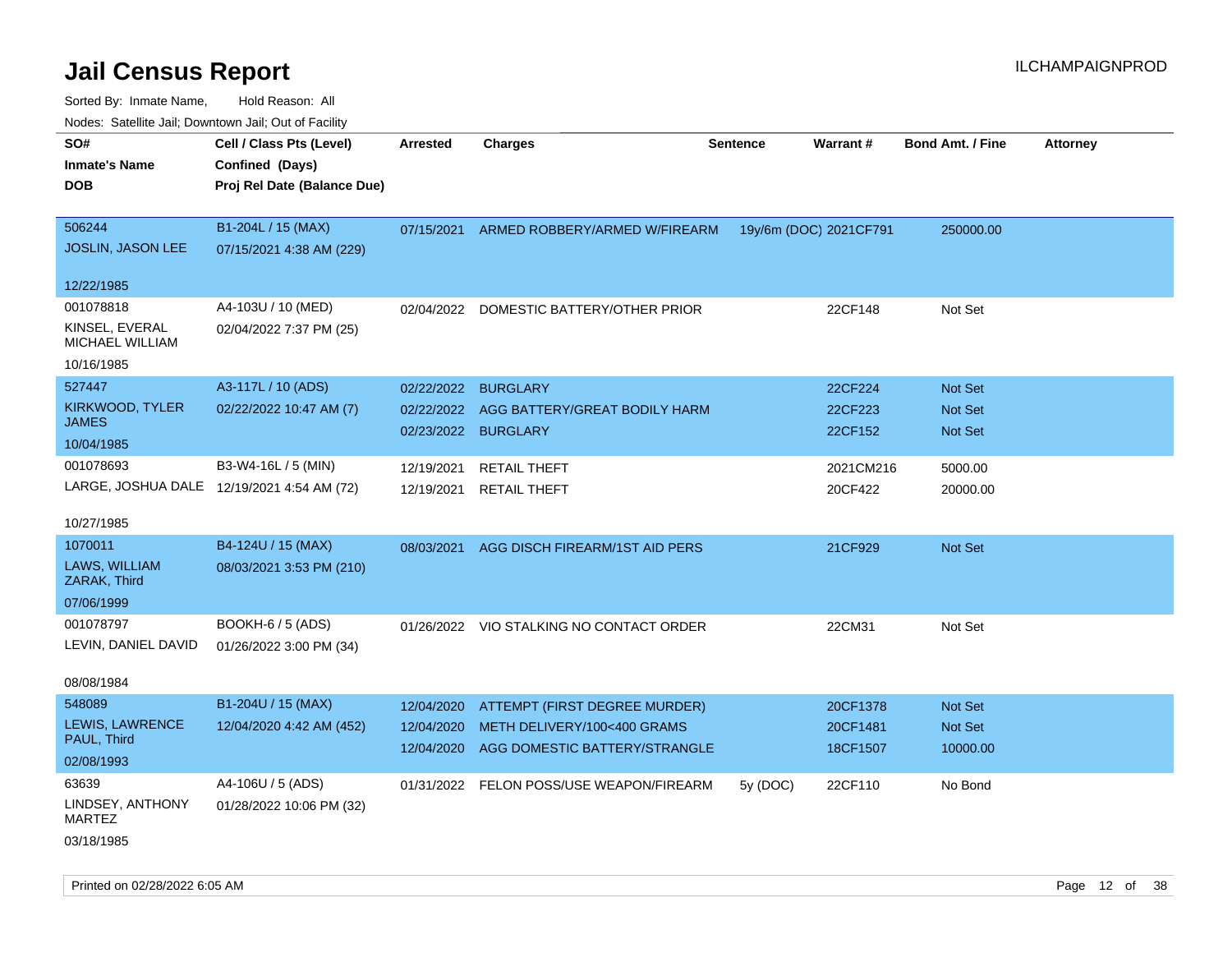| roaco. Oatomto dan, Downtown dan, Oat or Fability                                                               |                                            |
|-----------------------------------------------------------------------------------------------------------------|--------------------------------------------|
| SO#<br>Cell / Class Pts (Level)<br><b>Charges</b><br><b>Sentence</b><br>Warrant#<br><b>Arrested</b>             | <b>Bond Amt. / Fine</b><br><b>Attorney</b> |
| Confined (Days)<br><b>Inmate's Name</b>                                                                         |                                            |
| <b>DOB</b><br>Proj Rel Date (Balance Due)                                                                       |                                            |
|                                                                                                                 |                                            |
| 001078817<br>B1-207U / 10 (MED)<br>02/03/2022 AGG UUW/PERSON/PREV CONVICTION<br>22CF143                         | <b>Not Set</b>                             |
| LIPSCOMB, LADAROL<br>02/03/2022 11:33 PM (26)<br><b>ANTHONY</b>                                                 |                                            |
| 10/01/2000                                                                                                      |                                            |
| 1065002<br>B3-W7-26L / 10 (MED)<br>11/16/2021<br>DOMESTIC BTRY/CONTACT/VIO O/P<br>2y/6m (DOC) 2019CF001781      | 25000.00                                   |
| LOVELESS, DUSTIN<br>11/16/2021 11:41 AM (105)<br>DEE                                                            |                                            |
| 06/17/1982                                                                                                      |                                            |
| 001078320<br>A4-104L / 10 (ADS)<br><b>CRIMINAL TRESPASS BUILDING</b><br>22CM42<br>02/14/2022                    | <b>Not Set</b>                             |
| <b>MARSH, PAUL</b><br>02/14/2022 6:56 PM (15)<br><b>OLUFUNMILAYO</b>                                            |                                            |
| 07/13/1994                                                                                                      |                                            |
| 1076591<br>A3-115U / 5 (ADS)<br>20CF961<br>02/22/2022<br>DELIVERY OF OR POSSESSION OF W/INT                     | 500000.00                                  |
| MATTHEWS,<br>02/22/2022 7:42 PM (7)<br>02/23/2022<br><b>MAIL FRAUD</b><br>2:21CR173<br><b>CHRISTIAN ANTHONY</b> | No Bond                                    |
| 03/15/1989                                                                                                      |                                            |
| 1038892<br>A3-216L / 10 (ADS)<br>PRED CRIM SEX ASLT/BODILY HARM<br>22CF199<br>02/16/2022                        | No Bond                                    |
| MCCAULEY, TIMOTHY<br>02/16/2022 8:49 PM (13)<br><b>WILLIAM</b>                                                  |                                            |
| 03/05/1989                                                                                                      |                                            |
| B4-127L / 10 (MED)<br>48792<br>AGG BATTERY/DISCHARGE FIREARM<br>21CF1425<br>11/19/2021                          | Not Set                                    |
| MCCLAIN, HURCHEL<br>11/20/2021 4:11 AM (101)<br><b>JOSEPH</b>                                                   |                                            |
| 05/01/1979                                                                                                      |                                            |
| A4-201U / 15 (MAX)<br>1004137<br>02/14/2022 AGG CRIM SEX ABUSE/VIC 13-17<br>22CF165                             | 250000.00                                  |
| MCDONALD, DAVON D 02/14/2022 4:21 PM (15)                                                                       |                                            |
| 11/08/1992                                                                                                      |                                            |
| 001077938<br>BOOKH-2 / 15 (ADS)<br>05/10/2021<br>AGG KIDNAPING DISCH FIR/HARM<br>21CF532                        | Not Set                                    |
| MCGAHA,<br>05/10/2021 7:02 PM (295)<br>05/11/2021<br><b>MURDER</b><br><b>CHRISTOPHER D</b>                      | 2021-CF-215<br>No Bond                     |
| ESCAPE FROM DEPT OF CORRECTION<br>21CF600<br>05/27/2021                                                         | Not Set                                    |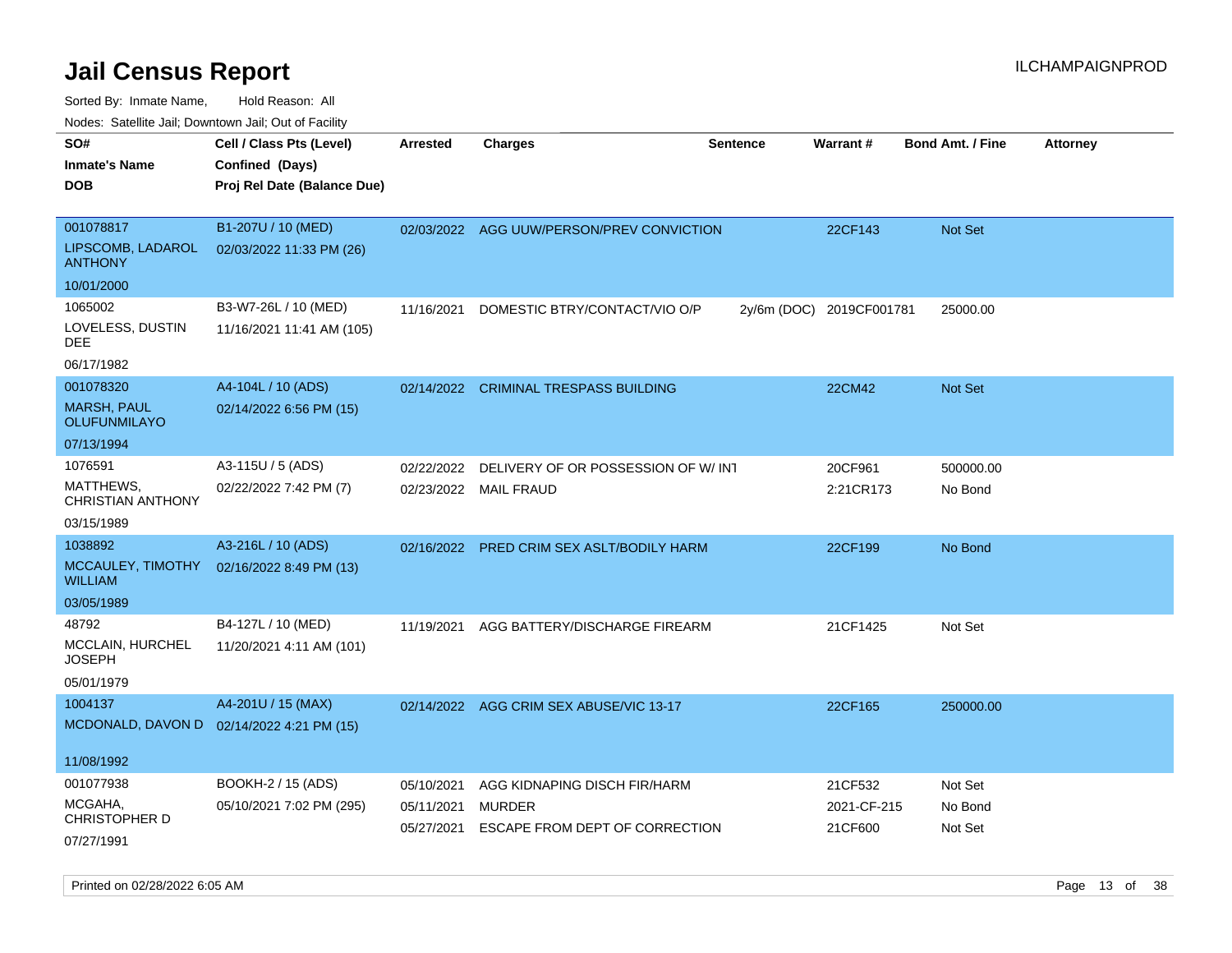Sorted By: Inmate Name, Hold Reason: All

Nodes: Satellite Jail; Downtown Jail; Out of Facility

| SO#                                         | Cell / Class Pts (Level)                    | Arrested   | <b>Charges</b>                            | <b>Sentence</b> | <b>Warrant#</b> | <b>Bond Amt. / Fine</b> | <b>Attorney</b> |
|---------------------------------------------|---------------------------------------------|------------|-------------------------------------------|-----------------|-----------------|-------------------------|-----------------|
| <b>Inmate's Name</b>                        | Confined (Days)                             |            |                                           |                 |                 |                         |                 |
| <b>DOB</b>                                  | Proj Rel Date (Balance Due)                 |            |                                           |                 |                 |                         |                 |
|                                             |                                             |            |                                           |                 |                 |                         |                 |
| 66710                                       | A4-101L / 15 (ADS)                          |            | 01/19/2022 ARMED VIOLENCE/CATEGORY I      |                 | 22CF88          | Not Set                 |                 |
| <b>MEEKS, CASSARIOUS</b><br><b>MONTE</b>    | 01/20/2022 11:40 AM (40)                    |            |                                           |                 |                 |                         |                 |
| 06/22/1984                                  |                                             |            |                                           |                 |                 |                         |                 |
| 1043071                                     | A2-120L / 10 (MED)                          | 11/08/2021 | CRIM DMG/GOVT PROP/<\$500                 |                 | 21CF1378        | Not Set                 |                 |
| MERRELL-<br>SUTHERLAND, ALICIA              | 11/08/2021 2:22 AM (113)                    |            |                                           |                 |                 |                         |                 |
| 11/26/1972                                  |                                             |            |                                           |                 |                 |                         |                 |
| 001078885                                   | BOOKH-3                                     | 02/27/2022 | ARMED VIOLENCE/CATEGORY I                 |                 | 22CFAWOW        | Not Set                 |                 |
| <b>MILLER, DAMARCUS</b>                     | 02/27/2022 6:16 AM (2)                      |            | 02/27/2022 AGG UNLAWFUL USE WEAPON/PERSON |                 |                 | <b>Not Set</b>          |                 |
| <b>BAILEY</b>                               |                                             |            | 02/27/2022 MFG/DEL CAN 10<30 GRAMS/SCH    |                 |                 | Not Set                 |                 |
| 11/02/1997                                  |                                             |            |                                           |                 |                 |                         |                 |
| 41584                                       | B4-227L / 15 (MAX)                          | 12/01/2021 | ARMED HABITUAL CRIMINAL                   |                 | 21CF1467        | Not Set                 |                 |
| MILLER, JOSE LOVELL 12/02/2021 1:04 AM (89) |                                             |            |                                           |                 |                 |                         |                 |
| 10/07/1975                                  |                                             |            |                                           |                 |                 |                         |                 |
| 001077902                                   | A2-221L / 5 (ADS)                           | 11/23/2021 | BATTERY/CAUSE BODILY HARM                 |                 | 21CM187         | <b>Not Set</b>          |                 |
| MOFFETT, CAROLYN<br><b>REENE</b>            | 11/21/2021 10:31 AM (100)                   |            |                                           |                 |                 |                         |                 |
| 10/23/1988                                  |                                             |            |                                           |                 |                 |                         |                 |
| 1042168                                     | BOOKH-3                                     | 02/26/2022 | DRVG UNDER INFLU OF ALCOHOL               |                 | 2022DTAWOW      | Not Set                 |                 |
| MONTALVO, ANTONIO                           | 02/26/2022 6:14 AM (3)                      |            | 02/26/2022 FUGITIVE FROM JUSTICE          |                 | 2022CFAWOW      | Not Set                 |                 |
| 05/03/1976                                  |                                             |            |                                           |                 |                 |                         |                 |
| 39106                                       | B3-W3-10L / 10 (MED)                        | 10/12/2021 | DOMESTIC BATTERY/OTHER PRIOR              |                 | 21CF1217        | Not Set                 |                 |
| Junior                                      | MOORE, ANDREW LEE, 10/12/2021 1:02 AM (140) |            |                                           |                 |                 |                         |                 |
| 04/12/1973                                  | 4/10/2022 (0.00)                            |            |                                           |                 |                 |                         |                 |
| 539294                                      | B1-205L / 10 (MED)                          | 01/11/2022 | AGG DUI/NO VALID DL                       |                 | 22CF49          | Not Set                 |                 |
| MOSLEY, JAMES<br><b>CALVIN</b>              | 01/11/2022 9:43 PM (49)                     |            | 01/11/2022 PAROLE REVOCATION              |                 | CH2200227       | No Bond                 |                 |

12/11/1985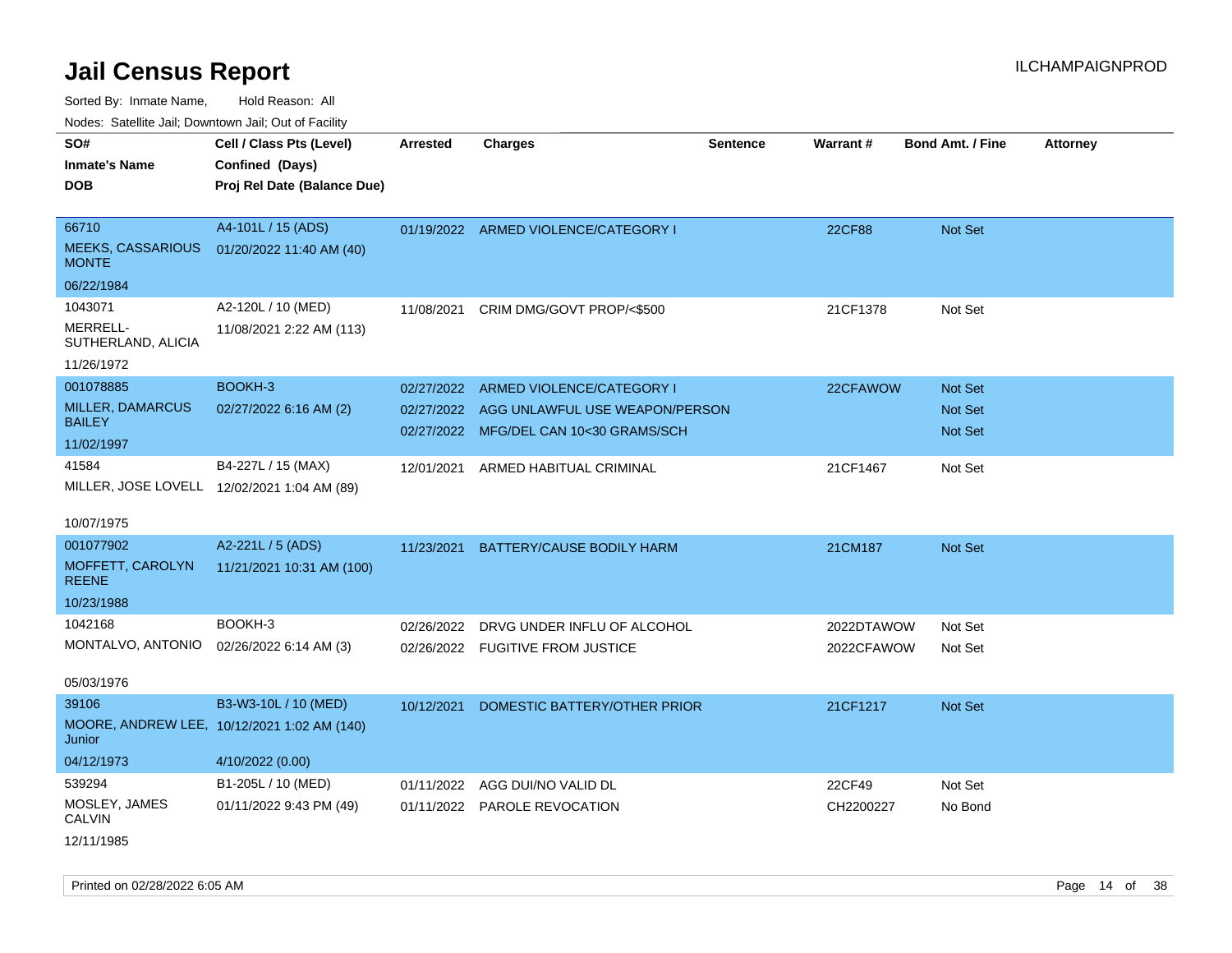| rouco. Calcillo Jali, Downtown Jali, Out of Facility |                                              |                 |                                          |                 |            |                         |                 |
|------------------------------------------------------|----------------------------------------------|-----------------|------------------------------------------|-----------------|------------|-------------------------|-----------------|
| SO#                                                  | Cell / Class Pts (Level)                     | <b>Arrested</b> | <b>Charges</b>                           | <b>Sentence</b> | Warrant#   | <b>Bond Amt. / Fine</b> | <b>Attorney</b> |
| Inmate's Name                                        | Confined (Days)                              |                 |                                          |                 |            |                         |                 |
| <b>DOB</b>                                           | Proj Rel Date (Balance Due)                  |                 |                                          |                 |            |                         |                 |
|                                                      |                                              |                 |                                          |                 |            |                         |                 |
| 001078517                                            | B1-102L / 15 (MAX)                           |                 | 10/19/2021 ATTEMPT (FIRST DEGREE MURDER) |                 | 21CF1267   | <b>Not Set</b>          |                 |
| NELSON, RORY<br><b>DEMOND</b>                        | 10/19/2021 3:55 AM (133)                     |                 |                                          |                 |            |                         |                 |
| 08/14/1984                                           |                                              |                 |                                          |                 |            |                         |                 |
| 1073913                                              | A1-124L / 10 (MED)                           |                 | 02/12/2022 AGGRAVATED BATTERY            |                 | 22CF175    | Not Set                 |                 |
| OSBORNE, NICHOLE<br>MARIE                            | 02/12/2022 12:50 PM (17)                     |                 |                                          |                 |            |                         |                 |
| 06/22/1979                                           |                                              |                 |                                          |                 |            |                         |                 |
| 1009176                                              | <b>BOOKH-5</b>                               | 02/27/2022      | <b>CRIMINAL TRESPASS BUILDING</b>        |                 | 22CMAWOW   | 100.00                  |                 |
| OVERMAN, ZACHARY<br>WILLIAM                          | 02/27/2022 4:44 PM (2)                       |                 |                                          |                 |            |                         |                 |
| 11/01/1992                                           |                                              |                 |                                          |                 |            |                         |                 |
| 001078854                                            | B2-T2-05U / 15 (MAX)                         | 02/15/2022      | ARMED VIOLENCE/CATEGORY I                |                 | 22CF190    | Not Set                 |                 |
| PATNAUDE, MARTY<br>WW                                | 02/15/2022 5:12 PM (14)                      |                 |                                          |                 |            |                         |                 |
| 08/26/2003                                           |                                              |                 |                                          |                 |            |                         |                 |
| 1030954                                              | B4-223U / 15 (MAX)                           | 01/14/2022      | ARMED VIOLENCE/CATEGORY I                |                 | 22CF76     | <b>Not Set</b>          |                 |
| PETTIGREW,<br><b>MALCOME JAMIESON</b>                | 01/15/2022 4:35 AM (45)                      |                 | 01/14/2022 MFG/DEL CANNABIS/10-30 GRAMS  |                 | 2020CF9    | 15000.00                |                 |
| 02/20/1995                                           |                                              |                 |                                          |                 |            |                         |                 |
| 1059394                                              | B3-W1-03U / 5 (ADS)                          | 02/16/2022      | AGG DUI/NO VALID DL                      |                 | 2020CF1396 | No Bond                 |                 |
| PHILLIPS, ISAAC<br>TERRELL                           | 02/16/2022 9:00 AM (13)                      |                 |                                          |                 |            |                         |                 |
| 12/27/1996                                           | 5/15/2022 (0.00)                             |                 |                                          |                 |            |                         |                 |
| 001078841                                            | B1-205U / 10 (MED)                           | 02/13/2022      | DEFACE FIREARM ID MARKINGS               |                 | 22CF174    | <b>Not Set</b>          |                 |
|                                                      | PIERRE, JALEN JAMES 02/13/2022 12:47 AM (16) |                 |                                          |                 |            |                         |                 |
|                                                      |                                              |                 |                                          |                 |            |                         |                 |
| 06/07/2002                                           |                                              |                 |                                          |                 |            |                         |                 |
| 1069524                                              | B3-W5-18L / 10 (MED)                         | 08/08/2021      | MFG/DEL CANNABIS/30-500 GRAMS            |                 | 21CF953    | Not Set                 |                 |
| RAY-DAVIS, KAMARI<br>DAYVON                          | 08/09/2021 2:44 AM (204)                     |                 |                                          |                 |            |                         |                 |
| 03/30/2000                                           |                                              |                 |                                          |                 |            |                         |                 |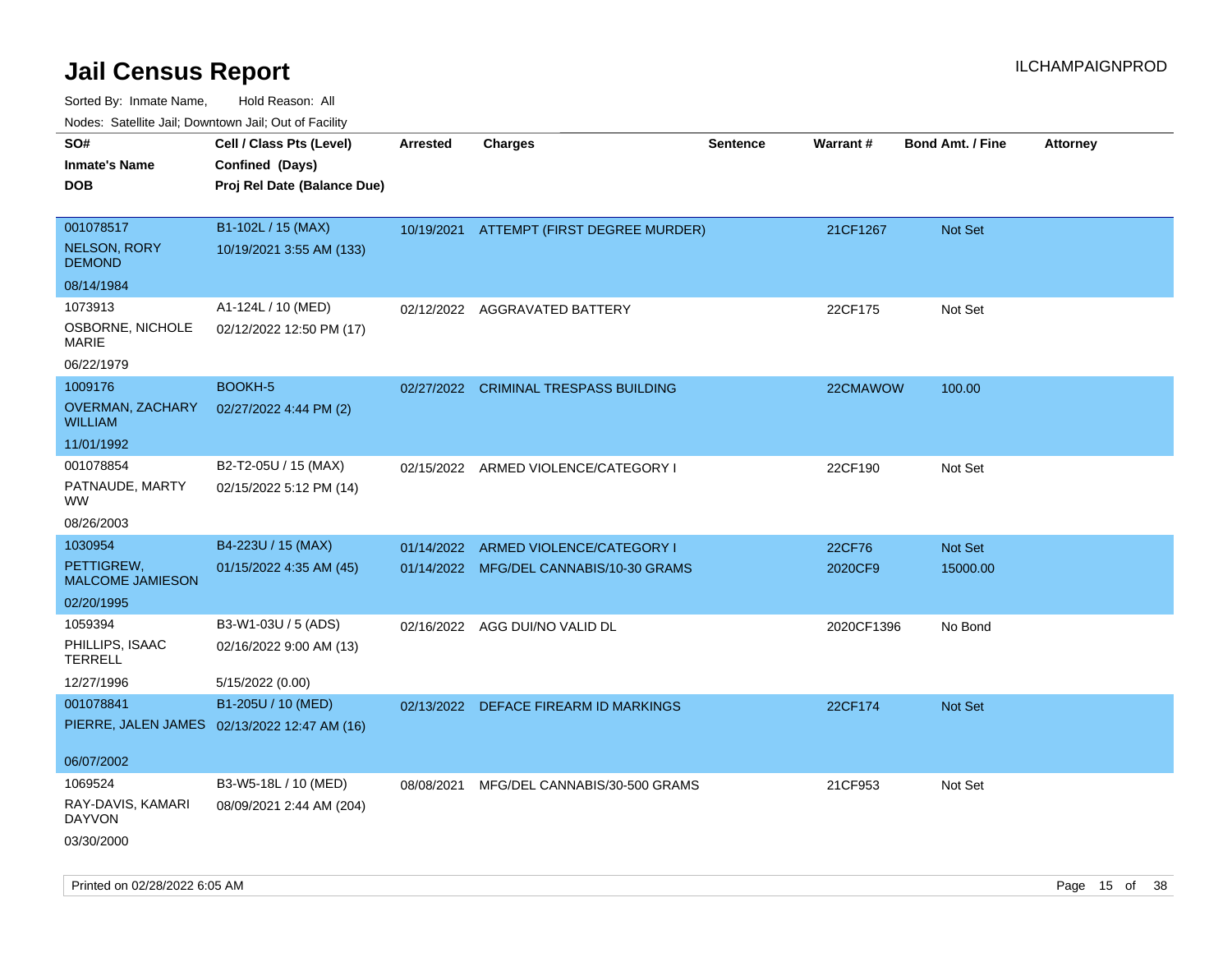Sorted By: Inmate Name, Hold Reason: All Nodes: Satellite Jail; Downtown Jail; Out of Facility

| SO#                                     | Cell / Class Pts (Level)                  | <b>Arrested</b> | <b>Charges</b>                         | <b>Sentence</b> | Warrant#   | <b>Bond Amt. / Fine</b> | <b>Attorney</b> |
|-----------------------------------------|-------------------------------------------|-----------------|----------------------------------------|-----------------|------------|-------------------------|-----------------|
| <b>Inmate's Name</b>                    | Confined (Days)                           |                 |                                        |                 |            |                         |                 |
| <b>DOB</b>                              | Proj Rel Date (Balance Due)               |                 |                                        |                 |            |                         |                 |
|                                         |                                           |                 |                                        |                 |            |                         |                 |
| 45473                                   | B2-T1-03U / 15 (SPH)                      | 11/23/2021      | CHIL SEX OFFEN/RESIDE DAY CARE         |                 | 21CF1275   | 10000.00                |                 |
| <b>REXROAD, CALVIN</b><br><b>ALLEN</b>  | 11/23/2021 6:27 PM (98)                   |                 | 11/23/2021 VIOLATE SEX OFFENDER REGIS  |                 | 21CF546    | 50000.00                |                 |
| 10/04/1970                              |                                           |                 |                                        |                 |            |                         |                 |
| 979485                                  | B2-T4-16L / 15 (SPH)                      | 03/12/2021      | PRED CRIM SEX ASLT/VICTIM <13          |                 | 21CF282    | Not Set                 |                 |
| RODRIGUEZ, JOSHUA<br><b>ANTHONY</b>     | 03/12/2021 1:57 PM (354)                  |                 |                                        |                 |            |                         |                 |
| 04/06/1990                              |                                           |                 |                                        |                 |            |                         |                 |
| 61330                                   | B4-123L / 15 (MAX)                        | 12/01/2021      | ARMED HABITUAL CRIMINAL                |                 | 21CF1473   | Not Set                 |                 |
| <b>RUFFIN, JONATHON</b><br><b>CECIL</b> | 12/01/2021 5:34 AM (90)                   | 12/01/2021      | PAROLE REVOCATION                      |                 | CH2107545  | No Bond                 |                 |
| 05/10/1984                              |                                           |                 |                                        |                 |            |                         |                 |
| 1071161                                 | B4-124L / 15 (MAX)                        | 08/18/2021      | DELIVERY OF OR POSSESSION OF W/INT     |                 | 21CF1008   | No Bond                 |                 |
| SANDERS, MARKELL<br>LAMAR               | 08/18/2021 6:18 PM (195)                  |                 |                                        |                 |            |                         |                 |
| 02/02/2000                              |                                           |                 |                                        |                 |            |                         |                 |
| 1000820                                 | A4-101U / 15 (ADS)                        | 01/24/2022      | FELON POSS/USE WEAPON/FIREARM          |                 | 22CF105    | Not Set                 |                 |
| <b>MICHAEL</b>                          | SCHNEIDER, SONGAN 01/24/2022 8:20 AM (36) |                 | 01/24/2022 AGGRAVATED DOMESTIC BATTERY |                 | 21CF1433   | 25000.00                |                 |
| 08/18/1992                              |                                           |                 |                                        |                 |            |                         |                 |
| 001078748                               | B3-W4-14L / 10 (MED)                      |                 | 01/10/2022 AGGRAVATED BATTERY          |                 | 21CF151    | No Bond                 |                 |
| <b>CURTIS</b>                           | SCHROEDER, JOSHUA 01/10/2022 9:34 AM (50) |                 |                                        |                 |            |                         |                 |
| 09/04/1980                              | 3/8/2022 (0.00)                           |                 |                                        |                 |            |                         |                 |
| 001078698                               | B3-W1-04L / 5 (ADS)                       | 12/20/2021      | <b>DIRECT CRIMINAL CONTEMPT</b>        |                 | 2019F44    | No Bond                 |                 |
| <b>SIDES, BRIAN KEITH</b>               | 12/20/2021 4:23 PM (71)                   |                 |                                        |                 |            |                         |                 |
| 12/08/1969                              |                                           |                 |                                        |                 |            |                         |                 |
| 001078441                               | BOOKF-3 / 15 (ADS)                        |                 |                                        |                 |            |                         |                 |
| SINGLETON, CORRIE                       |                                           | 10/01/2021      | ARMED HABITUAL CRIMINAL                |                 | 21CF1182   | Not Set                 |                 |
| <b>DERRELL</b>                          | 10/01/2021 12:36 PM (151)                 | 12/20/2021      | SPEEDING 26-34 MPH OVER LIMIT          |                 | 2021TR2701 | 1000.00                 |                 |
| 05/07/1983                              |                                           |                 |                                        |                 |            |                         |                 |

Printed on 02/28/2022 6:05 AM **Page 16** of 38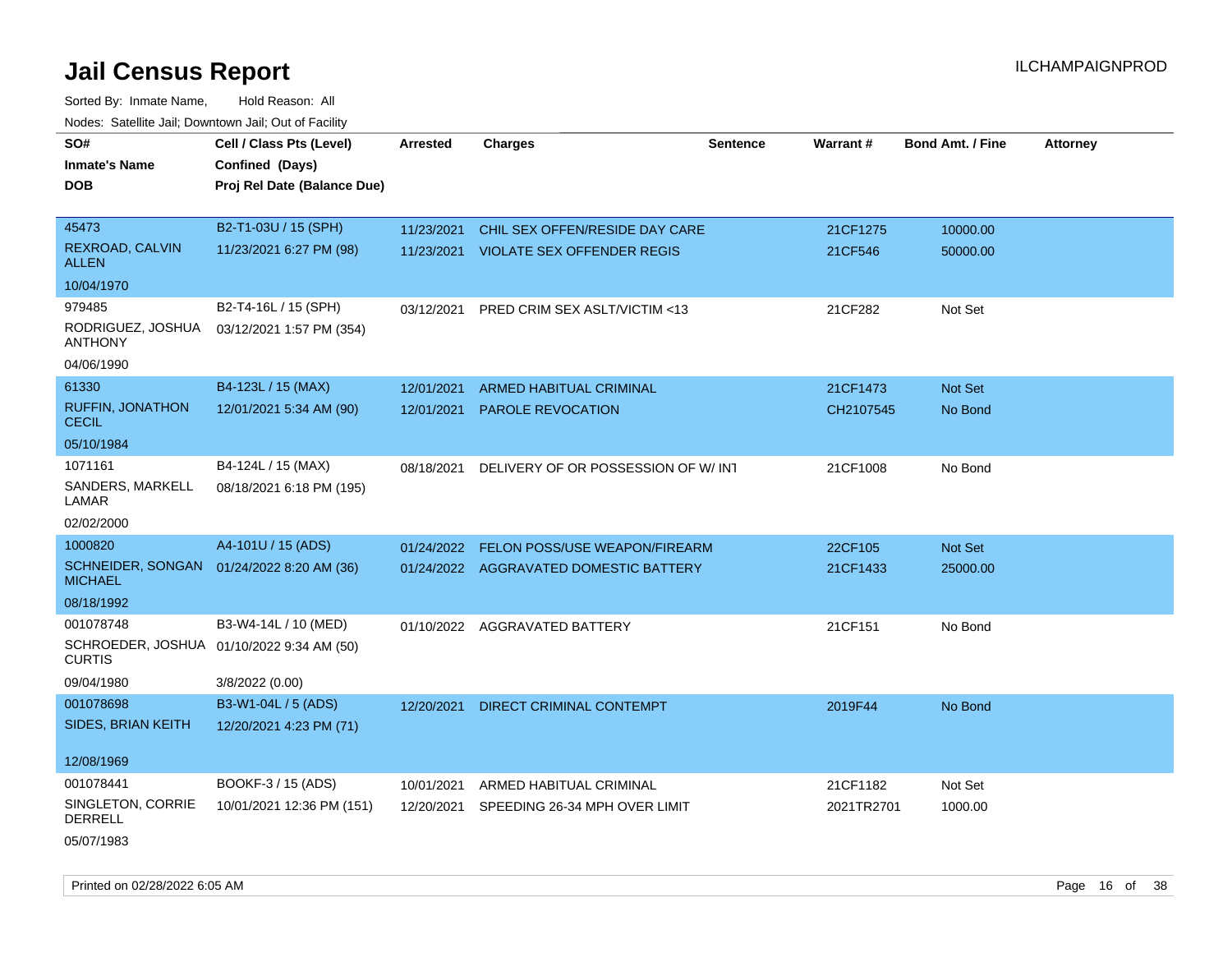| SO#<br><b>Inmate's Name</b><br><b>DOB</b>                | Cell / Class Pts (Level)<br>Confined (Days)<br>Proj Rel Date (Balance Due) | Arrested   | <b>Charges</b>                           | <b>Sentence</b> | Warrant#  | <b>Bond Amt. / Fine</b> | <b>Attorney</b> |
|----------------------------------------------------------|----------------------------------------------------------------------------|------------|------------------------------------------|-----------------|-----------|-------------------------|-----------------|
| 001078765<br>SMITH, COREY ADRIAN 01/13/2022 7:32 PM (47) | B4-223L / 10 (MED)                                                         |            | 01/13/2022 FELON POSS/USE WEAPON/FIREARM |                 | 22CF66    | Not Set                 |                 |
| 09/01/1987                                               |                                                                            |            |                                          |                 |           |                         |                 |
| 1038158<br>SMITH, RASHAD<br><b>JARECE</b>                | A4-205L / 10 (MED)<br>02/04/2022 11:42 PM (25)                             | 02/04/2022 | CRIMINAL SEX ASSAULT/CONSENT             |                 | 22CF146   | Not Set                 |                 |
| 09/16/1995                                               |                                                                            |            |                                          |                 |           |                         |                 |
| 001077770<br>STOFFLE, KELLY ANNE 01/06/2022 3:14 PM (54) | A1-226L / 5 (MIN)                                                          |            | 01/06/2022 RESIDENTIAL BURGLARY          |                 | 21CF319   | Not Set                 |                 |
| 04/12/1989                                               |                                                                            |            |                                          |                 |           |                         |                 |
| 38305<br>STOVER, JOSH<br>ANDREW                          | B2-T2-06L / 10 (SPH)<br>03/18/2020 10:24 AM (713)                          | 03/18/2020 | CRIMINAL SEXUAL ABUSE                    |                 | 20CF-343  | 500000.00               |                 |
| 08/18/1973                                               |                                                                            |            |                                          |                 |           |                         |                 |
| 001078182                                                | B3-W2-06L / 5 (MIN)                                                        | 12/20/2021 | DRIVING ON REVOKED LICENSE               |                 | 2021CF800 | No Bond                 |                 |
| <b>STRONG, KEVIN</b><br><b>GARDNER</b>                   | 12/20/2021 4:34 PM (71)                                                    |            |                                          |                 |           |                         |                 |
| 02/12/1963                                               | 3/19/2022 (0.00)                                                           |            |                                          |                 |           |                         |                 |
| 43209                                                    | BOOKH-7                                                                    | 02/27/2022 | <b>DOMESTIC BATTERY</b>                  |                 | 22CMAWOW  | Not Set                 |                 |
| SYKES, MONTAY<br><b>DUANE</b>                            | 02/27/2022 6:07 PM (2)                                                     |            | 02/27/2022 AGGRAVATED ASSAULT            |                 | 22CMAWOW  | Not Set                 |                 |
| 05/21/1976                                               |                                                                            |            |                                          |                 |           |                         |                 |
| 1062701                                                  | B1-107L / 15 (MAX)                                                         |            | 01/20/2022 UNLAWFUL USE OF A WEAPON      | 10y (DOC)       | 2021CF114 | No Bond                 |                 |
| TAYLOR, CODY EARL                                        | 01/20/2022 11:31 AM (40)                                                   |            |                                          |                 |           |                         |                 |
| 10/22/1997                                               |                                                                            |            |                                          |                 |           |                         |                 |
| 1036650                                                  | A3-111L / 10 (ADS)                                                         |            | 02/16/2022 ARMED VIOLENCE/CATEGORY I     |                 | 21CF845   | 250000.00               |                 |
| TAYLOR, KORRION<br>VELEZ<br>03/18/1997                   | 02/16/2022 4:33 PM (13)                                                    |            |                                          |                 |           |                         |                 |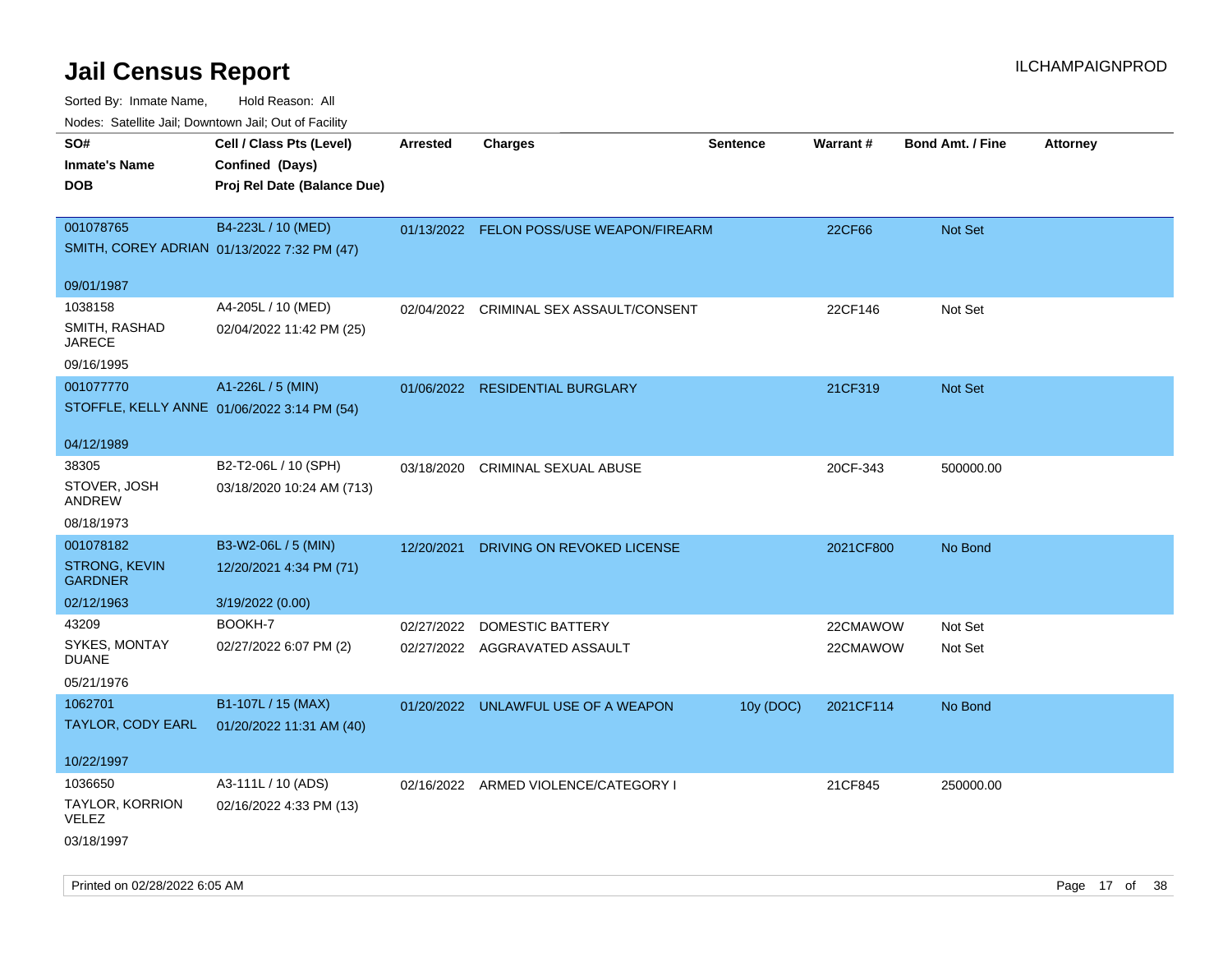Sorted By: Inmate Name, Hold Reason: All

Nodes: Satellite Jail; Downtown Jail; Out of Facility

| SO#                                           | Cell / Class Pts (Level)    | <b>Arrested</b> | <b>Charges</b>                          | <b>Sentence</b> | Warrant#  | <b>Bond Amt. / Fine</b> | <b>Attorney</b> |
|-----------------------------------------------|-----------------------------|-----------------|-----------------------------------------|-----------------|-----------|-------------------------|-----------------|
| <b>Inmate's Name</b>                          | Confined (Days)             |                 |                                         |                 |           |                         |                 |
| <b>DOB</b>                                    | Proj Rel Date (Balance Due) |                 |                                         |                 |           |                         |                 |
|                                               |                             |                 |                                         |                 |           |                         |                 |
| 001078471                                     | B4-221U / 10 (MED)          |                 | 10/11/2021 AGG UUW/VEHICLE/<21          |                 | 21CF1210  | 100.00                  |                 |
| <b>THATCH, OMARION</b><br><b>DIAMONTE</b>     | 10/11/2021 1:26 AM (141)    |                 |                                         |                 |           |                         |                 |
| 09/05/2003                                    |                             |                 |                                         |                 |           |                         |                 |
| 32058                                         | B4-123U / 15 (MAX)          | 06/14/2021      | AGG DISCH FIREARM                       |                 | 21CF690   | Not Set                 |                 |
| THOMPSON, STEVEN<br><b>ONEAL</b>              | 06/14/2021 6:44 AM (260)    |                 |                                         |                 |           |                         |                 |
| 03/14/1969                                    |                             |                 |                                         |                 |           |                         |                 |
| 001078792                                     | A4-105L / 15 (ADS)          | 01/24/2022      | <b>FUGITIVE FROM JUSTICE</b>            |                 | 22CF99    | Not Set                 |                 |
| TRAMBLE, TOM                                  | 01/24/2022 10:24 AM (36)    | 01/24/2022      | <b>FUGITIVE FROM JUSTICE</b>            |                 | 22CF100   | Not Set                 |                 |
| <b>MARCUS</b>                                 |                             |                 | 01/24/2022 ARMED VIOLENCE/CATEGORY I    |                 | 22CF101   | <b>Not Set</b>          |                 |
| 02/28/1985                                    |                             |                 |                                         |                 |           |                         |                 |
| 32910                                         | B3-W1-02L / 10 (MED)        | 10/04/2021      | DOM BTRY/HARM/1-2 PRECONV               |                 | 21CF1189  | Not Set                 |                 |
| <b>TULL, CHRISTOPHER</b><br><b>MICHAEL</b>    | 10/04/2021 10:53 PM (148)   |                 |                                         |                 |           |                         |                 |
| 04/02/1971                                    |                             |                 |                                         |                 |           |                         |                 |
| 1070737                                       | A1-126L / 15 (MAX)          | 10/14/2021      | AGG KIDNAPG/<13/INTEL DISABL            | (DHS)           | 2020CF418 | 250000.00               |                 |
| <b>WASHINGTON,</b><br><b>JASTINA VIRGINIA</b> | 10/14/2021 12:02 PM (138)   |                 |                                         |                 |           |                         |                 |
| 04/11/2000                                    |                             |                 |                                         |                 |           |                         |                 |
| 977140                                        | B1-203L / 10 (MED)          | 10/24/2021      | ARMED HABITUAL CRIMINAL                 |                 | 21CF1289  | Not Set                 |                 |
| <b>WEBSTER, DERRIAL</b><br><b>DEVON</b>       | 10/24/2021 2:46 AM (128)    |                 |                                         |                 |           |                         |                 |
| 01/14/1990                                    |                             |                 |                                         |                 |           |                         |                 |
| 001078328                                     | B1-105L / 15 (MAX)          | 08/30/2021      | FELON POSS/USE WEAPON/FIREARM           |                 | 21CF1045  | Not Set                 |                 |
| <b>WHITE, JUSTIN</b><br><b>STEVEN</b>         | 08/30/2021 10:48 AM (183)   |                 |                                         |                 |           |                         |                 |
| 10/25/1995                                    |                             |                 |                                         |                 |           |                         |                 |
| 1075313                                       | A4-102L / 15 (ADS)          | 01/29/2022      | POSSESSION OF STOLEN FIREARM            |                 | 22CF132   | Not Set                 |                 |
| <b>WILLIAMS, EARDIS</b>                       | 01/29/2022 1:23 AM (31)     | 01/29/2022      | MFG/DEL CANNABIS/30-500 GRAMS           |                 | 20CF51    | 5000.00                 |                 |
| ANTONIO, Junior                               |                             |                 | 01/29/2022 POSSESSION OF STOLEN FIREARM |                 | 20CF1048  | 500000.00               |                 |
| 01/21/1999                                    |                             |                 |                                         |                 |           |                         |                 |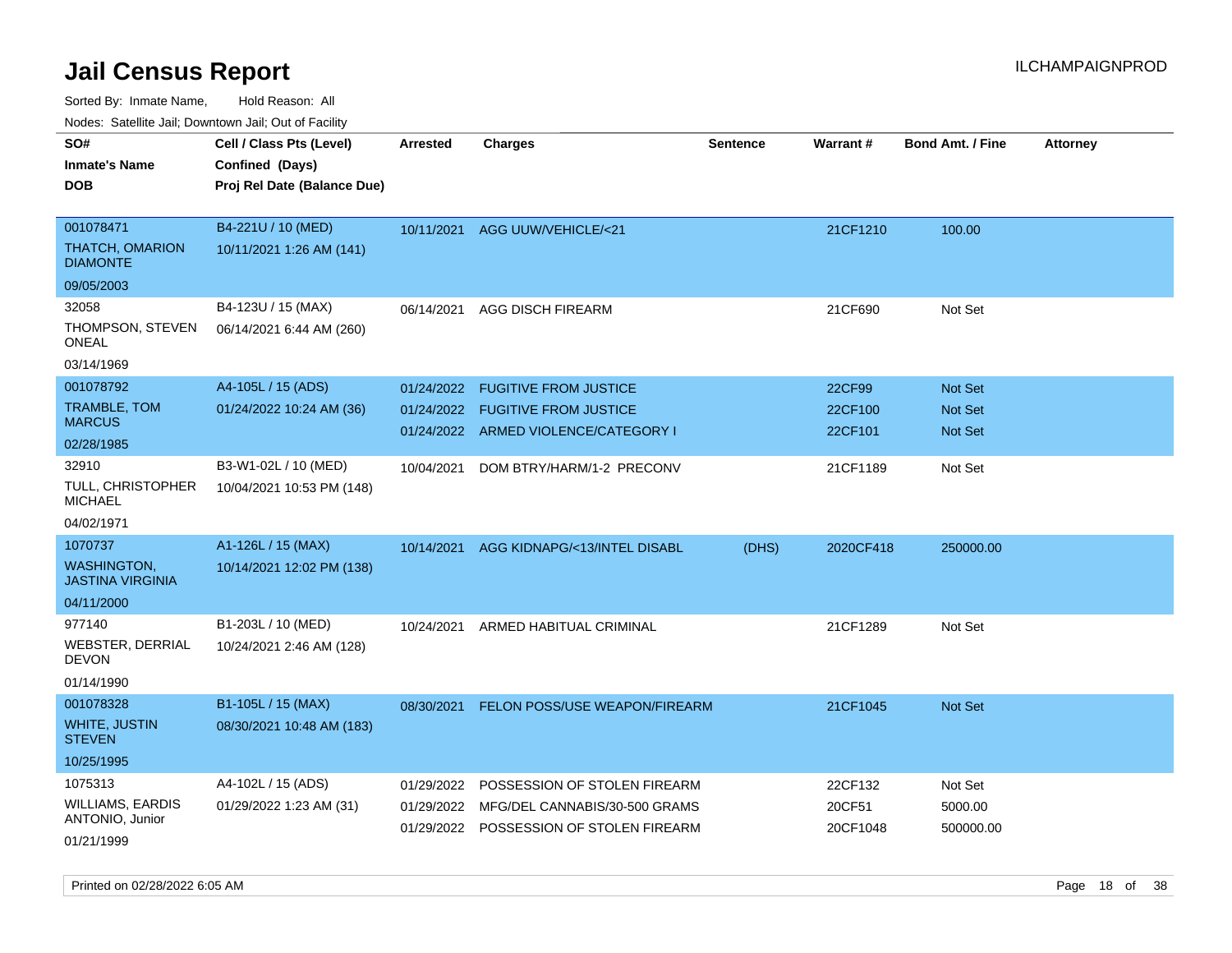| SO#                                       | Cell / Class Pts (Level)    | Arrested          | <b>Charges</b>                          | <b>Sentence</b> | Warrant#    | <b>Bond Amt. / Fine</b> | <b>Attorney</b> |
|-------------------------------------------|-----------------------------|-------------------|-----------------------------------------|-----------------|-------------|-------------------------|-----------------|
| <b>Inmate's Name</b>                      | Confined (Days)             |                   |                                         |                 |             |                         |                 |
| <b>DOB</b>                                | Proj Rel Date (Balance Due) |                   |                                         |                 |             |                         |                 |
|                                           |                             |                   |                                         |                 |             |                         |                 |
| 638552                                    | B2-T2-08L / 5 (SPH)         | 10/07/2021        | CHILD PORNOGRAPHY/PHOTOGRAPH            |                 | 2021CF1207  | No Bond                 |                 |
| <b>WILLIAMS, MICHAEL</b><br><b>JAMES</b>  | 10/07/2021 12:20 PM (145)   |                   |                                         |                 |             |                         |                 |
| 03/29/1964                                |                             |                   |                                         |                 |             |                         |                 |
| 1066370                                   | B1-101L / 15 (MAX)          | 07/28/2021        | ARMED VIOLENCE/CATEGORY III             |                 | 2021 CF 882 | Not Set                 |                 |
| <b>WILLIAMS, REONTE</b><br>REMIR          | 07/28/2021 5:40 AM (216)    |                   |                                         |                 |             |                         |                 |
| 05/14/1999                                |                             |                   |                                         |                 |             |                         |                 |
| 1051953                                   | A1-124U / 10 (ADS)          |                   | 02/02/2022 DOMESTIC BATTERY/OTHER PRIOR |                 | 22CF144     | Not Set                 |                 |
| <b>WINSTON, ALYSSIA</b><br><b>LETEECE</b> | 02/02/2022 4:29 AM (27)     |                   |                                         |                 |             |                         |                 |
| 03/17/1996                                |                             |                   |                                         |                 |             |                         |                 |
| <b>Total Satellite Jail: 142</b>          |                             | <b>Males: 122</b> | Unknown: 0<br>Females: 20               |                 |             |                         |                 |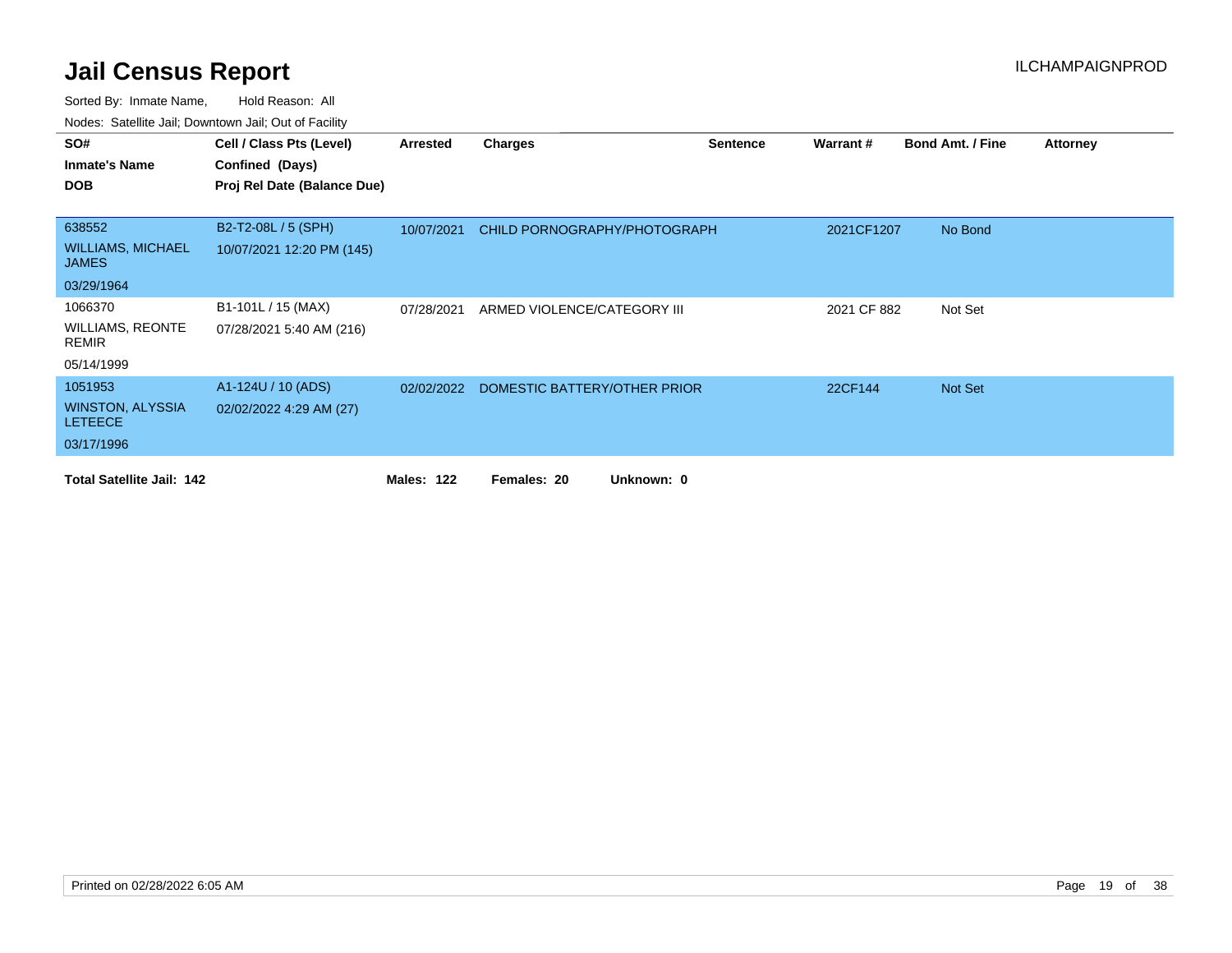| <b>Downtown Jail</b>                      |                             |            |                                 |                 |                 |                         |                 |
|-------------------------------------------|-----------------------------|------------|---------------------------------|-----------------|-----------------|-------------------------|-----------------|
| SO#                                       | Cell / Class Pts (Level)    | Arrested   | <b>Charges</b>                  | <b>Sentence</b> | <b>Warrant#</b> | <b>Bond Amt. / Fine</b> | <b>Attorney</b> |
| <b>Inmate's Name</b>                      | Confined (Days)             |            |                                 |                 |                 |                         |                 |
| <b>DOB</b>                                | Proj Rel Date (Balance Due) |            |                                 |                 |                 |                         |                 |
|                                           |                             |            |                                 |                 |                 |                         |                 |
| 1073165                                   | G4L / 5 (MIN)               | 04/30/2021 | <b>BURGLARY</b>                 | 9y (DOC)        | 21CF516         | Not Set                 |                 |
| <b>ACKERMAN, CODY</b>                     | 04/30/2021 4:48 PM (305)    | 04/30/2021 | FORGERY/ISSUE/DELIVER DOCUMENT  |                 | 19CF143         | 75000.00                |                 |
| <b>JAMES</b>                              |                             | 05/03/2021 | FORGERY/ISSUE/DELIVER DOCUMENT  |                 | 2018CF689       | 2500.00 / 75.00         |                 |
| 02/01/1989                                |                             |            |                                 |                 |                 |                         |                 |
| 47897                                     | J5L / 15 (ADS)              | 01/19/2022 | <b>VIOLATE ORDER PROTECTION</b> |                 | 22CF85          | Not Set                 |                 |
| <b>BRANAMAN,</b><br><b>CLIFFORD EARL</b>  | 01/19/2022 9:21 PM (41)     | 01/19/2022 | DRVG REVOKED/2+/PERS INJ/DEATH  |                 | 22CF84          | Not Set                 |                 |
| 03/09/1975                                |                             | 01/19/2022 | PAROLE REVOCATION               |                 | VA2201139       | No Bond                 |                 |
|                                           |                             | 02/08/2022 | DRIVE REVOKED/RECK HOMIC/3      |                 | 21CF1280        | Not Set                 |                 |
|                                           |                             | 02/08/2022 | DRIVING ON REVOKED LICENSE      |                 | 21TR8305        | Not Set                 |                 |
| 990633                                    | G7L / 5 (MIN)               | 02/15/2022 | POSS AMT CON SUB EXCEPT(A)/(D)  | 5y (DOC)        | 2017CF598       | No Bond                 |                 |
| <b>BRIFFORD, WILLIE</b><br>Junior         | 02/15/2022 8:56 AM (14)     |            | 02/15/2022 CIVIL FTA WARRANT    |                 | 019F154         | 2500.00                 |                 |
| 09/13/1987                                |                             |            |                                 |                 |                 |                         |                 |
| 1027929                                   | F6L / 15 (MAX)              | 12/18/2021 | HOME INVASION/CAUSE INJURY      |                 | 21CF1560        | No Bond                 |                 |
| <b>BROUGHTON, MARK</b><br>ANTHONY, Junior | 12/18/2021 2:55 AM (73)     |            |                                 |                 |                 |                         |                 |
| 02/15/1990                                |                             |            |                                 |                 |                 |                         |                 |
| 1067476                                   | F7U / 10 (MED)              | 11/13/2021 | AGG DOMESTIC BATTERY/STRANGLE   |                 | 20CF575         | 5000.00                 |                 |
| <b>BROWN, JAMES</b><br><b>BRONELL</b>     | 11/13/2021 2:35 AM (108)    | 11/13/2021 | <b>RESIDENTIAL BURGLARY</b>     |                 | 21CF385         | 25000.00                |                 |
| 01/08/1996                                |                             |            |                                 |                 |                 |                         |                 |
| 995432                                    | H5L / 10 (ADS)              | 12/20/2021 | FAIL TO RPT WKLY/NO FIXED ADDR  |                 | 21CF1559        | Not Set                 |                 |
| BROWN, JAVON<br><b>SHANTEZ</b>            | 12/20/2021 2:06 AM (71)     |            |                                 |                 |                 |                         |                 |
| 10/14/1991                                |                             |            |                                 |                 |                 |                         |                 |
| 1075941                                   | G2L / 5 (MIN)               | 10/08/2021 | AGG UNLAWFUL USE OF WEAPON/VEH  | 2y (DOC)        | 20CF360         | No Bond                 |                 |
| <b>BROWN, LIONEL</b><br><b>TERRELL</b>    | 10/08/2021 5:16 PM (144)    |            |                                 |                 |                 |                         |                 |
| 10/19/1981                                |                             |            |                                 |                 |                 |                         |                 |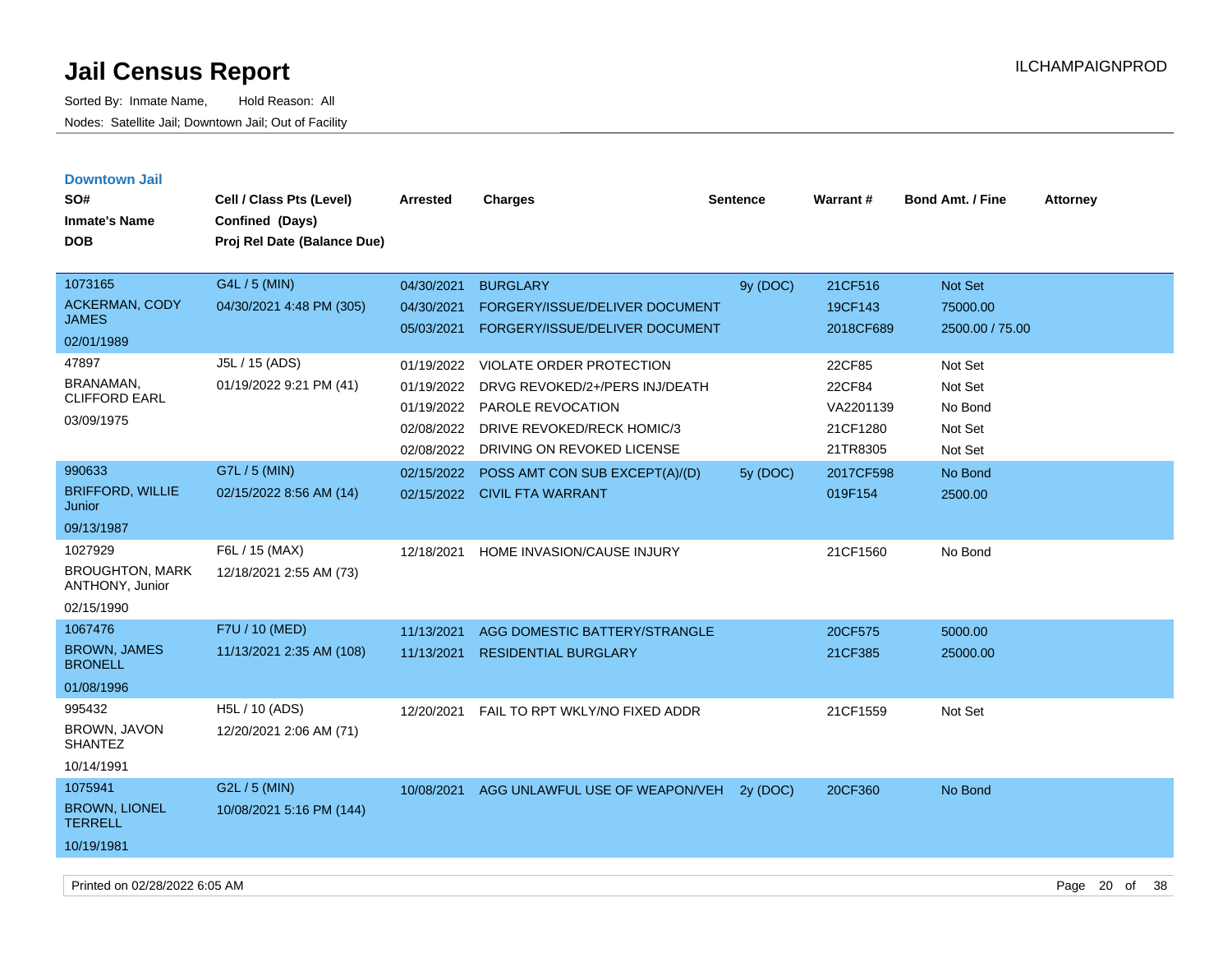Sorted By: Inmate Name, Hold Reason: All

Nodes: Satellite Jail; Downtown Jail; Out of Facility

| SO#<br><b>Inmate's Name</b><br><b>DOB</b>                            | Cell / Class Pts (Level)<br>Confined (Days)<br>Proj Rel Date (Balance Due) | <b>Arrested</b>          | <b>Charges</b>                                             | <b>Sentence</b> | <b>Warrant#</b>          | <b>Bond Amt. / Fine</b> | <b>Attorney</b> |
|----------------------------------------------------------------------|----------------------------------------------------------------------------|--------------------------|------------------------------------------------------------|-----------------|--------------------------|-------------------------|-----------------|
| 001078092<br><b>WILLIAM</b>                                          | H2U / 10 (ADS)<br>CHOUNARD, STANLEY 12/27/2021 10:47 PM (64)               | 12/27/2021               | AGG BATTERY/PUBLIC PLACE                                   |                 | 2021CF1042               | 5000.00                 |                 |
| 06/25/1986<br>56241<br>CLARK, DAMON<br><b>GILLMORE</b><br>12/21/1976 | E1L / 5 (MIN)<br>01/13/2022 4:36 AM (47)                                   |                          | 01/13/2022 VIOLATE ORDER/PRIOR DOM BTRY                    |                 | 22CF59                   | Not Set                 |                 |
| 001078838<br><b>CLAYTON, KAREEM</b><br><b>JAMAL</b><br>02/03/1974    | K <sub>2</sub> / 15 (ADS)<br>02/12/2022 8:55 AM (17)                       |                          | 02/12/2022 PRED CRIM SEX ASLT/BODILY HARM                  |                 | 21CF30                   | 150000.00               |                 |
| 1075361<br><b>COWART, TORREY</b><br>BENJAMEN, Junior<br>11/22/1987   | J6L / 5 (ADS)<br>04/16/2021 9:17 PM (319)                                  | 04/16/2021               | <b>BURGLARY</b>                                            |                 | 21CF414                  | Not Set                 |                 |
| 1067370<br><b>DAVIS, AUSTIN</b><br><b>CHRISTOPHER</b><br>08/11/1997  | E6L / 15 (ADS)<br>11/06/2021 12:23 AM (115)                                | 11/05/2021               | FIREARM/FOID INVALID/NOT ELIG                              |                 | 21CF1370                 | <b>Not Set</b>          |                 |
| 001077214<br>DAVIS-MURDOCK,<br>ERION VASSHAD<br>06/22/1998           | 15 / 15 (ADS)<br>12/21/2021 10:13 AM (70)                                  | 12/20/2021<br>12/22/2021 | <b>MURDER</b><br>PAROLE REVOCATION                         |                 | 21CF1572<br>CH2107977    | Not Set<br>Not Set      |                 |
| 001078223<br>DIEGO-MATEO,<br><b>JOAQUIN</b><br>01/23/2002            | G6L / 5 (MIN)<br>11/09/2021 10:52 PM (112)                                 | 11/09/2021               | AGG DUI/NO VALID DL                                        |                 | 21CF1382                 | Not Set                 |                 |
| 571307<br>DOMINGO-<br>CASTANEDA,<br>09/29/1989                       | J3L / 15 (ADS)<br>09/14/2020 11:19 PM (533)                                | 09/14/2020<br>09/14/2020 | CRIM SEXUAL ABUSE/CONSENT<br>PRED CRIM SEX ASLT/VICTIM <13 |                 | 2020CF1026<br>2020CF1025 | Not Set<br>Not Set      |                 |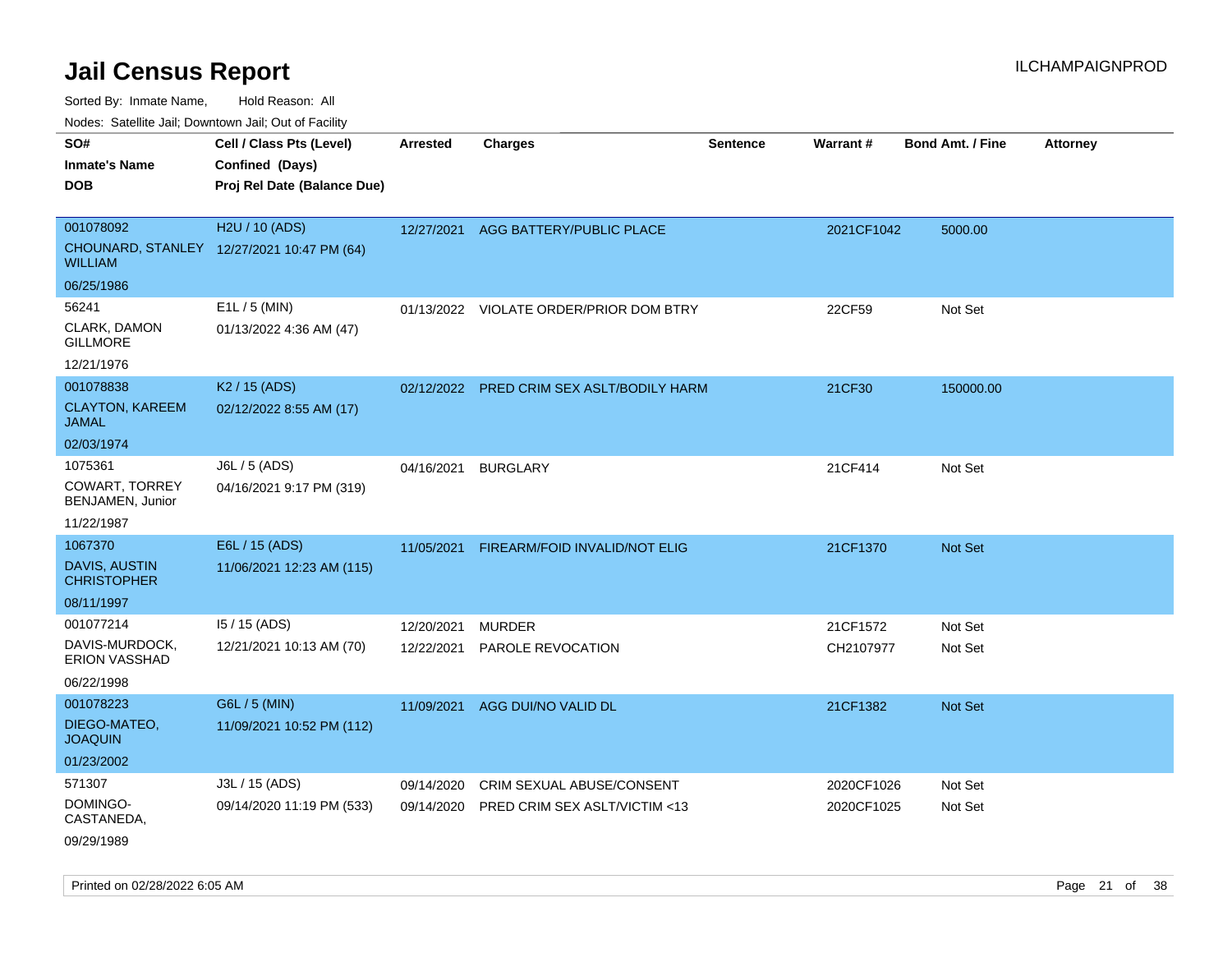| rougs. Calcinic Jan, Downtown Jan, Out of Facility |                                             |                 |                                          |                 |            |                         |                 |
|----------------------------------------------------|---------------------------------------------|-----------------|------------------------------------------|-----------------|------------|-------------------------|-----------------|
| SO#<br><b>Inmate's Name</b>                        | Cell / Class Pts (Level)<br>Confined (Days) | <b>Arrested</b> | <b>Charges</b>                           | <b>Sentence</b> | Warrant#   | <b>Bond Amt. / Fine</b> | <b>Attorney</b> |
| <b>DOB</b>                                         | Proj Rel Date (Balance Due)                 |                 |                                          |                 |            |                         |                 |
| 527379                                             | D6 / 15 (ADS)                               | 10/25/2021      | ARMED HABITUAL CRIMINAL                  |                 | 21CF1297   | Not Set                 |                 |
| DRAKE, MARCELL<br><b>DEON</b>                      | 10/25/2021 5:05 PM (127)                    | 10/27/2021      | AGG DOMESTIC BATTERY/STRANGLE            |                 | 21CF1245   | Not Set                 |                 |
| 04/20/1987                                         |                                             |                 |                                          |                 |            |                         |                 |
| 959292                                             | K1 / 15 (ADS)                               | 04/01/2021      | ATTEMPT (FIRST DEGREE MURDER)            |                 | 2020CF565  | 2000000.00              |                 |
| DUNCAN, COREYON<br><b>ANTHONY</b>                  | 04/01/2021 8:46 PM (334)                    | 12/17/2021      | <b>MURDER</b>                            |                 | 21CF1542   | Not Set                 |                 |
| 01/17/1989                                         |                                             |                 |                                          |                 |            |                         |                 |
| 1053207                                            | K3 / 15 (SPH)                               |                 | 06/06/2019 MURDER/INTENT TO KILL/INJURE  |                 | 2019-CF849 | 2000000.00              |                 |
| FAUST, JAQUAVEON<br><b>LAVELL</b>                  | 06/06/2019 2:24 PM (999)                    |                 |                                          |                 |            |                         |                 |
| 07/25/1996                                         |                                             |                 |                                          |                 |            |                         |                 |
| 524764                                             | G3L / 5 (MIN)                               | 09/18/2021      | METH DELIVERY/15<100 GRAMS               |                 | 21CF627    | 50000.00                |                 |
| <b>FISCUS, ROBERT</b><br><b>LOWELL</b>             | 09/18/2021 10:50 AM (164)                   |                 |                                          |                 |            |                         |                 |
| 02/17/1986                                         |                                             |                 |                                          |                 |            |                         |                 |
| 1063104                                            | G1U / 5 (MIN)                               |                 | 01/10/2022 VIOLATE ORDER PROTECTION      |                 | 21CF1258   | 25000.00                |                 |
| <b>FUSON, KEITH</b><br><b>EDWARD</b>               | 01/10/2022 9:14 PM (50)                     |                 | 01/10/2022 VIOLATE ORDER PROTECTION      |                 | 21CF1259   | 25000.00                |                 |
| 05/07/1987                                         |                                             |                 |                                          |                 |            |                         |                 |
| 1003785                                            | G5U / 5 (MIN)                               |                 | 01/31/2022 THEFT CON INTENT <\$500 PRIOR | 4y (DOC)        | 19CF1558   | No Bond                 |                 |
| GENTRY, SIDNEY<br><b>RAYNARD</b>                   | 01/31/2022 8:44 AM (29)                     |                 |                                          |                 |            |                         |                 |
| 05/27/1971                                         |                                             |                 |                                          |                 |            |                         |                 |
| 1073611                                            | G3U / 5 (MIN)                               | 02/09/2021      | MFG 15>100 GR ECSTASY/ANALOG             |                 | 21CF121    | 500000.00               |                 |
| HAYES, CAMERON<br><b>TAYLOR MALEEK</b>             | 02/09/2021 3:10 PM (385)                    | 02/09/2021      | DELIVERY OF OR POSSESSION OF W/INT       |                 | 21CF160    | <b>Not Set</b>          |                 |
| 08/10/1998                                         |                                             |                 |                                          |                 |            |                         |                 |
| 544770                                             | D3 / 10 (MED)                               | 08/14/2021      | AGG DOMESTIC BATTERY/STRANGLE            |                 | 2021CF514  | 25000.00                |                 |
| HAYES, DEVON<br><b>JERMAINE</b>                    | 08/14/2021 2:56 AM (199)                    | 08/14/2021      | AGGRAVATED DOMESTIC BATTERY              |                 | 21CF977    | No Bond                 |                 |
| 11/07/1987                                         |                                             |                 |                                          |                 |            |                         |                 |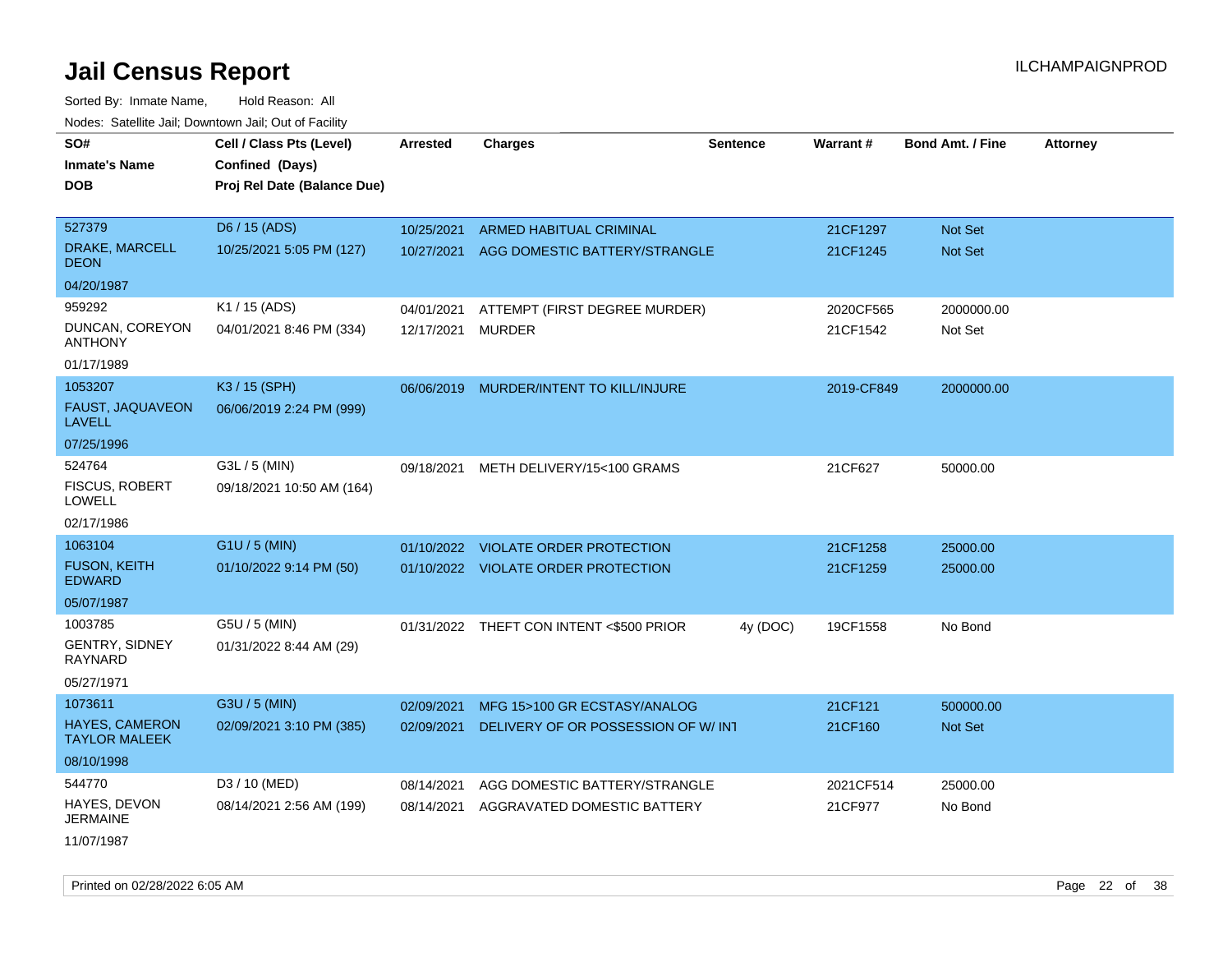| roaco. Catolino cali, Downtown cali, Out of Fability |                             |                  |                                                          |                 |           |                         |                 |
|------------------------------------------------------|-----------------------------|------------------|----------------------------------------------------------|-----------------|-----------|-------------------------|-----------------|
| SO#                                                  | Cell / Class Pts (Level)    | <b>Arrested</b>  | <b>Charges</b>                                           | <b>Sentence</b> | Warrant#  | <b>Bond Amt. / Fine</b> | <b>Attorney</b> |
| <b>Inmate's Name</b>                                 | Confined (Days)             |                  |                                                          |                 |           |                         |                 |
| <b>DOB</b>                                           | Proj Rel Date (Balance Due) |                  |                                                          |                 |           |                         |                 |
|                                                      |                             |                  |                                                          |                 |           |                         |                 |
| 953555                                               | C4U / 15 (MAX)              | 03/10/2021       | <b>CRIM TRESPASS TO RESIDENCE</b>                        |                 | 21CF272   | Not Set                 |                 |
| HUNT, TAVARIS EARL                                   | 03/10/2021 4:58 AM (356)    | 04/14/2021       | AGG FLEEING POLICE/21 MPH OVER                           | 3y (DOC)        | 2020CF94  | 10000.00                |                 |
| 12/29/1987                                           |                             |                  |                                                          |                 |           |                         |                 |
| 518711                                               | G5L / 5 (MIN)               | 01/30/2022 THEFT |                                                          |                 | 22CF133   | Not Set                 |                 |
| <b>INGERSON, LUCUS</b><br>JAMES                      | 01/30/2022 4:57 PM (30)     |                  |                                                          |                 |           |                         |                 |
| 09/16/1979                                           |                             |                  |                                                          |                 |           |                         |                 |
| 53058                                                | G4U / 5 (MIN)               |                  | 01/31/2022 DELIVERY OF OR POSSESSION OF W/IN15y/6m (DOC) |                 |           | Not Set                 |                 |
| <b>JOHNSON, DEMARIO</b><br><b>LACONTE</b>            | 01/31/2022 11:12 AM (29)    |                  |                                                          |                 |           |                         |                 |
| 06/14/1981                                           |                             |                  |                                                          |                 |           |                         |                 |
| 001078766                                            | I3 / 5 (ADS)                | 02/08/2022       | AGGRAVATED BATTERY                                       |                 | 22CF160   | Not Set                 |                 |
| JOHNSON, IYONZI                                      | 02/08/2022 11:56 AM (21)    | 02/08/2022       | <b>BURGLARY</b>                                          |                 | 22CF63    | 3000.00                 |                 |
| 07/16/1994                                           |                             |                  |                                                          |                 |           |                         |                 |
| 1068501                                              | G7U / 5 (MIN)               |                  | 02/07/2022 VIO ORDER/NOTICE/PRIOR VIO O/P                |                 | 22CF156   | No Bond                 |                 |
| KING, JULIUS<br><b>EMANUEL</b>                       | 02/07/2022 7:06 PM (22)     |                  |                                                          |                 |           |                         |                 |
| 04/08/1985                                           |                             |                  |                                                          |                 |           |                         |                 |
| 24308                                                | D <sub>2</sub> / 15 (MAX)   | 06/03/2021       | <b>ROBBERY</b>                                           |                 | 21CF625   | No Bond                 |                 |
| KWIATKOWSKI,<br>ROBERT JOHN                          | 06/03/2021 10:40 PM (271)   |                  |                                                          |                 |           |                         |                 |
| 08/08/1963                                           |                             |                  |                                                          |                 |           |                         |                 |
| 1041648                                              | C8L / 15 (MAX)              | 01/11/2022       | <b>ARMED HABITUAL CRIMINAL</b>                           |                 | 22CF41    | <b>Not Set</b>          |                 |
| LANE, DEMETRIUS<br><b>LAQUAN</b>                     | 01/11/2022 5:27 AM (49)     |                  | 01/11/2022 PAROLE REVOCATION                             |                 | CH2200221 | Not Set                 |                 |
| 07/04/1996                                           |                             |                  |                                                          |                 |           |                         |                 |
| 29681                                                | J2L / 15 (ADS)              | 07/14/2020       | PREDATORY CRIMINAL SEX ASSLT/CHILD                       |                 | 20CF-781  | 250000.00               |                 |
| LENOIR, JOHN<br><b>CHRISTOPHER</b>                   | 07/14/2020 12:51 PM (595)   |                  |                                                          |                 |           |                         |                 |
| 04/20/1966                                           |                             |                  |                                                          |                 |           |                         |                 |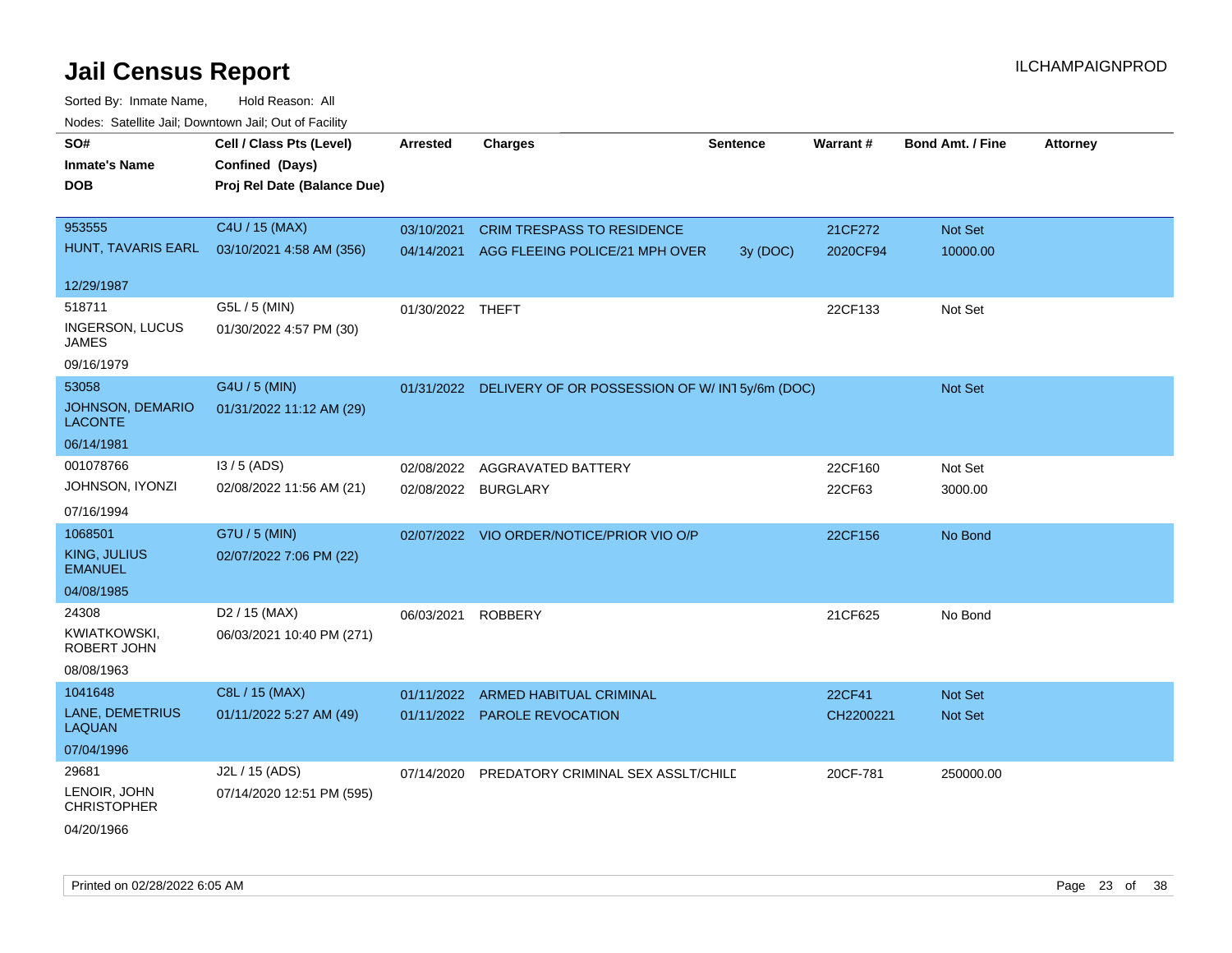Sorted By: Inmate Name, Hold Reason: All

Nodes: Satellite Jail; Downtown Jail; Out of Facility

| ivuutos. Saltiilit Jali, Duwilluwii Jali, Oul of Facility |                                            |                   |                                      |                 |                 |                         |          |
|-----------------------------------------------------------|--------------------------------------------|-------------------|--------------------------------------|-----------------|-----------------|-------------------------|----------|
| SO#                                                       | Cell / Class Pts (Level)                   | <b>Arrested</b>   | <b>Charges</b>                       | <b>Sentence</b> | <b>Warrant#</b> | <b>Bond Amt. / Fine</b> | Attorney |
| <b>Inmate's Name</b>                                      | Confined (Days)                            |                   |                                      |                 |                 |                         |          |
| <b>DOB</b>                                                | Proj Rel Date (Balance Due)                |                   |                                      |                 |                 |                         |          |
|                                                           |                                            |                   |                                      |                 |                 |                         |          |
| 001077524                                                 | D1 / 10 (SPH)                              | 12/14/2020        | <b>RESIDENTIAL ARSON</b>             | 6y (DOC)        | 2020-CF-1388    | 150000.00               |          |
| LEWIS, TREVOR<br><b>DANIEL</b>                            | 12/14/2020 5:16 PM (442)                   |                   |                                      |                 |                 |                         |          |
| 06/03/2002                                                |                                            |                   |                                      |                 |                 |                         |          |
| 45113                                                     | E2L / 15 (MAX)                             | 11/20/2021        | ARMED HABITUAL CRIMINAL              |                 | 21CF1424        | No Bond                 |          |
| MARTIN, JEREMIAH<br><b>FRANCIS</b>                        | 11/20/2021 1:18 AM (101)                   |                   |                                      |                 |                 |                         |          |
| 01/18/1977                                                |                                            |                   |                                      |                 |                 |                         |          |
| 1063030                                                   | H4L / 15 (ADS)                             | 12/20/2021        | <b>MURDER</b>                        |                 | 21CF1571        | Not Set                 |          |
|                                                           | MASON, RYAN ONEIAL 12/21/2021 9:30 AM (70) | 12/22/2021        | PAROLE REVOCATION                    |                 | CH2107979       | <b>Not Set</b>          |          |
|                                                           |                                            |                   |                                      |                 |                 |                         |          |
| 02/22/1991                                                |                                            |                   |                                      |                 |                 |                         |          |
| 1066623                                                   | G6U / 5 (MIN)                              | 11/17/2021        | MFG/DEL 15<100 GR COCA/ANALOG        |                 | 17CF1093        | 75000.00                |          |
| MATA-OROZCO,<br><b>OLEGARIO</b>                           | 11/17/2021 5:08 PM (104)                   |                   |                                      |                 |                 |                         |          |
| 03/06/1995                                                |                                            |                   |                                      |                 |                 |                         |          |
| 001078249                                                 | B3 / 10 (MED)                              | 08/07/2021        | <b>FELON POSS/USE WEAPON/FIREARM</b> | 4y (DOC)        | 21CF947         | <b>Not Set</b>          |          |
| MCCLENDON, CALVIN<br>M                                    | 08/07/2021 8:56 AM (206)                   |                   |                                      |                 |                 |                         |          |
| 04/29/1990                                                |                                            |                   |                                      |                 |                 |                         |          |
| 40235                                                     | G9L / 5 (MIN)                              | 10/04/2021        | AGG DUI/4                            |                 | 2021CF1145      | 35000.00                |          |
| MERRIWEATHER,<br><b>MARCUS TODD</b>                       | 10/04/2021 4:41 PM (148)                   |                   |                                      |                 |                 |                         |          |
| 11/28/1967                                                |                                            |                   |                                      |                 |                 |                         |          |
| 1040273                                                   | E5U / 15 (ADS)                             | 09/30/2021        | PRED CRIM SEX ASLT/VICTIM <13        |                 | 21CF329         | 500000.00               |          |
| METCALFE, LANELL<br><b>JARON</b>                          | 09/30/2021 11:32 PM (152)                  |                   |                                      |                 |                 |                         |          |
| 09/22/1988                                                |                                            |                   |                                      |                 |                 |                         |          |
| 1075635                                                   | B2 / 10 (ADS)                              | 05/11/2021        | MFG/DEL CANNABIS/30-500 GRAMS        |                 | 20CF1402        | 100000.00               |          |
| MILES, DEVLON VON,                                        | 05/11/2021 10:39 PM (294)                  | 05/11/2021        | AGG DISCHARGE FIREARM/OCC VEH        |                 | 21CF538         | Not Set                 |          |
| Junior                                                    |                                            | 02/23/2022 MURDER |                                      |                 | 22CF219         | Not Set                 |          |
| 11/04/2000                                                |                                            |                   |                                      |                 |                 |                         |          |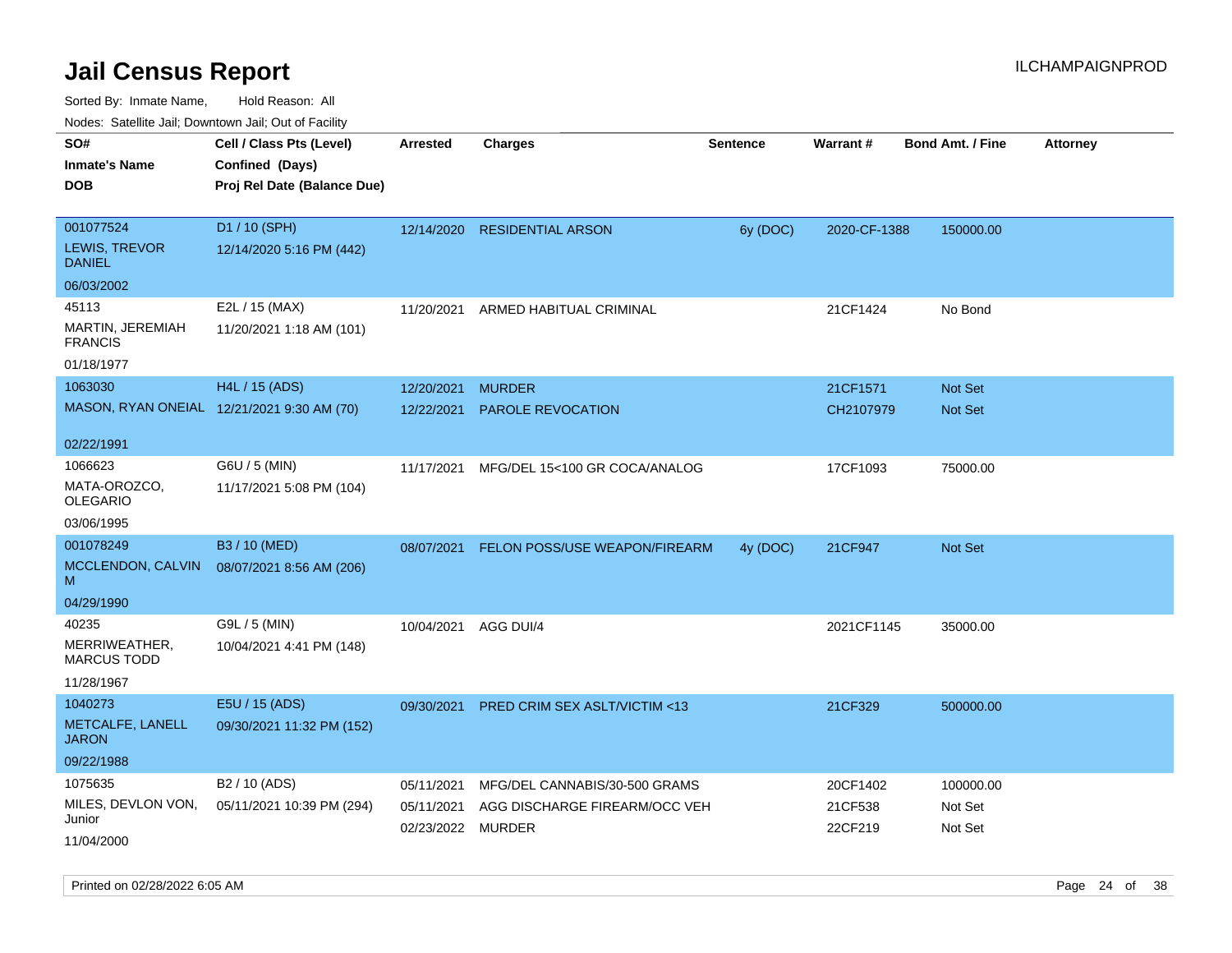Sorted By: Inmate Name, Hold Reason: All

|  |  |  | Nodes: Satellite Jail; Downtown Jail; Out of Facility |  |  |
|--|--|--|-------------------------------------------------------|--|--|
|--|--|--|-------------------------------------------------------|--|--|

| SO#<br><b>Inmate's Name</b><br><b>DOB</b>                               | Cell / Class Pts (Level)<br>Confined (Days)<br>Proj Rel Date (Balance Due) | Arrested                               | <b>Charges</b>                                                                                  | <b>Sentence</b> | Warrant#                         | <b>Bond Amt. / Fine</b>          | <b>Attorney</b> |
|-------------------------------------------------------------------------|----------------------------------------------------------------------------|----------------------------------------|-------------------------------------------------------------------------------------------------|-----------------|----------------------------------|----------------------------------|-----------------|
| 1007239<br>MOORE, ANDREW<br><b>VIRGIL</b><br>08/20/1972                 | J1L / 10 (ADS)<br>12/29/2021 8:40 PM (62)                                  | 12/29/2021                             | <b>DOMESTIC BATTERY</b>                                                                         | 3y (DOC)        | 21CF1607                         | Not Set                          |                 |
| 1069209<br>MOORE, DEVONTE<br><b>JAMAL</b><br>09/24/1995                 | H1L / 10 (ADS)<br>04/07/2021 6:25 PM (328)                                 | 04/07/2021                             | AGG BATTERY/GREAT BODILY HARM                                                                   |                 | 21CF376                          | Not Set                          |                 |
| 61251<br>PETMECKY, JOHN<br><b>ROBERT</b><br>03/09/1983                  | E4L / 15 (ADS)<br>12/27/2021 1:52 PM (64)                                  | 12/27/2021                             | <b>PRED CRIM SEX ASLT/VICTIM &lt;13</b>                                                         |                 | 21CF651                          | No Bond                          |                 |
| 001078357<br>PETTIGREW, CAREY<br><b>CORNITRIAS DEOBLO</b><br>08/31/1986 | A2L / 15 (SPH)<br>09/17/2021 9:56 AM (165)                                 | 09/17/2021<br>09/17/2021<br>09/17/2021 | ARMED ROBBERY/ARMED W/FIREARM<br>ARMED ROBBERY/ARMED W/FIREARM<br>ARMED ROBBERY/ARMED W/FIREARM |                 | 21CF1128<br>21CF1129<br>21CF1230 | Not Set<br>Not Set<br>Not Set    |                 |
| 1022441<br>PICKENS, DONTRELL<br><b>DEMAR</b><br>12/10/1993              | C3L / 10 (ADS)<br>10/27/2021 1:39 PM (125)                                 | 10/27/2021<br>10/27/2021               | AGG BATTERY/PEACE OFFICER<br>AGG BATTERY/PEACE OFFICER                                          |                 | 2021 CF 12<br>2020 CF 1488       | No Bond<br>No Bond               |                 |
| 001077783<br>RIVERA, DARYL<br><b>ANTONIO</b><br>11/14/1981              | H6L / 10 (ADS)<br>01/05/2022 4:20 PM (55)                                  |                                        | 01/05/2022 AGGRAVATED BATTERY                                                                   |                 | 21CF325                          | Not Set                          |                 |
| 1072114<br>ROBINSON, DONNELL<br><b>LEVON</b><br>10/23/2000              | A1U / 15 (SPH)<br>01/17/2021 2:40 PM (408)                                 | 01/17/2021<br>01/17/2021<br>02/17/2021 | ATTEMPT (FIRST DEGREE MURDER)<br>ARMED ROBBERY/NO FIREARM<br><b>AGGRAVATED BATTERY</b>          | 4y (DOC)        | 2021CF65<br>2020CF824            | Not Set<br>75000.00<br>250000.00 |                 |
| 1068592<br>ROSS, TEVONTAE<br><b>TERRANCE</b><br>12/15/1998              | J7L / 15 (ADS)<br>11/12/2021 8:41 AM (109)                                 | 11/12/2021                             | <b>BURGLARY</b>                                                                                 | 2y (DOC)        | 21CF1393                         | Not Set                          |                 |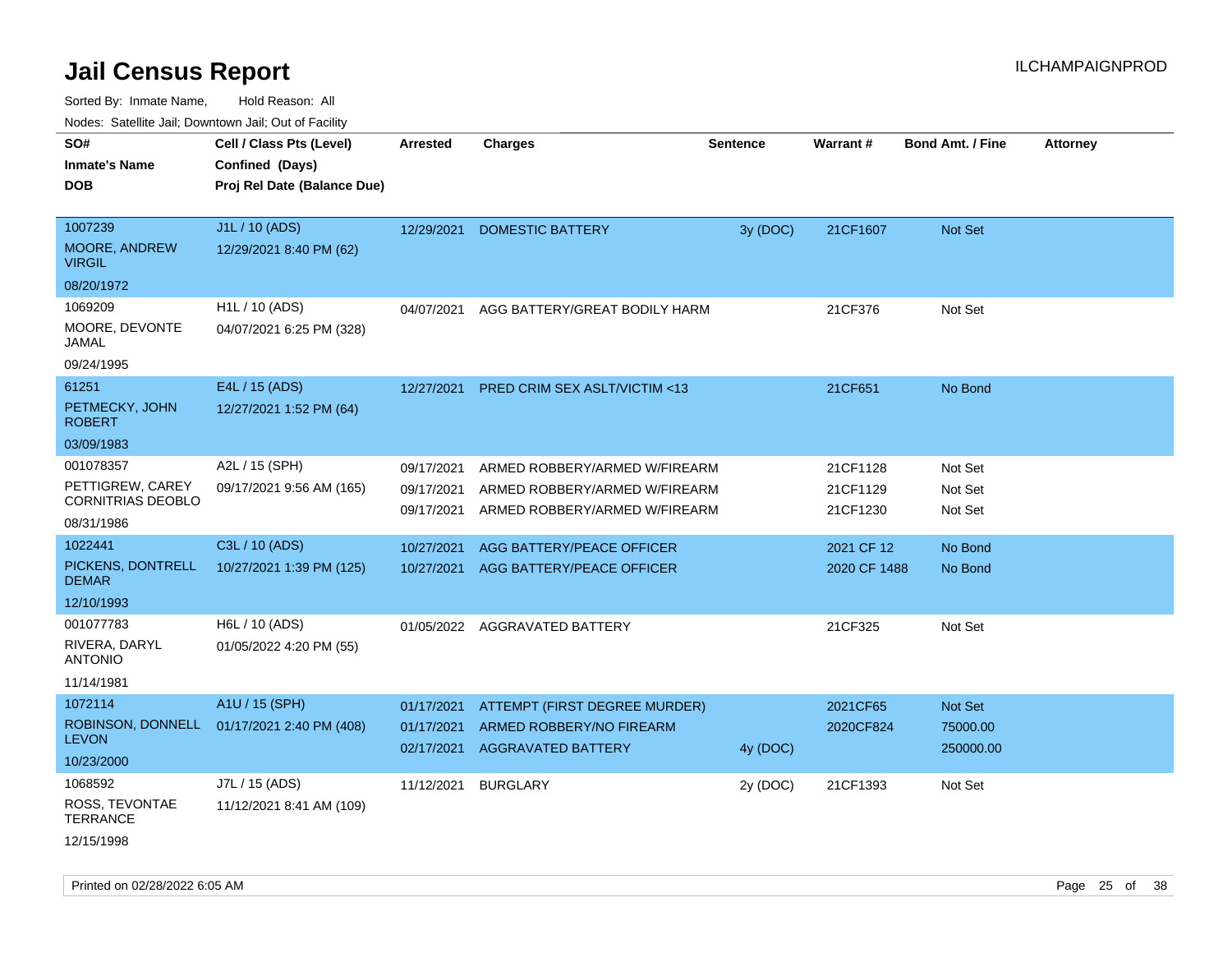| roaco. Catolino dall, Downtown dall, Out of Fability |                             |                     |                                         |                 |            |                         |                 |
|------------------------------------------------------|-----------------------------|---------------------|-----------------------------------------|-----------------|------------|-------------------------|-----------------|
| SO#                                                  | Cell / Class Pts (Level)    | <b>Arrested</b>     | <b>Charges</b>                          | <b>Sentence</b> | Warrant#   | <b>Bond Amt. / Fine</b> | <b>Attorney</b> |
| <b>Inmate's Name</b>                                 | Confined (Days)             |                     |                                         |                 |            |                         |                 |
| <b>DOB</b>                                           | Proj Rel Date (Balance Due) |                     |                                         |                 |            |                         |                 |
|                                                      |                             |                     |                                         |                 |            |                         |                 |
| 47195                                                | G8L / 5 (MIN)               | 12/27/2021          | <b>RESIDENTIAL BURGLARY</b>             |                 | 2020CF1222 | 10000.00                |                 |
| <b>SIMMONS, JAMES</b><br><b>ROBERT</b>               | 12/27/2021 8:42 AM (64)     | 12/28/2021          | <b>RESIDENTIAL BURGLARY</b>             |                 | 2021CF1596 | Not Set                 |                 |
| 03/13/1975                                           |                             |                     |                                         |                 |            |                         |                 |
| 1064798                                              | B1 / 15 (ADS)               | 01/17/2022 MURDER   |                                         |                 | 2021CF695  | 1500000.00              |                 |
| STENNIS, BRUCE<br><b>DEONTAY</b>                     | 01/17/2022 1:29 PM (43)     |                     | 01/17/2022 MFG/DEL 1<15 GR COCAINE/ANLG |                 | 21CF520    | 50000.00                |                 |
| 08/12/1998                                           |                             |                     |                                         |                 |            |                         |                 |
| 1068839                                              | F4L / 15 (MAX)              | 08/07/2020 HOMICIDE |                                         | 28y (DOC)       | 2020-CF851 | 1000000.00              |                 |
| <b>TAYLOR, LONDON</b><br><b>JAVON</b>                | 08/07/2020 10:30 AM (571)   |                     |                                         |                 |            |                         |                 |
| 08/16/1999                                           |                             |                     |                                         |                 |            |                         |                 |
| 1056971                                              | D <sub>4</sub> / 10 (ADS)   | 08/07/2021          | FELON POSS/USE WEAPON/FIREARM           |                 | 21CF948    | No Bond                 |                 |
| TRAVIS, DENZEL<br><b>DANTRELL</b>                    | 08/07/2021 7:36 AM (206)    |                     | 08/08/2021 AGG BATTERY/PUBLIC PLACE     |                 | 2020CF647  | 25000.00                |                 |
| 03/21/1993                                           |                             |                     |                                         |                 |            |                         |                 |
| 001078250                                            | F2L / 10 (MED)              | 08/07/2021          | FELON POSS WEAPON/BODY ARMOR            |                 | 21CF950    | Not Set                 |                 |
| <b>TRAVIS, JORDAN</b><br><b>TESHAUN</b>              | 08/07/2021 10:27 AM (206)   |                     |                                         |                 |            |                         |                 |
| 03/03/1996                                           |                             |                     |                                         |                 |            |                         |                 |
| 56994                                                | A1L / 15 (SPH)              | 12/09/2021          | STALKING/CAUSE FEAR FOR SAFETY          |                 | 21CF1514   | Not Set                 |                 |
| <b>TURNER, ROBERT</b><br>EARL, Senior                | 12/09/2021 9:23 PM (82)     | 12/13/2021          | PAROLE REVOCATION                       |                 | CH2107735  | Not Set                 |                 |
| 09/07/1982                                           |                             |                     |                                         |                 |            |                         |                 |
| 30108                                                | J4L / 15 (ADS)              | 07/30/2021 MURDER   |                                         |                 | 21CF902    | 2000000.00              |                 |
| VANDYKE, DARYL<br><b>ANTHONY</b>                     | 07/30/2021 8:29 PM (214)    |                     |                                         |                 |            |                         |                 |
| 10/04/1965                                           |                             |                     |                                         |                 |            |                         |                 |
| 968681                                               | D5 / 15 (ADS)               | 08/27/2021          | AGG CRIM SX AB/VIC 13<18/TRUST          |                 | 2020CF499  | 250000.00               |                 |
| <b>WADE, DEMETRIUS</b><br>DARYL                      | 08/27/2021 2:25 AM (186)    | 08/27/2021          | INDIRECT CRIMINAL CONTEMPT              | 3y (DOC)        | 2021CC16   | No Bond                 |                 |
| 01/07/1987                                           |                             |                     |                                         |                 |            |                         |                 |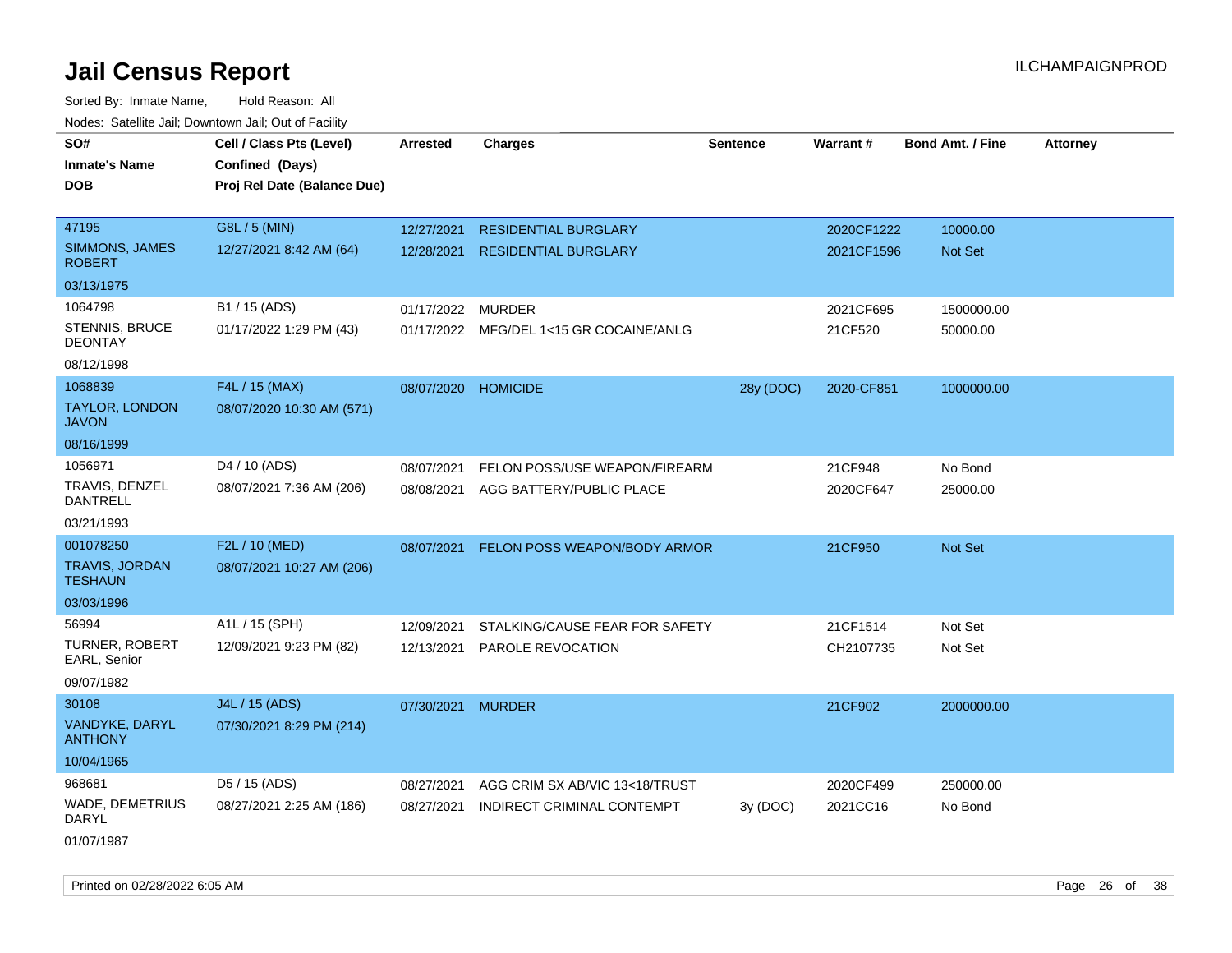| SO#                                        | Cell / Class Pts (Level)    | <b>Arrested</b> | <b>Charges</b>                  | <b>Sentence</b> | Warrant#    | <b>Bond Amt. / Fine</b> | <b>Attorney</b> |
|--------------------------------------------|-----------------------------|-----------------|---------------------------------|-----------------|-------------|-------------------------|-----------------|
| <b>Inmate's Name</b>                       | Confined (Days)             |                 |                                 |                 |             |                         |                 |
| <b>DOB</b>                                 | Proj Rel Date (Balance Due) |                 |                                 |                 |             |                         |                 |
|                                            |                             |                 |                                 |                 |             |                         |                 |
| 1070971                                    | H3L / 5 (ADS)               | 12/07/2021      | <b>IDENTITY THEFT/&lt;\$300</b> |                 | 20CF922     | Not Set                 |                 |
| <b>WEIR, CLINTON</b><br><b>HOWARD</b>      | 12/08/2021 3:45 AM (83)     | 12/07/2021      | <b>RECKLESS DRIVING</b>         |                 | 19TR2348    | Not Set                 |                 |
| 03/15/1983                                 |                             |                 |                                 |                 |             |                         |                 |
| 54212                                      | E3U / 10 (ADS)              | 12/21/2021      | RECEIVE/POSS/SELL STOLEN VEH    |                 | 2021CF669   | 10000.00                |                 |
| <b>WHITLOCK, GEORGE</b>                    | 12/21/2021 1:20 PM (70)     | 12/21/2021      | VIOLATE ORDER PROTECTION        |                 | 2021CM391   | 1000.00                 |                 |
| ABRAM                                      |                             | 12/21/2021      | ARMED VIOLENCE/CATEGORY I       |                 | 21CF1576    | Not Set                 |                 |
| 11/10/1978                                 |                             |                 |                                 |                 |             |                         |                 |
| 1058072                                    | A2U / 15 (SPH)              | 02/25/2021      | ARMED HABITUAL CRIMINAL         |                 |             | Not Set                 |                 |
| <b>WILLIAMS, KENNETH</b><br><b>BERNARD</b> | 02/25/2021 3:24 PM (369)    |                 |                                 |                 |             |                         |                 |
| 10/04/1985                                 |                             |                 |                                 |                 |             |                         |                 |
| 9326                                       | $12/5$ (ADS)                | 06/14/2021      | <b>BURGLARY</b>                 |                 | 2020-CF-625 | Not Set                 |                 |
| YOUNG, ANTHONY<br><b>PAUL</b>              | 06/14/2021 12:07 PM (260)   |                 |                                 |                 |             |                         |                 |
| 03/13/1954                                 |                             |                 |                                 |                 |             |                         |                 |
| <b>Total Downtown Jail: 59</b>             |                             | Males: 59       | Unknown: 0<br>Females: 0        |                 |             |                         |                 |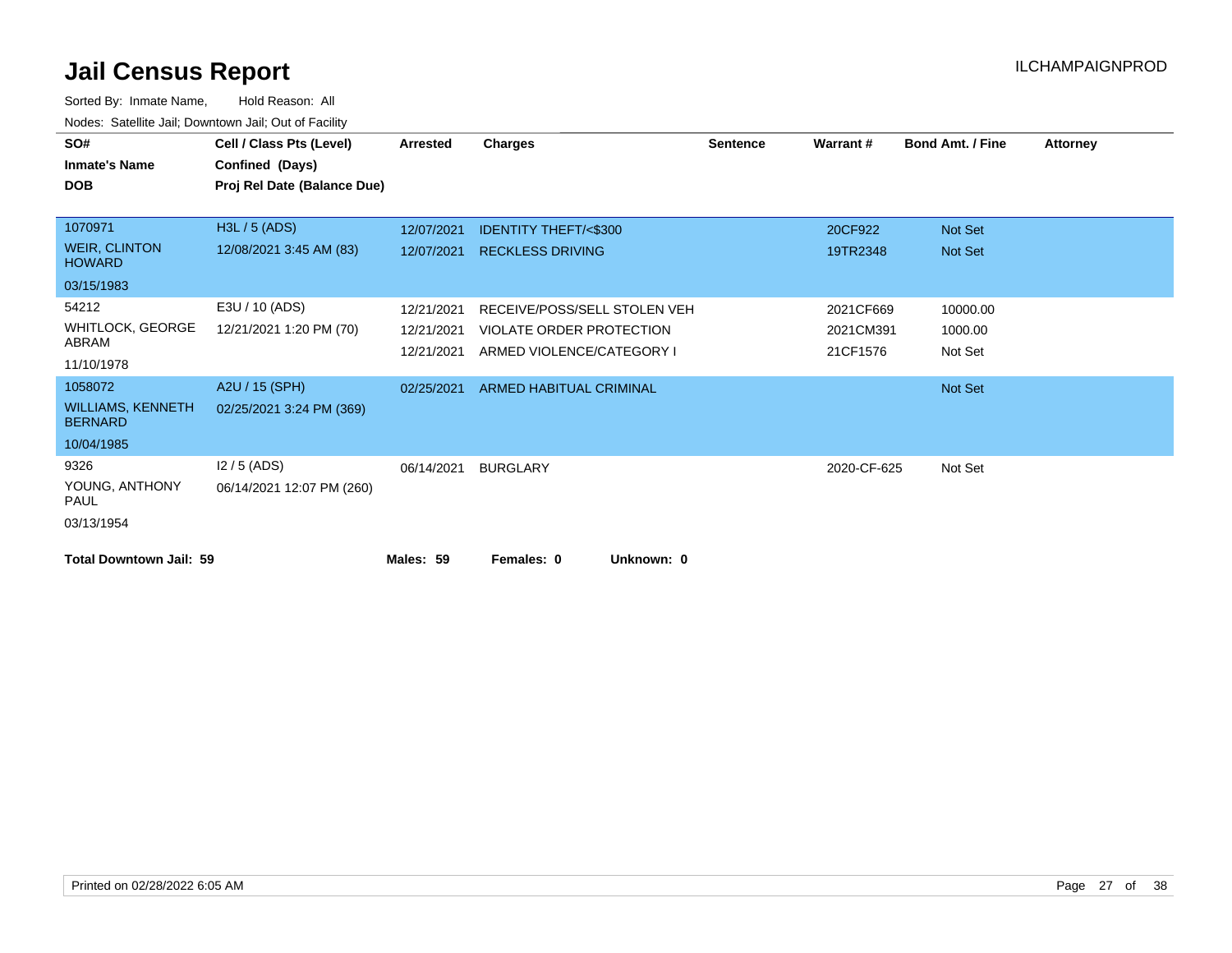**Out of Facility**

Sorted By: Inmate Name, Hold Reason: All Nodes: Satellite Jail; Downtown Jail; Out of Facility

| SO#<br><b>Inmate's Name</b><br><b>DOB</b>                                | Cell / Class Pts (Level)<br>Confined (Days)<br>Proj Rel Date (Balance Due)  | <b>Arrested</b>                        | <b>Charges</b>                                                                              | <b>Sentence</b> | Warrant#                        | <b>Bond Amt. / Fine</b>              | Attorney |
|--------------------------------------------------------------------------|-----------------------------------------------------------------------------|----------------------------------------|---------------------------------------------------------------------------------------------|-----------------|---------------------------------|--------------------------------------|----------|
| 61095<br>AMOS, DERRICK<br><b>JAMES</b><br>06/12/1985                     | <b>KAN / 10 (ADS)</b><br>05/02/2021 9:02 PM (303)                           | 05/02/2021                             | <b>HOME INVASION/CAUSE INJURY</b>                                                           |                 | 2021CF323                       | 100000.00                            |          |
| 001078621<br>05/09/1999                                                  | KAN / 10 (MED)<br>BAILEY, DANIEL SCOTT 12/23/2021 9:44 AM (68)              | 12/23/2021<br>01/14/2022               | <b>RESIDENTIAL BURGLARY</b><br>PROBATION VIOLATION                                          |                 | 21CF1582<br>21CF1445            | Not Set<br>Not Set                   |          |
| 19971<br><b>LYNN</b><br>08/17/1961                                       | <b>EHD</b><br>BARNESKE, RAYMOND 11/09/2021 9:32 AM (112)<br>5/6/2022 (0.00) | 11/09/2021                             | DRIVING RVK/SUSP DUI/SSS 4-9                                                                |                 | 2021CF968                       | <b>Not Set</b>                       |          |
| 516062<br>BENNETT, JOHN<br><b>MICHAEL</b><br>04/30/1986                  | KAN / 15 (MAX)<br>02/22/2021 10:47 AM (372)                                 | 02/22/2021<br>02/22/2021               | PHONE HARASSMENT/2+<br>AGG DISCH FIR/VEH/PC OFF/FRMAN                                       |                 | 20CF194<br>21CF210              | 5000.00<br>No Bond                   |          |
| 33993<br><b>BOOKER, STEPHON</b><br><b>MONTELL</b><br>06/11/1971<br>38273 | <b>KAN / 10 (MED)</b><br>06/14/2021 7:42 PM (260)<br><b>EHD</b>             | 06/14/2021<br>06/14/2021<br>06/14/2021 | POSSESSING A CONTROLLED SUBSTANC<br>AGGRAVATED DOMESTIC BATTERY<br><b>PAROLE REVOCATION</b> |                 | 21CF657<br>21CF688<br>CH2103612 | <b>Not Set</b><br>Not Set<br>No Bond |          |
|                                                                          |                                                                             | 02/23/2022                             | AGG DUI/NO VALID DL                                                                         |                 | 2020CF1371                      | Not Set                              |          |

BRADLEY, **CHRISTOPHER** 3827 02/23/2022 9:14 AM (6) 02/24/1974 4/7/2022 (0.00) BRIGGS, PATRICK **MONTAY** 1074315 KAN / 15 (MAX) 08/03/2021 4:56 PM (210) 08/05/2001 07/27/2021 AGG DISCHARGE FIREARM/VEH/SCH 21CF927 Not Set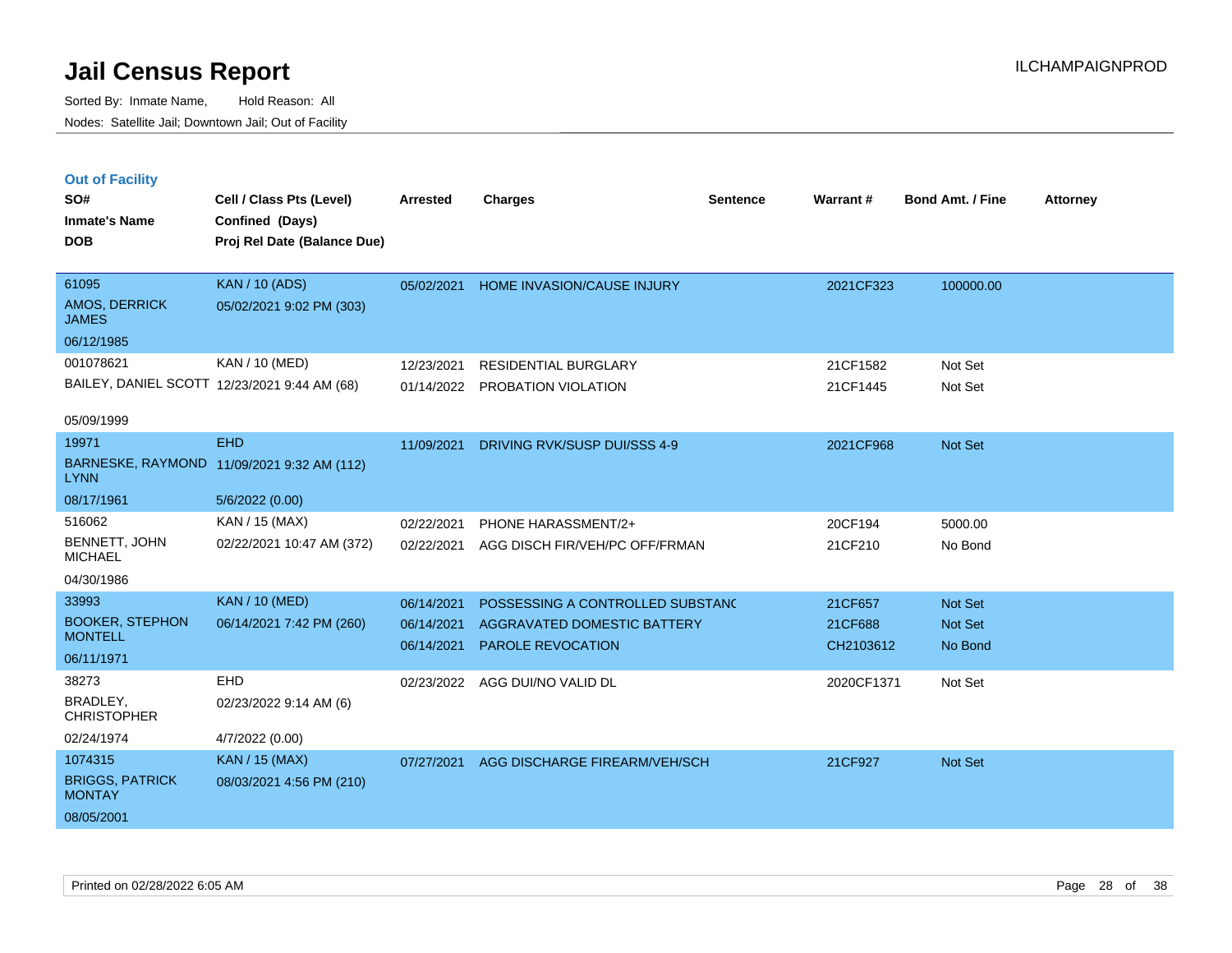| ivouss. Satellite Jali, Downtown Jali, Out of Facility |                                             |                 |                                          |                 |                 |                         |                 |
|--------------------------------------------------------|---------------------------------------------|-----------------|------------------------------------------|-----------------|-----------------|-------------------------|-----------------|
| SO#                                                    | Cell / Class Pts (Level)                    | <b>Arrested</b> | <b>Charges</b>                           | <b>Sentence</b> | <b>Warrant#</b> | <b>Bond Amt. / Fine</b> | <b>Attorney</b> |
| <b>Inmate's Name</b>                                   | Confined (Days)                             |                 |                                          |                 |                 |                         |                 |
| <b>DOB</b>                                             | Proj Rel Date (Balance Due)                 |                 |                                          |                 |                 |                         |                 |
|                                                        |                                             |                 |                                          |                 |                 |                         |                 |
| 001078065                                              | <b>KAN / 10 (ADS)</b>                       |                 | 06/17/2021 AGG BATTERY/DISCHARGE FIREARM |                 | 21CF704         | 1000000.00              |                 |
| <b>BROWN, CHARMAN</b><br>LAKEEF                        | 06/17/2021 12:32 PM (257)                   |                 |                                          |                 |                 |                         |                 |
| 11/30/2002                                             |                                             |                 |                                          |                 |                 |                         |                 |
| 1038554                                                | KAN / 15 (MAX)                              | 08/18/2021      | ARMED HABITUAL CRIMINAL                  |                 | 21CF1162        | Not Set                 |                 |
| <b>BROWN, CORRION</b><br><b>DEVONTAE</b>               | 08/18/2021 5:40 PM (195)                    | 08/18/2021      | DELIVERY OF OR POSSESSION OF W/INT       |                 | 21CF1009        | No Bond                 |                 |
| 04/19/1995                                             |                                             |                 |                                          |                 |                 |                         |                 |
| 1038579                                                | <b>KAN / 15 (MAX)</b>                       | 08/18/2021      | FELON POSS/USE WEAPON/FIREARM            |                 | 21CF1010        | Not Set                 |                 |
| <b>BROWN, MARKEL</b><br>rikki                          | 08/18/2021 2:05 PM (195)                    |                 |                                          |                 |                 |                         |                 |
| 01/06/1995                                             |                                             |                 |                                          |                 |                 |                         |                 |
| 1003006                                                | KAN / 15 (MAX)                              | 08/19/2021      | FELON POSS/USE MACHINE GUN               |                 | 21CF1011        | No Bond                 |                 |
| <b>BROWN, ROCKEITH</b><br>JAVONTE                      | 08/19/2021 12:55 AM (194)                   |                 |                                          |                 |                 |                         |                 |
| 07/23/1991                                             |                                             |                 |                                          |                 |                 |                         |                 |
| 1068812                                                | <b>KAN</b> / 15 (MAX)                       | 12/21/2021      | AGG DISCHARGE FIREARM/OCC VEH            |                 | 21CF741         | <b>Not Set</b>          |                 |
| BRYANT, DANNY<br><b>EUGENE</b>                         | 12/21/2021 1:50 PM (70)                     | 12/21/2021      | FELON POSS/USE FIREARM PRIOR             |                 | 21CF1568        | Not Set                 |                 |
| 11/22/1989                                             |                                             |                 |                                          |                 |                 |                         |                 |
| 995894                                                 | KAN / 10 (ADS)                              | 12/28/2021      | FELON POSSESS WEAPON/2ND+                | 5y (DOC)        | 2020CF709       | No Bond                 |                 |
|                                                        | BUTLER, JAMES LYNN 12/28/2021 11:05 AM (63) |                 |                                          |                 |                 |                         |                 |
|                                                        |                                             |                 |                                          |                 |                 |                         |                 |
| 12/04/1991                                             |                                             |                 |                                          |                 |                 |                         |                 |
| 987334                                                 | <b>KAN / 15 (MAX)</b>                       | 03/10/2021      | ATTEMPT (FIRST DEGREE MURDER)            |                 | 19CF689         | Not Set                 |                 |
| <b>CAIN, ISAIAH</b><br><b>DEPRIEST</b>                 | 03/10/2021 2:22 PM (356)                    |                 |                                          |                 |                 |                         |                 |
| 12/23/1990                                             |                                             |                 |                                          |                 |                 |                         |                 |
| 992962                                                 | KAN / 15 (ADS)                              | 05/25/2021      | MURDER/INTENT TO KILL/INJURE             |                 | 2018CF1045      | 1000000.00              |                 |
| CAMPBELL, KEITH<br>KNAQEEB                             | 05/25/2021 1:19 PM (280)                    |                 |                                          |                 |                 |                         |                 |
| 07/22/1991                                             |                                             |                 |                                          |                 |                 |                         |                 |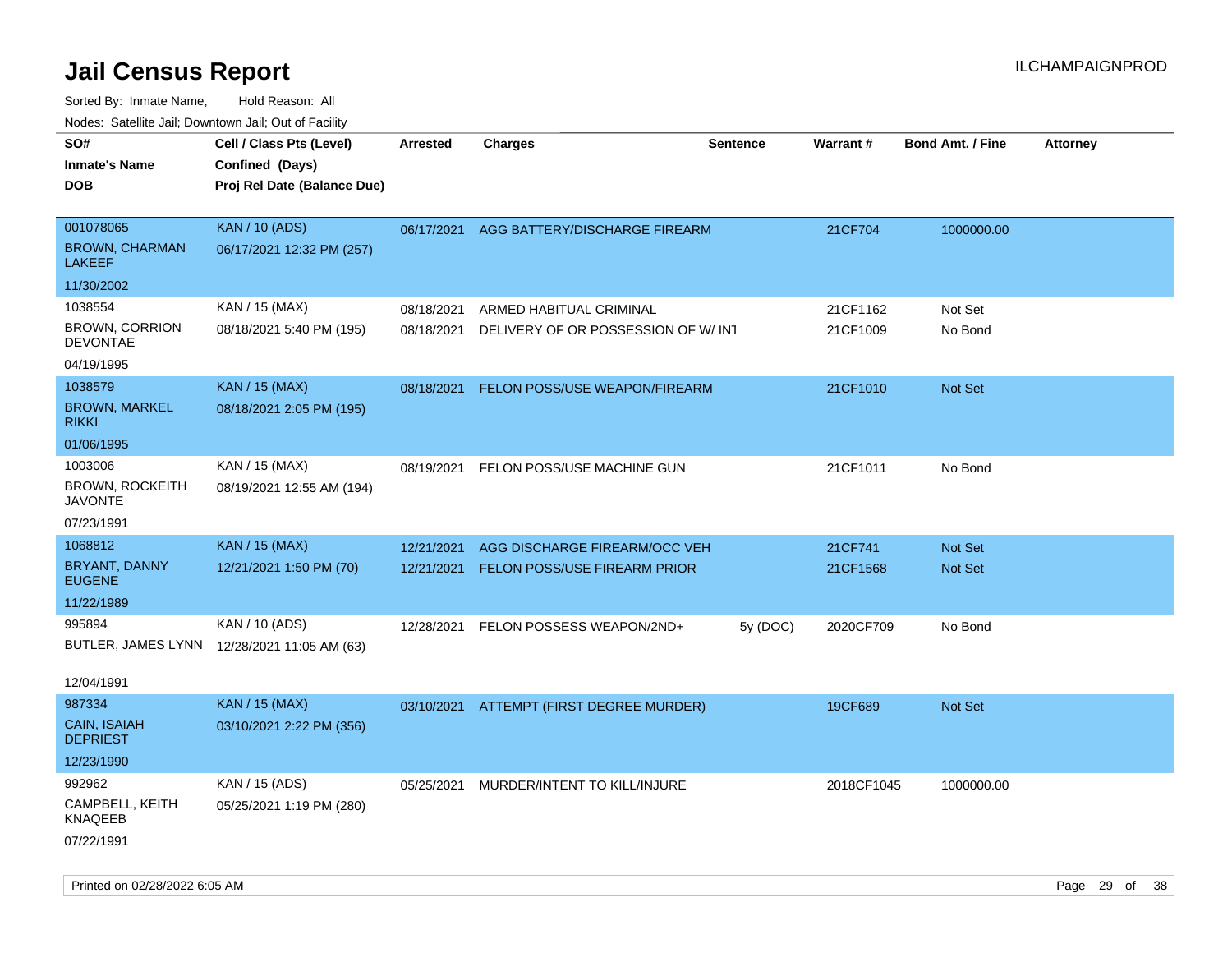Sorted By: Inmate Name, Hold Reason: All

Nodes: Satellite Jail; Downtown Jail; Out of Facility

| SO#                                       | Cell / Class Pts (Level)    | <b>Arrested</b> | <b>Charges</b>                          | Sentence | Warrant#   | <b>Bond Amt. / Fine</b> | <b>Attorney</b> |
|-------------------------------------------|-----------------------------|-----------------|-----------------------------------------|----------|------------|-------------------------|-----------------|
| <b>Inmate's Name</b>                      | Confined (Days)             |                 |                                         |          |            |                         |                 |
| <b>DOB</b>                                | Proj Rel Date (Balance Due) |                 |                                         |          |            |                         |                 |
|                                           |                             |                 |                                         |          |            |                         |                 |
| 001078576                                 | <b>KAN / 15 (MAX)</b>       | 11/09/2021      | UNLAWFUL USE OF A WEAPON                |          | 21CF1383   | <b>Not Set</b>          |                 |
| CARTER, DEMONDRE<br><b>DAVON</b>          | 11/09/2021 6:01 PM (112)    |                 |                                         |          |            |                         |                 |
| 05/27/2001                                |                             |                 |                                         |          |            |                         |                 |
| 1064992                                   | KAN / 15 (MAX)              | 09/20/2021      | ARMED VIOLENCE/CATEGORY I               |          | 21CF1137   | Not Set                 |                 |
| CARTER, KEJUAN<br><b>JAVONTE</b>          | 09/20/2021 11:42 PM (162)   |                 |                                         |          |            |                         |                 |
| 06/27/1998                                |                             |                 |                                         |          |            |                         |                 |
| 001078729                                 | <b>KAN / 15 (ADS)</b>       |                 | 01/02/2022 MURDER/INTENT TO KILL/INJURE |          | 20CF396    | 1000000.00              |                 |
| <b>CARTER, TROY</b><br><b>DEMON</b>       | 01/02/2022 10:29 AM (58)    |                 |                                         |          |            |                         |                 |
| 01/02/2004                                |                             |                 |                                         |          |            |                         |                 |
| 001078461                                 | KAN / 10 (MED)              | 10/07/2021      | AGG UNLAWFUL USE WEAPON/PERSON          |          | 2021CF1209 | No Bond                 |                 |
| COLE, ERIC JOSE                           | 10/08/2021 12:25 AM (144)   | 10/07/2021      | AGG DOMESTIC BATTERY/STRANGLE           |          | 2021CF1208 | Not Set                 |                 |
| 01/24/2002                                |                             | 10/08/2021      | HARASS WITNESS/FAMILY MBR/REP           |          | 21CF1218   | Not Set                 |                 |
| 1048488                                   | <b>KAN / 10 (ADS)</b>       | 12/30/2021      | ARMED VIOLENCE/CATEGORY I               |          | 2022CF4    | <b>Not Set</b>          |                 |
| <b>COLSON, WAYNE</b><br>ARTHUR, Third     | 12/30/2021 8:27 AM (61)     |                 |                                         |          |            |                         |                 |
| 10/14/1995                                |                             |                 |                                         |          |            |                         |                 |
| 57733                                     | KAN / 15 (SPH)              | 02/25/2020      | <b>HOMICIDE</b>                         |          | 2020-CF250 | 2000000.00              |                 |
| CRAIG, ANTOINE<br><b>DARRELL</b>          | 02/25/2020 4:08 PM (735)    | 02/25/2020      | FELON POSS/USE WEAPON/FIREARM           |          | 19CF-1827  | 80000.00                |                 |
| 10/09/1982                                |                             |                 |                                         |          |            |                         |                 |
| 001077939                                 | <b>KAN / 10 (MED)</b>       | 05/10/2021      | FIREARM/FOID INVALID/NOT ELIG           |          | 21CF526    | No Bond                 |                 |
| <b>CROSS, PATRICK</b><br><b>DONTRELLE</b> | 05/10/2021 7:31 PM (295)    | 06/02/2021      | POSS STOLEN VEHICLE > \$25,000          |          | 21CF612    | Not Set                 |                 |
| 11/07/2001                                |                             |                 |                                         |          |            |                         |                 |
| 1061304                                   | KAN / 15 (MAX)              | 10/11/2021      | ARMED HABITUAL CRIMINAL                 |          | 21CF1226   | No Bond                 |                 |
| DORRIS, KEMION                            | 10/11/2021 7:30 PM (141)    | 10/11/2021      | ARMED HABITUAL CRIMINAL                 |          | 21CF1227   | No Bond                 |                 |
| <b>DAETOCE</b>                            |                             | 10/11/2021      | HOME INVASION/FIREARM                   |          | 21CF1228   | No Bond                 |                 |
| 11/19/1997                                |                             |                 |                                         |          |            |                         |                 |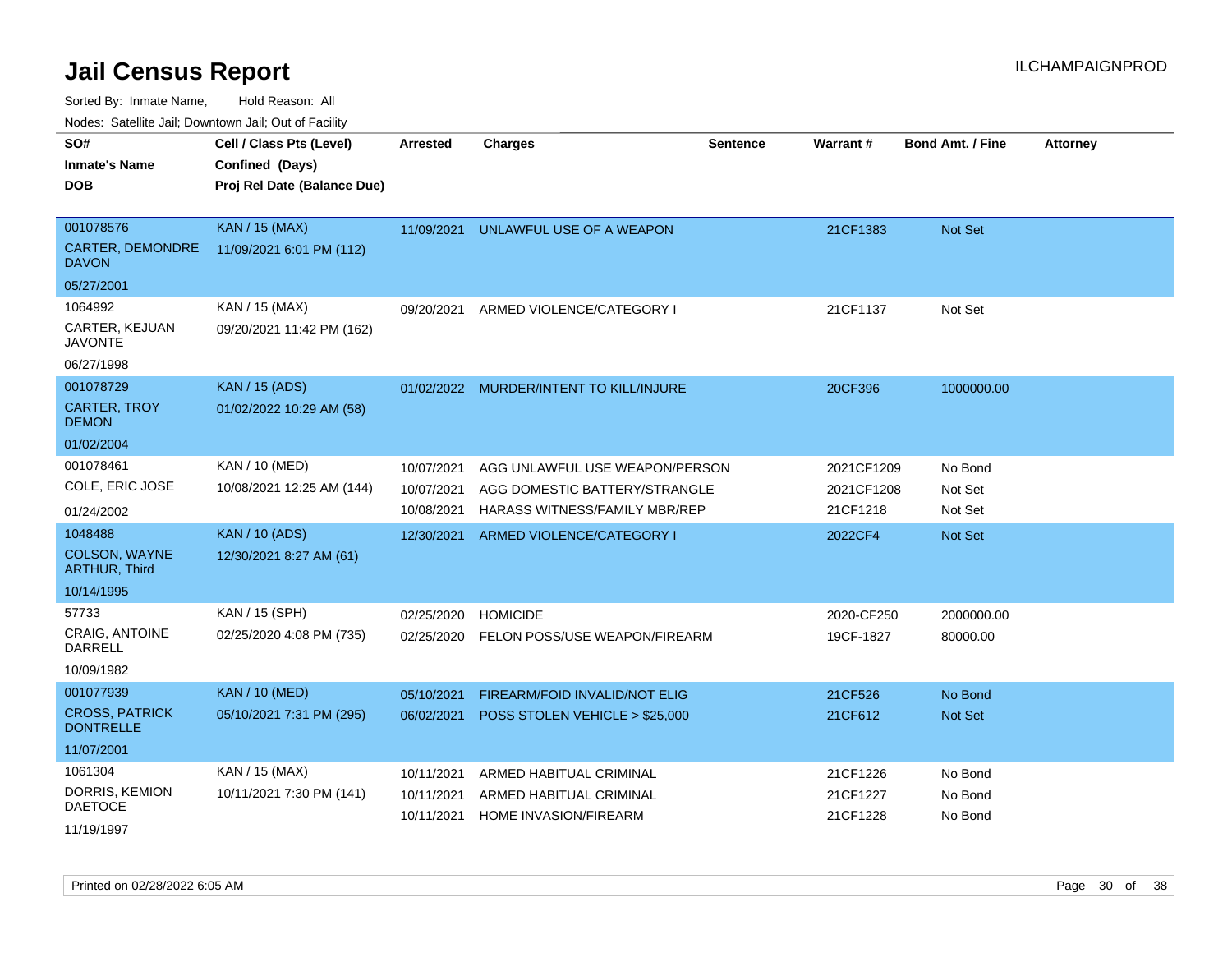| soupois catomic can, Dominomii can, Cat or I domt<br>SO#<br><b>Inmate's Name</b><br><b>DOB</b> | Cell / Class Pts (Level)<br>Confined (Days)<br>Proj Rel Date (Balance Due) | <b>Arrested</b>                        | <b>Charges</b>                                                                                       | <b>Sentence</b> | Warrant#                          | <b>Bond Amt. / Fine</b>                  | <b>Attorney</b> |
|------------------------------------------------------------------------------------------------|----------------------------------------------------------------------------|----------------------------------------|------------------------------------------------------------------------------------------------------|-----------------|-----------------------------------|------------------------------------------|-----------------|
| 1059194<br><b>ELAM, NICKOLAS</b><br><b>VONTRELL</b><br>10/23/1990                              | <b>EHD</b><br>02/08/2022 10:13 AM (21)<br>3/9/2022 (0.00)                  | 02/08/2022                             | DRIVING ON SUSPENDED LICENSE                                                                         |                 | 2019TR10596                       | <b>Not Set</b>                           |                 |
| 001077363<br>GARY, DAKOTA<br><b>TREVON</b><br>12/31/2001                                       | KAN / 25 (SPH)<br>10/30/2020 10:41 AM (487)                                | 10/30/2020                             | <b>HOME INVASION/FIREARM</b>                                                                         | 10y (DOC)       | 20CF1202                          | 500000.00                                |                 |
| 1013012<br>GARY, XAVIER LAMAR<br>12/14/1991                                                    | <b>KAN / 15 (MAX)</b><br>07/08/2021 9:24 AM (236)                          | 07/08/2021<br>07/08/2021<br>07/08/2021 | <b>FELON POSS/USE FIREARM PRIOR</b><br>ATTEMPT (FIRST DEGREE MURDER)<br>FELON POSS/USE FIREARM PRIOR |                 | 21CF798<br>2021CF790<br>2020CF650 | <b>Not Set</b><br>1000000.00<br>25000.00 |                 |
| 952666<br>Junior                                                                               | <b>EHD</b><br>GILL, MICHAEL LAMAR, 01/25/2022 10:05 AM (35)                | 01/25/2022                             | DRIVING ON REVOKED LICENSE                                                                           |                 | 2021TR175                         | Not Set                                  |                 |
| 12/07/1986<br>1065946<br>GODBOLT, DESMOND<br><b>DEVONTAE</b><br>11/15/1997                     | 3/10/2022 (0.00)<br><b>KAN / 10 (MED)</b><br>09/04/2021 1:17 AM (178)      | 09/04/2021<br>09/04/2021               | AGG BATTERY/DISCHARGE FIREARM<br><b>RESIST/OBSTRUCTING A PEACE OFFICEF</b>                           |                 | 21CF1057<br>21CM407               | 750000.00<br>Not Set                     |                 |
| 1070118<br><b>GRAHAM, CORTEZ</b><br><b>LAMON</b><br>03/31/1976                                 | KAN / 15 (MAX)<br>08/31/2021 9:32 PM (182)                                 | 08/31/2021<br>09/02/2021               | AGGRAVATED DOMESTIC BATTERY<br>PROBATION VIOLATION                                                   |                 | 21CF1049<br>21CF55                | No Bond<br>Not Set                       |                 |
| 1076506<br>06/21/2003                                                                          | <b>KAN</b> / 15 (MAX)<br>GRAY, JAMARH EMERE 09/17/2021 10:41 AM (165)      | 09/17/2021<br>09/20/2021               | AGG UUW/PERSON/CM THREAT VIOL<br><b>DOMESTIC BATTERY</b>                                             |                 | 21CF1131<br>21CM430               | <b>Not Set</b><br>Not Set                |                 |
| 1055117<br>GREAM, JOHN<br>ROBERT LEE<br>08/23/1996                                             | <b>EHD</b><br>02/15/2022 10:44 AM (14)<br>6/13/2022 (0.00)                 |                                        | 02/15/2022 AGG BATTERY/PUBLIC PLACE                                                                  |                 | 2021CM47                          | Not Set                                  |                 |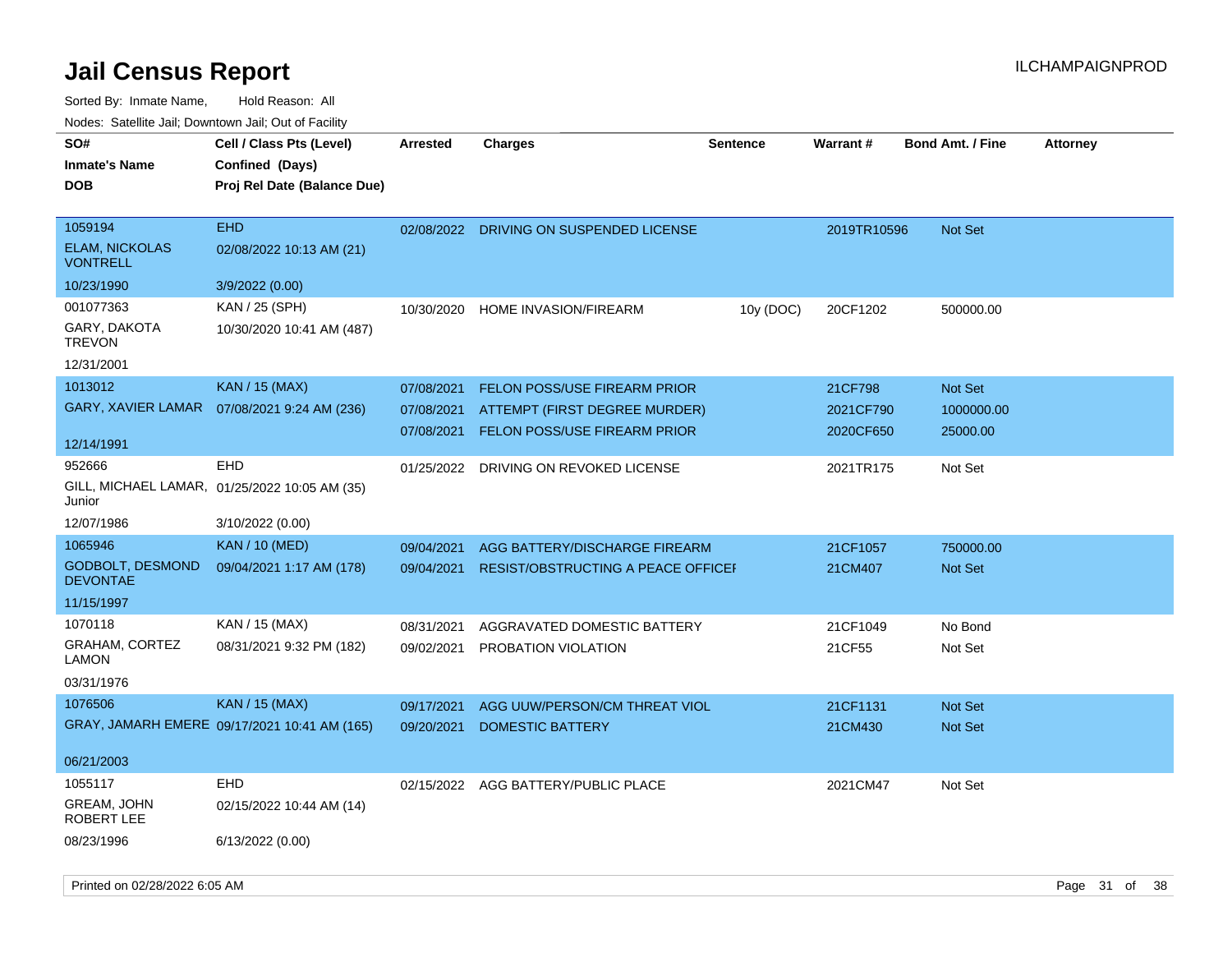| SO#<br><b>Inmate's Name</b><br><b>DOB</b>               | Cell / Class Pts (Level)<br>Confined (Days)<br>Proj Rel Date (Balance Due) | Arrested                               | <b>Charges</b>                                                                               | Sentence             | Warrant#                      | <b>Bond Amt. / Fine</b>          | <b>Attorney</b> |
|---------------------------------------------------------|----------------------------------------------------------------------------|----------------------------------------|----------------------------------------------------------------------------------------------|----------------------|-------------------------------|----------------------------------|-----------------|
| 1037683<br><b>HARRISON, HAROLD</b>                      | EHD<br>02/23/2022 10:01 AM (6)                                             | 02/23/2022<br>02/23/2022 AGG DUI/3     | AGG DUI/LIC SUSP OR REVOKED                                                                  |                      | 2020CF350<br>2020CF1351       | Not Set<br><b>Not Set</b>        |                 |
| <b>RAY</b><br>11/30/1963                                | 5/22/2022 (0.00)                                                           |                                        |                                                                                              |                      |                               |                                  |                 |
| 1045186                                                 | KAN / 15 (MAX)                                                             |                                        |                                                                                              |                      |                               |                                  |                 |
| HOLBROOK, JOHNNIE<br><b>MATHIS</b>                      | 08/16/2021 11:07 AM (197)                                                  | 08/16/2021<br>08/16/2021<br>08/16/2021 | ARMED VIOLENCE/CATEGORY I<br>FELON POSS/USE WEAPON/FIREARM<br>AGG FLEEING POLICE/21 MPH OVER |                      | 21CF934<br>19CF968<br>21CF988 | 1000000.00<br>Not Set<br>Not Set |                 |
| 07/19/1996                                              |                                                                            | 08/16/2021                             | FELON POSS/USE WEAPON/FIREARM                                                                |                      | 21CF989                       | Not Set                          |                 |
| 972300                                                  | <b>KAN / 10 (MED)</b>                                                      | 12/22/2021                             | <b>RESIDENTIAL BURGLARY</b>                                                                  |                      | 18CF1691                      | 25000.00                         |                 |
| HOLT, MICHAEL<br><b>TERRELL</b>                         | 12/22/2021 8:36 AM (69)                                                    | 12/22/2021                             | AGG CRIM SEX ABUSE/VICTIM <9                                                                 |                      | 19CF1277                      | 250000.00                        |                 |
| 12/25/1989                                              |                                                                            |                                        |                                                                                              |                      |                               |                                  |                 |
| 001078146                                               | KAN / 15 (MAX)                                                             | 07/09/2021                             | AGG BATTERY/DISCHARGE FIREARM                                                                |                      | 21CF795                       | 1000000.00                       |                 |
| HUNT, TEIGAN<br><b>JAZAIREO</b>                         | 07/09/2021 12:41 PM (235)                                                  | 07/09/2021                             | ARMED ROBBERY/ARMED W/FIREARM                                                                |                      | 21CF806                       | Not Set                          |                 |
| 05/14/2003                                              |                                                                            |                                        |                                                                                              |                      |                               |                                  |                 |
| 989743                                                  | <b>KAN / 15 (ADS)</b>                                                      | 04/13/2021                             | AGGRAVATED DOMESTIC BATTERY                                                                  |                      | 21CF399                       | Not Set                          |                 |
| JACKSON, STEVE<br>ALLEN                                 | 04/13/2021 2:45 AM (322)                                                   |                                        |                                                                                              |                      |                               |                                  |                 |
| 06/04/1991                                              |                                                                            |                                        |                                                                                              |                      |                               |                                  |                 |
| 001078788<br>JOHNSON, BRENTON Z 01/21/2022 8:33 PM (39) | KAN / 5 (ADS)                                                              |                                        | 01/21/2022 AGGRAVATED BATTERY                                                                |                      | 22CF93                        | Not Set                          |                 |
| 08/07/1987                                              |                                                                            |                                        |                                                                                              |                      |                               |                                  |                 |
| 001078401<br><b>KNIGHT, ERIC Junior</b>                 | <b>KAN / 10 (ADS)</b><br>09/19/2021 7:32 PM (163)                          | 09/19/2021                             | UNLAWFUL VEHICULAR INVASION                                                                  | 3y/6m (DOC) 21CF1134 |                               | Not Set                          |                 |
| 07/11/1991                                              |                                                                            |                                        |                                                                                              |                      |                               |                                  |                 |
| 1064445                                                 | KAN / 15 (MAX)                                                             | 04/23/2021                             | POSSESS 15<100 GRAMS COCAINE                                                                 |                      | 19CF1052                      | 10000.00                         |                 |
| LARUE, TERENCE<br><b>TRAMEL</b>                         | 04/23/2021 11:18 AM (312)                                                  | 04/23/2021<br>04/23/2021               | FELON POSS/USE FIREARM/PAROLE<br>AGG DISCHARGE FIREARM/OCC VEH                               |                      | 21CF899<br>2021CF295          | Not Set<br>500000.00             |                 |
| 12/23/1998                                              |                                                                            |                                        |                                                                                              |                      |                               |                                  |                 |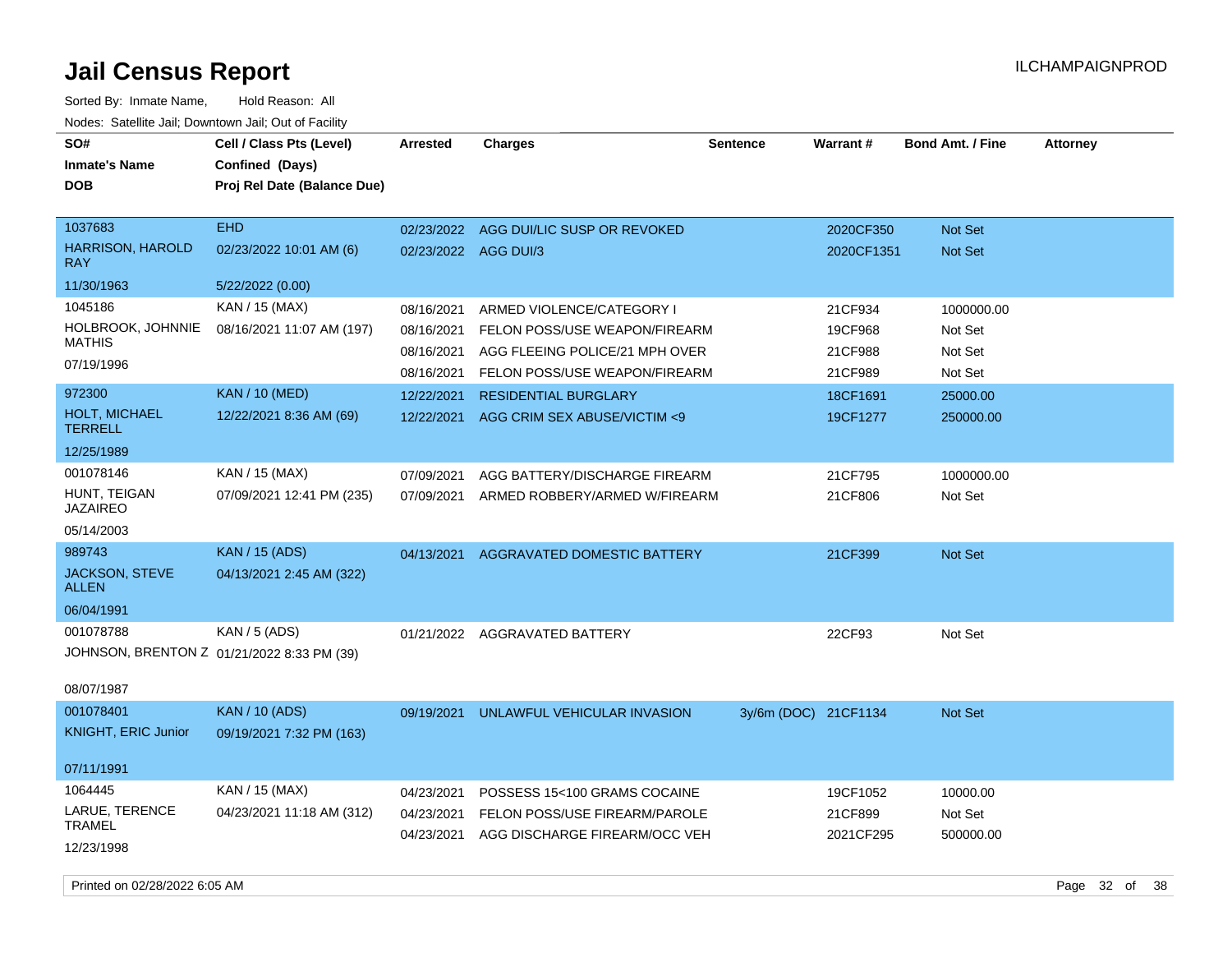| roaco. Catolino cali, Domntonn cali, Out of Facility |                                             |                      |                                          |          |            |                         |                 |
|------------------------------------------------------|---------------------------------------------|----------------------|------------------------------------------|----------|------------|-------------------------|-----------------|
| SO#<br><b>Inmate's Name</b>                          | Cell / Class Pts (Level)<br>Confined (Days) | <b>Arrested</b>      | <b>Charges</b>                           | Sentence | Warrant#   | <b>Bond Amt. / Fine</b> | <b>Attorney</b> |
| <b>DOB</b>                                           | Proj Rel Date (Balance Due)                 |                      |                                          |          |            |                         |                 |
| 001078237                                            | <b>KAN / 15 (ADS)</b>                       | 08/03/2021           | AGG DISCHARGE FIREARM/OCC VEH            |          | 21CF928    | No Bond                 |                 |
| LAWS, TERON<br><b>RAMONTE</b>                        | 08/03/2021 6:29 PM (210)                    |                      |                                          |          |            |                         |                 |
| 04/03/2001                                           |                                             |                      |                                          |          |            |                         |                 |
| 001078470                                            | KAN / 15 (MAX)                              | 10/10/2021           | MURDER/INTENT TO KILL/INJURE             |          | 21CF1221   | Not Set                 |                 |
| LEE, AMAHRION<br><b>JA'MERE</b>                      | 10/10/2021 1:23 PM (142)                    |                      |                                          |          |            |                         |                 |
| 11/05/2002                                           |                                             |                      |                                          |          |            |                         |                 |
| 56792                                                | <b>KAN / 10 (MED)</b>                       | 02/02/2021           | <b>ARMED HABITUAL CRIMINAL</b>           |          | 2021CF141  | 500000.00               |                 |
| LILLARD, LAWRENCE<br><b>TYRONE</b>                   | 02/02/2021 2:11 PM (392)                    | 02/22/2021           | DRIVING ON REVOKED LICENSE               |          | 21TR426    | 5000.00                 |                 |
| 10/20/1982                                           |                                             |                      |                                          |          |            |                         |                 |
| 40877                                                | <b>EHD</b>                                  | 02/01/2022 AGG DUI/3 |                                          |          | 2020CF986  | Not Set                 |                 |
| MABRY-HALL,<br><b>REBECCA SUE</b>                    | 02/01/2022 9:32 AM (28)                     |                      |                                          |          |            |                         |                 |
| 03/21/1971                                           | 5/1/2022 (0.00)                             |                      |                                          |          |            |                         |                 |
| 001078575                                            | <b>KAN / 10 (MED)</b>                       | 11/09/2021           | <b>GUNRUNNING</b>                        |          | 21CF1330   | 750000.00               |                 |
| <b>MCLAURIN, KEYON A</b>                             | 11/09/2021 12:41 PM (112)                   |                      |                                          |          |            |                         |                 |
| 11/19/2002                                           |                                             |                      |                                          |          |            |                         |                 |
| 1011046                                              | KAN / 15 (ADS)                              |                      | 04/10/2021 ATTEMPT (FIRST DEGREE MURDER) |          | 21CF392    | Not Set                 |                 |
| <b>MILES, DARRION</b><br><b>ANTONIO KEVONTA</b>      | 04/11/2021 12:46 AM (324)                   |                      |                                          |          |            |                         |                 |
| 03/18/1990                                           |                                             |                      |                                          |          |            |                         |                 |
| 001077278                                            | <b>KAN / 15 (MAX)</b>                       | 10/06/2020           | AGG FLEEING POLICE/21 MPH OVER           |          | 2019CF1171 | 50000.00                |                 |
| MILLER, D'ANDRE                                      | 10/06/2020 12:49 PM (511)                   | 10/06/2020           | MURDER/INTENT TO KILL/INJURE             |          | 2020CF146  | 2000000.00              |                 |
| 09/08/1986                                           |                                             |                      |                                          |          |            |                         |                 |
| 001078712                                            | KAN / 10 (MED)                              | 12/23/2021           | AGG DISCH FIREARM/1ST AID PERS           |          | 21CF1581   | Not Set                 |                 |
| MONTGOMERY,<br><b>RASHARD MYKI</b>                   | 12/23/2021 4:27 PM (68)                     |                      |                                          |          |            |                         |                 |
| 11/05/2001                                           |                                             |                      |                                          |          |            |                         |                 |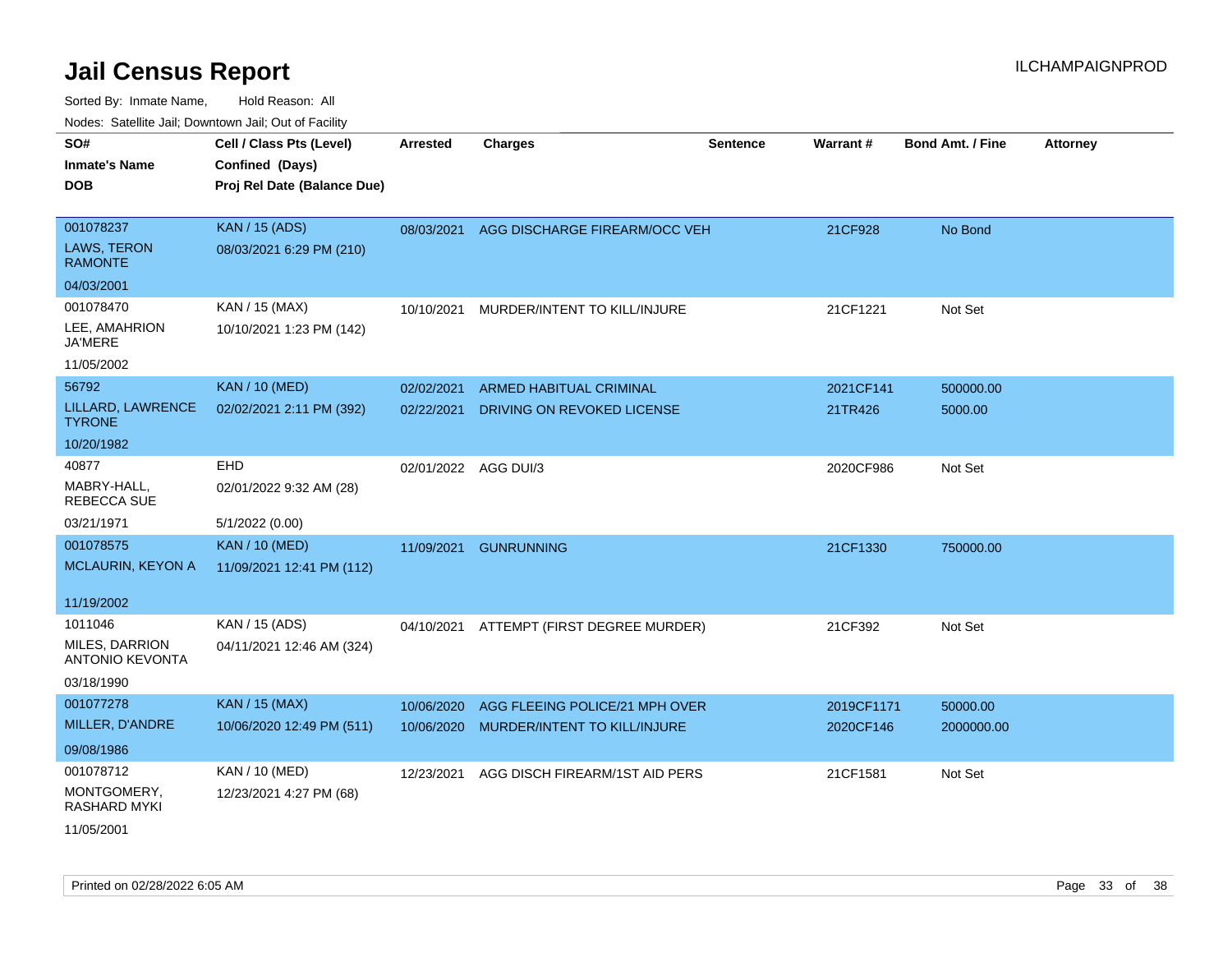| rouce. Calcinic Jan, Downtown Jan, Out or Facility |                                               |                    |                                          |                 |                 |                         |                 |
|----------------------------------------------------|-----------------------------------------------|--------------------|------------------------------------------|-----------------|-----------------|-------------------------|-----------------|
| SO#                                                | Cell / Class Pts (Level)                      | <b>Arrested</b>    | <b>Charges</b>                           | <b>Sentence</b> | <b>Warrant#</b> | <b>Bond Amt. / Fine</b> | <b>Attorney</b> |
| <b>Inmate's Name</b>                               | Confined (Days)                               |                    |                                          |                 |                 |                         |                 |
| <b>DOB</b>                                         | Proj Rel Date (Balance Due)                   |                    |                                          |                 |                 |                         |                 |
|                                                    |                                               |                    |                                          |                 |                 |                         |                 |
| 1026477                                            | <b>KAN / 15 (ADS)</b>                         | 09/21/2021         | AGG DISCHARGE FIREARM/OCC VEH            |                 | 21CF1138        | Not Set                 |                 |
| NEWBILL, DEVONTRE<br><b>LAMONT</b>                 | 09/21/2021 2:27 AM (161)                      | 09/22/2021         | PROBATION VIOLATION                      |                 | 20CF577         | Not Set                 |                 |
| 11/22/1993                                         |                                               |                    |                                          |                 |                 |                         |                 |
| 1072907                                            | <b>KAN</b>                                    | 07/14/2021         | CRIMINAL DAMAGE <\$500/SCHOOL            |                 | 2021CF840       | 5000.00                 |                 |
|                                                    | NIKOLAEV, YEVGENIY 07/14/2021 10:10 PM (230)  | 07/14/2021         | ATTEMPT (FIRST DEGREE MURDER)            |                 | 2021-CF-832     | 2000000.00              |                 |
|                                                    |                                               |                    |                                          |                 |                 |                         |                 |
| 10/06/1983                                         |                                               |                    |                                          |                 |                 |                         |                 |
| 001078558                                          | <b>KAN / 10 (MED)</b>                         | 11/03/2021         | UNLAWFUL USE OF A WEAPON                 |                 | 21CF1352        | Not Set                 |                 |
| PARRISH, DOMINIC<br>WALTER                         | 11/03/2021 1:25 PM (118)                      |                    |                                          |                 |                 |                         |                 |
| 08/23/2001                                         |                                               |                    |                                          |                 |                 |                         |                 |
| 001078063                                          | KAN / 15 (MAX)                                | 06/15/2021         | AGG CRIM SEX ASSAULT/WEAPON              |                 | 2021CF678       | 1000000.00              |                 |
|                                                    | PERRY, ROBERT Junior 06/15/2021 4:37 PM (259) | 06/15/2021         | <b>ROBBERY</b>                           |                 | 2021CF159       | 25000.00                |                 |
|                                                    |                                               |                    |                                          |                 |                 |                         |                 |
| 12/21/1990                                         |                                               |                    |                                          |                 |                 |                         |                 |
| 1008308                                            | <b>KAN / 10 (ADS)</b>                         | 01/30/2022 ASSAULT |                                          |                 | 19CM364         | 4000.00                 |                 |
| PETTIGREW, MARIO<br><b>TRAVINIO</b>                | 01/30/2022 6:15 AM (30)                       |                    | 01/30/2022 AGG BTRY/GREAT BOD HARM/60+   |                 | 22CF131         | No Bond                 |                 |
| 08/11/1992                                         |                                               |                    |                                          |                 |                 |                         |                 |
| 37559                                              | <b>EHD</b>                                    |                    | 01/12/2022 DRIVING ON REVOKED LICENSE    |                 | 2021TR2685      | Not Set                 |                 |
| PICKENS, DAVID<br><b>EUGENE</b>                    | 01/12/2022 10:16 AM (48)                      |                    |                                          |                 |                 |                         |                 |
| 02/01/1973                                         | 3/12/2022 (0.00)                              |                    |                                          |                 |                 |                         |                 |
| 001078799                                          | <b>KAN</b> / 10 (MED)                         |                    | 01/27/2022 FIREARM/FOID INVALID/NOT ELIG |                 | 22CF116         | Not Set                 |                 |
| PURNELL, MARKISE<br><b>MONROE</b>                  | 01/27/2022 9:50 AM (33)                       |                    |                                          |                 |                 |                         |                 |
| 07/13/2002                                         |                                               |                    |                                          |                 |                 |                         |                 |
| 001077614                                          | KAN / 15 (MAX)                                |                    | 01/17/2021 ATTEMPT (FIRST DEGREE MURDER) |                 | 21CF66          | Not Set                 |                 |
| <b>DEVON</b>                                       | ROBINSON, DONTRELL 01/17/2021 3:08 PM (408)   |                    |                                          |                 |                 |                         |                 |
| 09/22/2002                                         |                                               |                    |                                          |                 |                 |                         |                 |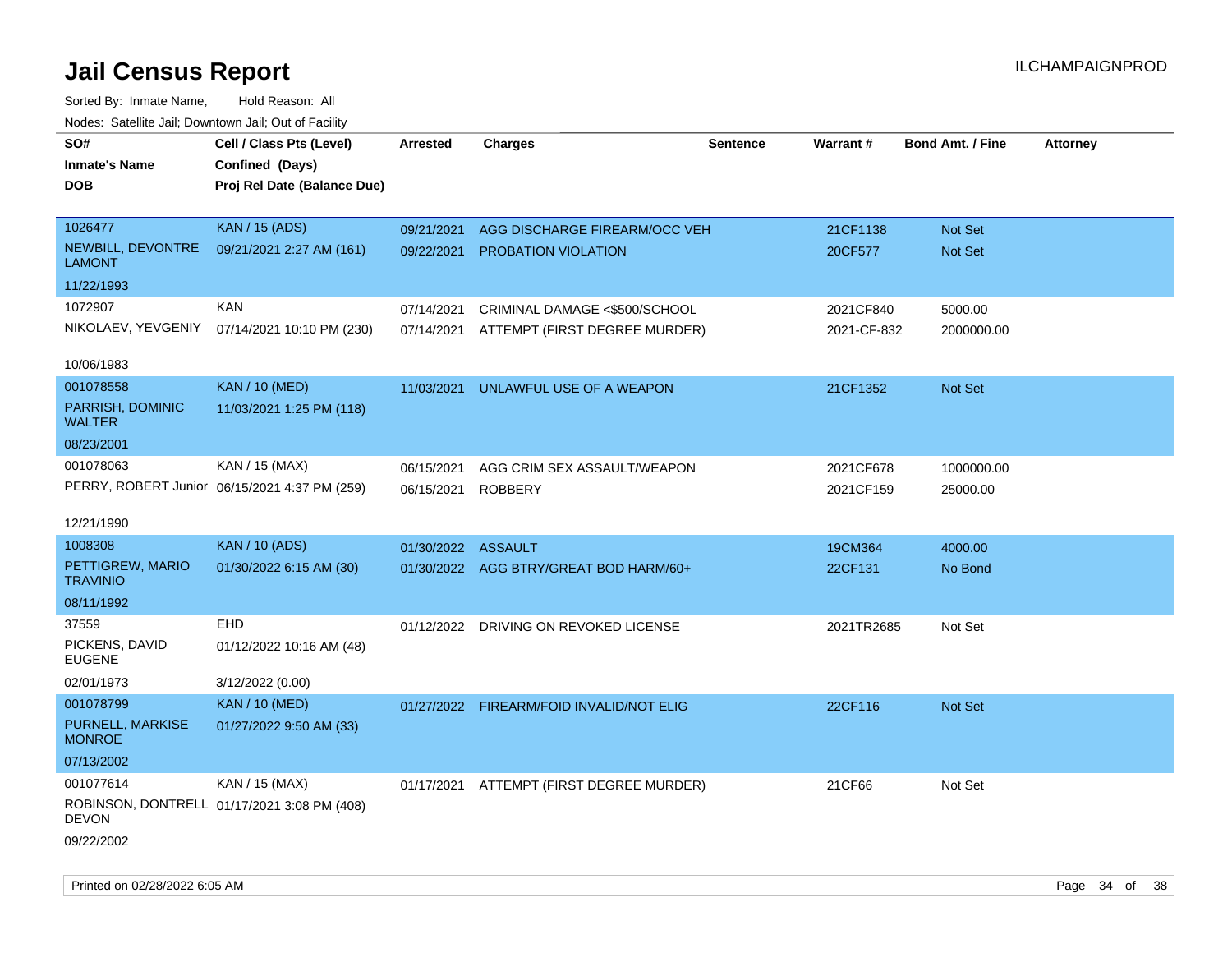| SO#<br><b>Inmate's Name</b><br><b>DOB</b>                      | Cell / Class Pts (Level)<br>Confined (Days)<br>Proj Rel Date (Balance Due) | <b>Arrested</b>                                                    | <b>Charges</b>                                                                                                                       | <b>Sentence</b> | Warrant#                                                            | <b>Bond Amt. / Fine</b>                                      | <b>Attorney</b> |
|----------------------------------------------------------------|----------------------------------------------------------------------------|--------------------------------------------------------------------|--------------------------------------------------------------------------------------------------------------------------------------|-----------------|---------------------------------------------------------------------|--------------------------------------------------------------|-----------------|
| 1061216<br><b>RUNGE, ANDRE</b><br><b>MARSEAN</b><br>12/05/1997 | <b>KAN / 10 (MED)</b><br>06/22/2021 4:42 PM (252)                          | 06/22/2021                                                         | <b>HOME INVASION/FIREARM</b>                                                                                                         |                 | 21CF727                                                             | Not Set                                                      |                 |
| 650295<br>SANDAGE, JERALD<br><b>EUGENE</b><br>06/07/1971       | <b>PIA / 50 (MAX)</b><br>04/22/2020 6:30 AM (678)                          | 04/22/2020<br>04/22/2020<br>04/22/2020<br>04/22/2020<br>04/22/2020 | CRIMINAL SEXUAL ASSAULT<br>CRIMINAL SEXUAL ASSAULT<br><b>CRIMINAL SEXUAL ABUSE</b><br>CRIMINAL SEXUAL ASSAULT<br>OFFICIAL MISCONDUCT |                 | 2020-CF407<br>2020-CF408<br>2020-CF409<br>2020-CF410<br>2019-CF1811 | 750000.00<br>750000.00<br>750000.00<br>750000.00<br>25000.00 |                 |
| 59178<br><b>SANDERS, MICHAEL</b><br><b>JEAN</b><br>12/22/1967  | <b>KAN / 15 (MAX)</b><br>12/13/2021 4:17 PM (78)                           | 12/13/2021                                                         | AGG DISCHARGE FIREARM/OCC VEH                                                                                                        |                 | 21CF1274                                                            | 1500000.00                                                   |                 |
| 001078704<br>SHORTER, JAQUAN<br><b>MAURICE</b><br>10/08/1998   | KAN / 15 (MAX)<br>12/23/2021 1:23 AM (68)                                  | 12/21/2021                                                         | MURDER/INTENT TO KILL/INJURE                                                                                                         |                 | 21CF1575                                                            | Not Set                                                      |                 |
| 1062194<br>SIMMONS, MICHAEL<br><b>JAMAL</b><br>11/03/1997      | <b>KAN / 15 (MAX)</b><br>02/27/2020 1:11 PM (733)                          | 02/27/2020<br>09/23/2020                                           | MURDER/OTHER FORCIBLE FELONY<br>AGG BATTERY/DISCHARGE FIREARM                                                                        |                 | 20CF-247<br>20CF1061                                                | 1000000.00<br><b>Not Set</b>                                 |                 |
| 001078115<br>SMITH, JAMES<br>NASHAUN, Junior<br>09/18/2000     | KAN / 15 (MAX)<br>07/01/2021 2:44 PM (243)                                 | 07/01/2021                                                         | ARMED VIOLENCE/CATEGORY I                                                                                                            | 5y (DOC)        | 21CF772                                                             | Not Set                                                      |                 |
| 001077868<br>SPEARMENT,<br><b>KENTRELL</b><br>01/21/2002       | <b>KAN / 15 (MAX)</b><br>04/21/2021 9:48 PM (314)                          | 04/21/2021<br>08/19/2021                                           | ARMED ROBBERY/ARMED W/FIREARM<br>FLEEING/ATTEMPT ELUDE OFFICER                                                                       |                 | 21CF445<br>2021TR1053                                               | Not Set<br>1000.00                                           |                 |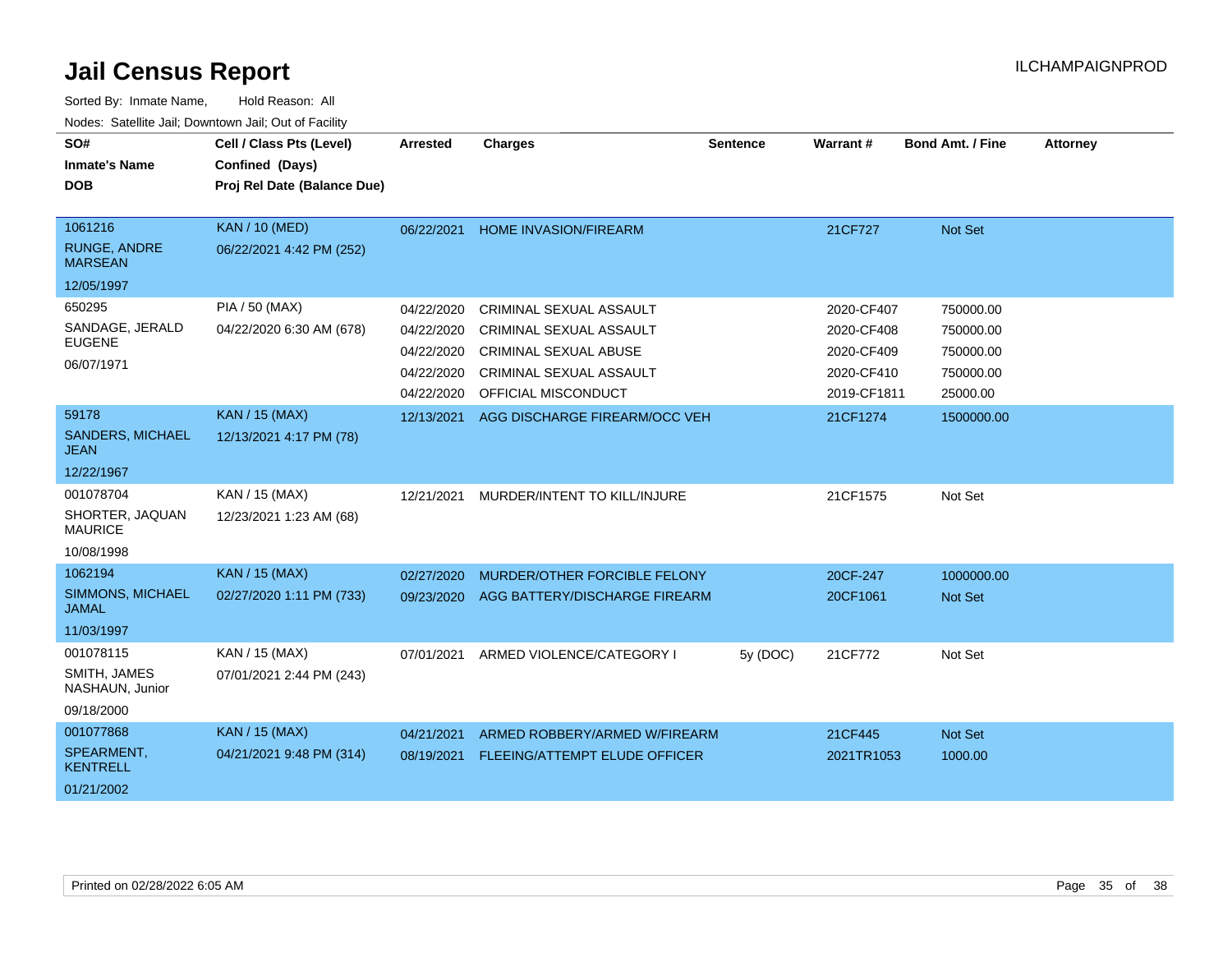| SO#<br><b>Inmate's Name</b><br><b>DOB</b> | Cell / Class Pts (Level)<br>Confined (Days)<br>Proj Rel Date (Balance Due) | <b>Arrested</b> | <b>Charges</b>                            | <b>Sentence</b> | <b>Warrant#</b> | <b>Bond Amt. / Fine</b> | <b>Attorney</b> |
|-------------------------------------------|----------------------------------------------------------------------------|-----------------|-------------------------------------------|-----------------|-----------------|-------------------------|-----------------|
| 11979<br><b>STARK, JACK LYNN</b>          | <b>EHD</b><br>01/11/2022 10:13 AM (49)                                     |                 | 01/11/2022 AGG FLEEING POLICE/21 MPH OVER |                 | 2021CF629       | Not Set                 |                 |
| 12/31/1955                                | 4/9/2022 (0.00)                                                            |                 |                                           |                 |                 |                         |                 |
| 001077854                                 | EHD                                                                        | 09/15/2021      | DRIVING RVK/SUSP DUI/SSS 4-9              |                 | 2021CF306       | Not Set                 |                 |
| STUKINS, DANNY RAY                        | 09/15/2021 10:17 AM (167)                                                  |                 |                                           |                 |                 |                         |                 |
| 07/05/1985                                | 3/13/2022 (0.00)                                                           |                 |                                           |                 |                 |                         |                 |
| 65920                                     | <b>KAN</b> / 15 (MAX)                                                      | 12/21/2021      | ARMED ROBBERY/ARMED W/FIREARM             |                 | 21CF1543        | 100000.00               |                 |
| TAPSCOTT,<br><b>CORNELIUS</b>             | 12/21/2021 10:57 PM (70)                                                   |                 |                                           |                 |                 |                         |                 |
| 07/14/1985                                |                                                                            |                 |                                           |                 |                 |                         |                 |
| 1046632                                   | KAN / 15 (MAX)                                                             | 09/14/2021      | ARMED VIOLENCE/CATEGORY II                |                 | 21CF912         | 750000.00               |                 |
| 08/10/1996                                | TATE, JAVON MARQUIS 09/14/2021 12:10 PM (168)                              |                 |                                           |                 |                 |                         |                 |
| 1033031                                   | <b>KAN</b> / 15 (MAX)                                                      | 08/19/2020      | *AGG BATTERY W/FIREARM/PERSON             |                 | 2020-CF923      | 500000.00               |                 |
| TOMS, ANDREW<br><b>CHUCKY</b>             | 08/19/2020 5:59 PM (559)                                                   |                 |                                           |                 |                 |                         |                 |
| 09/28/1978                                |                                                                            |                 |                                           |                 |                 |                         |                 |
| 1004142                                   | KAN / 15 (MAX)                                                             | 10/27/2021      | POSSESSION OF METH/15<100GRAMS            |                 | 2021CF1298      | 1500000.00              |                 |
| TOY, KAYON LARENZ                         | 10/22/2021 1:01 PM (130)                                                   |                 |                                           |                 |                 |                         |                 |
| 09/12/1991                                |                                                                            |                 |                                           |                 |                 |                         |                 |
| 001078386                                 | <b>KAN / 10 (MED)</b>                                                      | 09/14/2021      | POSSESSION OF STOLEN FIREARM              |                 | 2021CF1099      | 250000.00               |                 |
| <b>TURNER, AMARIO</b>                     | 09/14/2021 11:42 PM (168)                                                  |                 |                                           |                 |                 |                         |                 |
| 09/23/2002                                |                                                                            |                 |                                           |                 |                 |                         |                 |
| 1011886                                   | EHD                                                                        |                 | 01/12/2022 AGG FLEEING/2+ CON DEVICES     |                 | 2021CF378       | Not Set                 |                 |
| TURNER, SHAWNTAY<br><b>EUGENE</b>         | 01/12/2022 9:25 AM (48)                                                    |                 |                                           |                 |                 |                         |                 |
| 01/09/1992                                | 3/11/2022 (0.00)                                                           |                 |                                           |                 |                 |                         |                 |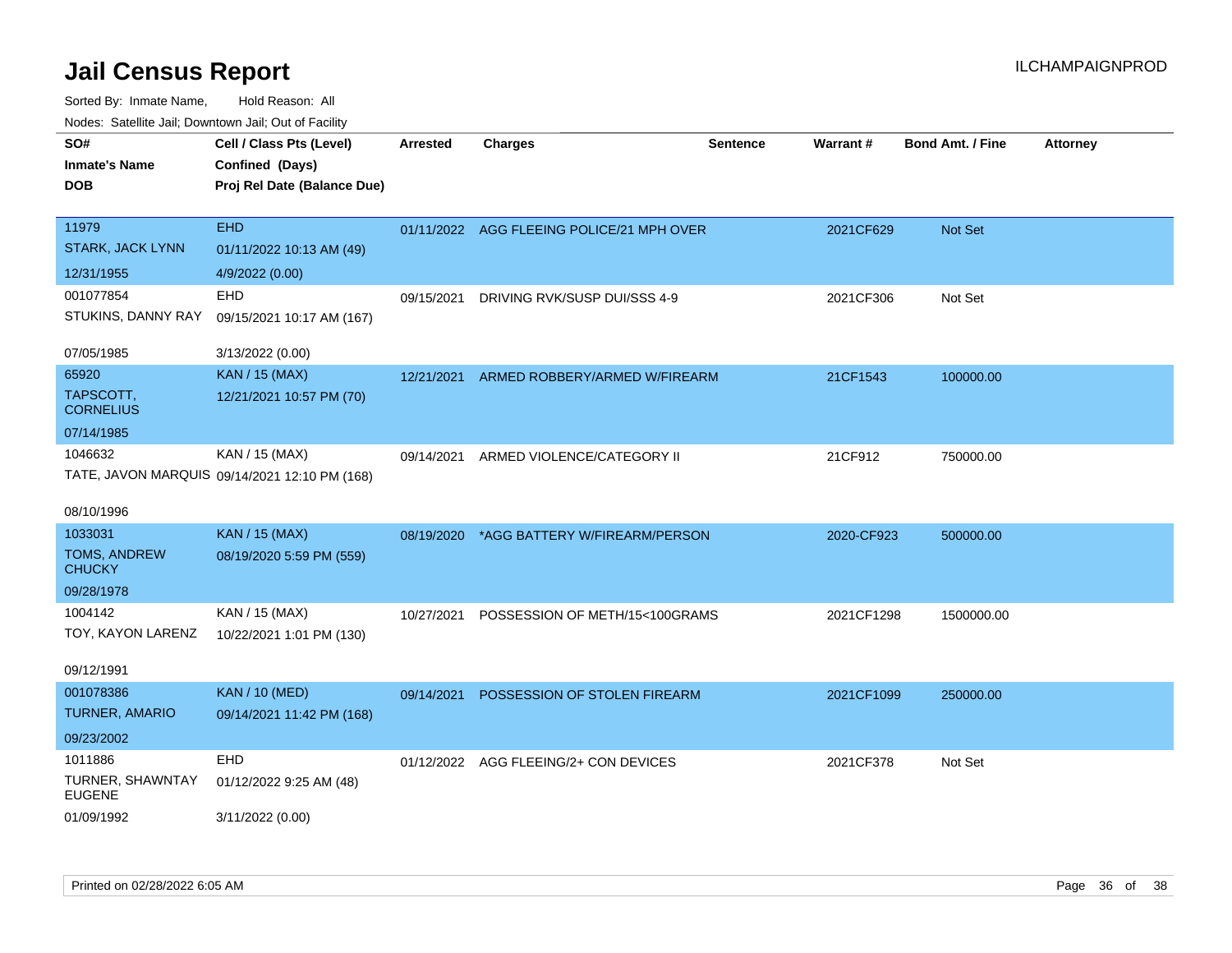| SO#<br><b>Inmate's Name</b><br><b>DOB</b>      | Cell / Class Pts (Level)<br>Confined (Days)<br>Proj Rel Date (Balance Due) | Arrested   | <b>Charges</b>                     | Sentence | <b>Warrant#</b> | <b>Bond Amt. / Fine</b> | <b>Attorney</b> |
|------------------------------------------------|----------------------------------------------------------------------------|------------|------------------------------------|----------|-----------------|-------------------------|-----------------|
| 961786<br><b>WARREN, DESIE</b><br><b>ARNEZ</b> | <b>KAN / 15 (ADS)</b><br>01/24/2022 7:23 AM (36)                           |            | 01/24/2022 ARMED HABITUAL CRIMINAL |          | 22CF104         | Not Set                 |                 |
| 04/28/1988                                     |                                                                            |            |                                    |          |                 |                         |                 |
| 1062558                                        | KAN / 10 (MED)                                                             | 10/02/2021 | FELON POSS/USE WEAPON/FIREARM      |          | 21CF1185        | Not Set                 |                 |
| WELLS, JIAMANTE<br><b>AMORE</b>                | 10/02/2021 8:29 PM (150)                                                   |            |                                    |          |                 |                         |                 |
| 09/02/1995                                     |                                                                            |            |                                    |          |                 |                         |                 |
| 1002033                                        | <b>KAN / 15 (MAX)</b>                                                      | 09/08/2021 | DRIVING ON SUSPENDED LICENSE       |          | 2019-TR-11944   | 5000.00                 |                 |
| <b>WEST, ANTONIO</b>                           | 09/08/2021 11:01 PM (174)                                                  | 09/08/2021 | ARMED ROBBERY/ARMED W/FIREARM      |          | 2020-CF-1406    | 500000.00               |                 |
| <b>DEONTA</b>                                  |                                                                            | 09/08/2021 | AGG UNLAWFUL USE OF WEAPON/VEH     |          | 2021-CF-AWOW    | <b>Not Set</b>          |                 |
| 04/15/1992                                     |                                                                            | 09/08/2021 | <b>OBSTRCT JUSTICE/LEAVE STATE</b> |          | 2021-CF-AWOW    | <b>Not Set</b>          |                 |
|                                                |                                                                            | 09/08/2021 | ARMED VIOLENCE/CATEGORY I          |          | 2021-CF-AWOW    | <b>Not Set</b>          |                 |
| 1022068<br><b>WILKINS, MICHAEL</b><br>CARL     | KAN / 15 (ADS)<br>10/10/2021 5:07 AM (142)                                 | 10/10/2021 | FELON POSS/USE WEAPON/FIREARM      |          | 21CF1212        | Not Set                 |                 |
| 07/10/1992                                     |                                                                            |            |                                    |          |                 |                         |                 |
| 001078709<br><b>WILLIAMS, DAVID LEE</b>        | KAN / 15 (MAX)<br>12/22/2021 11:00 AM (69)                                 | 12/22/2021 | ARMED VIOLENCE/CATEGORY I          |          | 21CF1586        | Not Set                 |                 |
| 12/18/1989                                     |                                                                            |            |                                    |          |                 |                         |                 |
| 28328<br><b>WILLIAMS, DERRICK</b>              | <b>EHD</b><br>02/02/2022 9:39 AM (27)                                      |            | 02/02/2022 AGG DUI/NO VALID DL     |          | 2021CF19        | Not Set                 |                 |
| 05/10/1965                                     | 3/2/2022 (0.00)                                                            |            |                                    |          |                 |                         |                 |
| 539662                                         | <b>KAN / 10 (MED)</b>                                                      | 08/14/2021 | <b>AGGRAVATED BATTERY</b>          |          | 21CF979         | No Bond                 |                 |
| WILLIAMS, JAVONTAE                             | 08/14/2021 1:28 AM (199)                                                   | 08/14/2021 | <b>AGGRAVATED DOMESTIC BATTERY</b> |          | 2020CF1098      | 25000.00                |                 |
| <b>DEMAR</b>                                   |                                                                            | 08/14/2021 | DOM BTRY/CONTACT/1-2 PRECONV       |          | 2021CF770       | 250000.00               |                 |
| 07/28/1991                                     |                                                                            | 08/14/2021 | <b>CITY OV ARREST</b>              |          | 2017OV893       | 1000.00                 |                 |